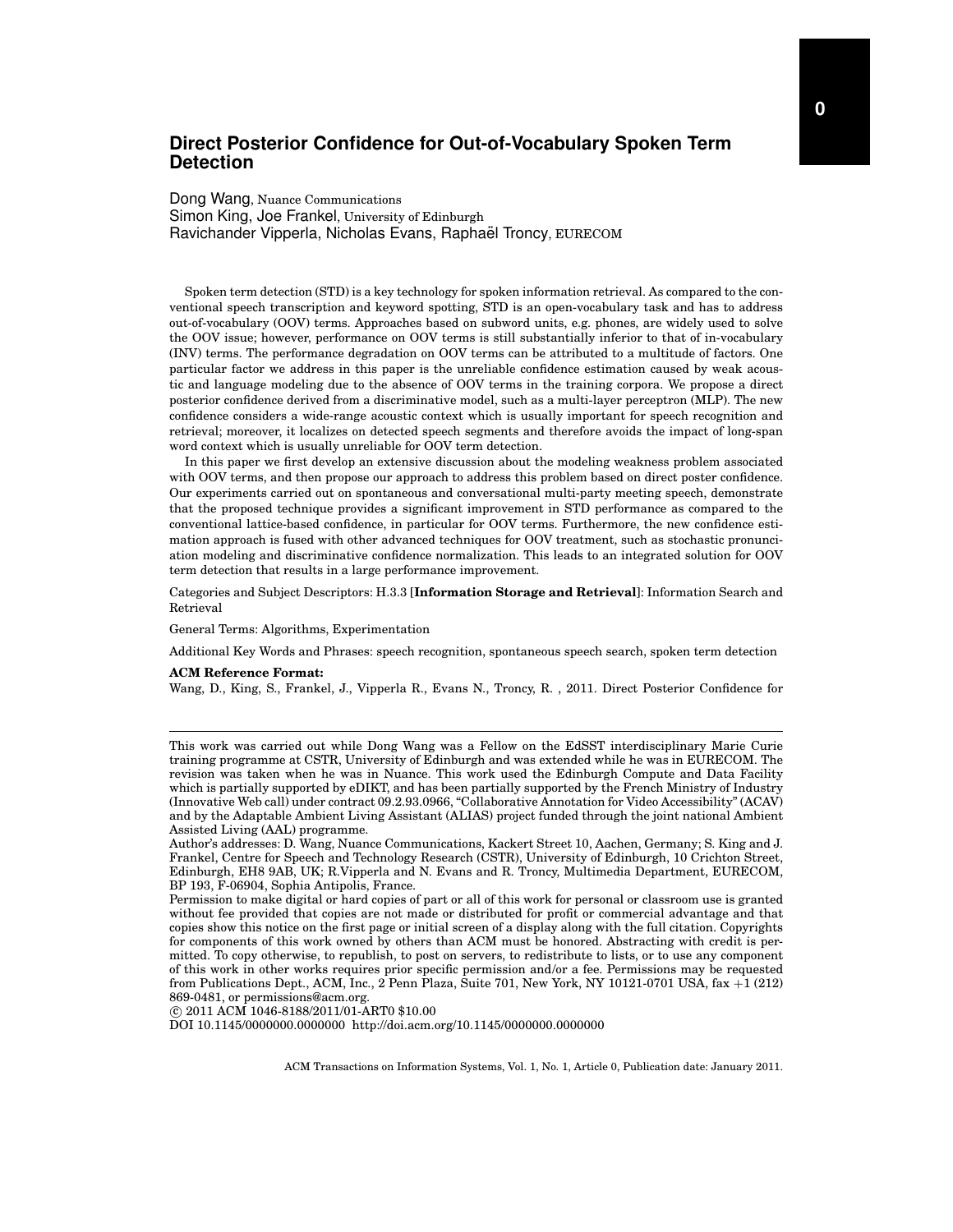

Fig. 1. The standard STD architecture: a speech recognizer converts speech into word/subword lattices; a term detector searches these lattices for potential occurrences of the search terms; a decision maker decides whether a detection is reliable. The NIST tool is used to evaluate detection performance.

Out-of-Vocabulary Spoken Term Detection. ACM Trans. Inf. Syst. 1, 1, Article 0 (January 2011), 34 pages. DOI = 10.1145/0000000.0000000 http://doi.acm.org/10.1145/0000000.0000000

#### **1. INTRODUCTION**

The ever-increasing volume of speech material on the web creates the need for spoken information retrieval (IR) techniques. Spoken term detection (STD), as defined by the National Institute of Standards and Technology (NIST), is a key technology for information retrieval from spoken documents, e.g., [Jones et al. 1996; Itoh et al. 2006; Olsson and Oard 2009]. According to NIST, STD aims to facilitate searching of vast and heterogeneous audio archives for occurrences of spoken terms without the need for reprocessing the audio signal for each query [NIST 2006]. The evaluation series organized by NIST has generated wide interest and attracted participation from several research groups including [Vergyri et al. 2007; Akbacak et al. 2008; Mamou and Ramabhadran 2008; Szoke et al. 2008; Can et al. 2009; Wang 2009; Natori et al. 2010; ¨ Lee and Lee 2010; Wallace et al. 2010; Jansen et al. 2010; Motlicek et al. 2010; Kaneko and Akiba 2010; Chan and Lee 2010; Meng et al. 2010; Schneider et al. 2010; Parada et al. 2010; Tejedor et al. 2010].

A typical STD system, as illustrated in Fig. 1, consists of two components. First, an automatic speech recognition (ASR) subsystem transcribes speech signals into intermediate representations, usually word or subword lattices, followed by a detection subsystem that searches for occurrences of the search terms. The latter comprises a term detector that searches the generated lattices for all potential occurrences of a search term, and a decision making component that determines if a potential occurrence is reliable enough to be hypothesized as a detection output. It is important to note that the ASR subsystem is run only once on the audio archives and that the detection subsystem has access only to the lattices and not the original audio.

In STD, a hypothesized occurrence is referred to as a *detection*; if the detection corresponds to an actual occurrence, it is called a *hit*, otherwise it is a *false alarm (FA)*. If an actual occurrence is not detected, it is referred to as a *miss*. We define a detection of a search term K as *a finding of a partial path in the lattice that represents* K, and denote it as a tuple  $d$  that encapsulates all the information available for this detection:

$$
d = (K, \tau = (t_s, t_e), v_a, v_l, \ldots)
$$
 (1)

where  $v_a$ ,  $v_l$  represent the acoustic and language model scores respectively, and  $\tau$  denotes the time boundaries of the speech segment (from time  $t_s$  to  $t_e$ ) where the de-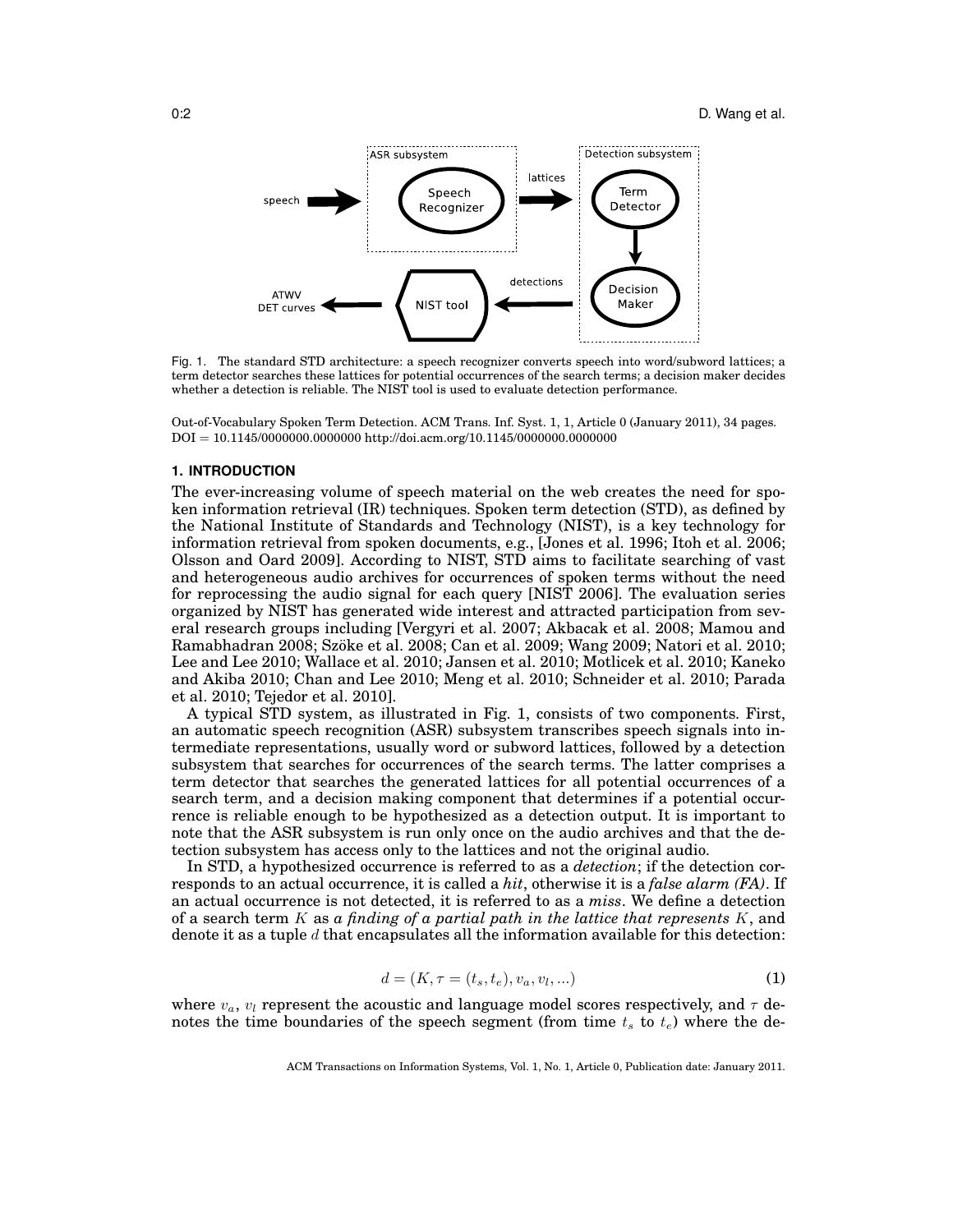tection resides. Other informative factors such as pronunciation probability that we present shortly are denoted by "...".

Each putative detection is assigned a confidence score, or simply a *confidence*. Accurate confidence estimation is not only important for determining reliable putative detections in STD, but also for deriving relevance decision in spoken IR, e.g., [Jones et al. 1996; Olsson and Oard 2009]. Letting  $K_t^{t_e}$  denote the event that the term  $K$  appears in the speech segment starting at time  $t_s$  and ending at time  $t_e$ , the confidence of  $d = (K, \tau = (t_s, t_e), ...)$  can be evaluated by the posterior probability that the event  $K_{t_s}^{t_e}$  appears given speech O. This is formulated as:

$$
c(d) = P(K_{t_s}^{t_e}|O)
$$
\n<sup>(2)</sup>

where  $c(d)$  denotes the confidence of the detection d. A popular implementation of confidence estimation is based on lattice posterior probabilities which are derived from acoustic and language model scores via the Bayes rule, as will be discussed in detail in Section 3.1.

A particular feature that discriminates STD from other ASR-based tasks such as speech transcription and keyword spotting is that an open vocabulary is assumed for the former. Queries may thus contain words that are not limited to the system vocabulary. STD systems must cope with these so-called *out-of-vocabulary (OOV)* words. Some words are OOV simply because the system vocabulary has a fixed size, whereas others arise from the dynamics of human language. One estimate is that about 20,000 new words are coined each year [Watson 2003]. We are particularly interested in this *absolute* OOV phenomenon which not only relates to engineering/technical limitations but also reflects human language dynamics.

In STD, search terms involving OOV words are known as OOV terms; correspondingly, terms involving only those words within the system vocabulary are in-vocabulary (INV) terms. OOV terms present a significant challenge to STD; in real spoken document retrieval systems, 12% of queries are reported to contain OOV terms [Logan et al. 2000; Olsson and Oard 2009]. Since OOV terms usually convey important information, a good solution to OOV term detection is highly desirable for spoken document indexing and retrieval.

The most popular approach to OOV term detection is based on subword units [Szöke] et al. 2008; Mamou et al. 2007; Akbacak et al. 2008]. In this approach, subword representations of search terms are searched for within subword lattices that are generated by a subword-based ASR system. The subword representations are usually obtained from letter-to-sound conversion [Torkkola 1993; Deligne et al. 1995; Luk and Damper 1996; Damper and Eastmond 1997; Black et al. 1998; Daelemans et al. 1999; Bisani and Ney 2003; Taylor 2005]. Among various subword units, phonemes are the most simple and widely used.

Whilst the subword approach enables OOV term detection, performance is always inferior to that for INV terms. One of the principal reasons, we hypothesize, is that special properties of OOV terms are seldom taken into account, and OOV terms are actually treated no differently from INV terms except that the pronunciations are obtained by letter-to-sound mapping rather than from dictionaries. This is clearly suboptimal. A reasonable assumption, is therefore that OOV detection can be improved by considering OOV special properties in term search and confidence estimation.

A wide range of properties can be enumerated to be specific to OOV terms; we consider the following three to be the most relevant for STD:

— Pronunciation uncertainty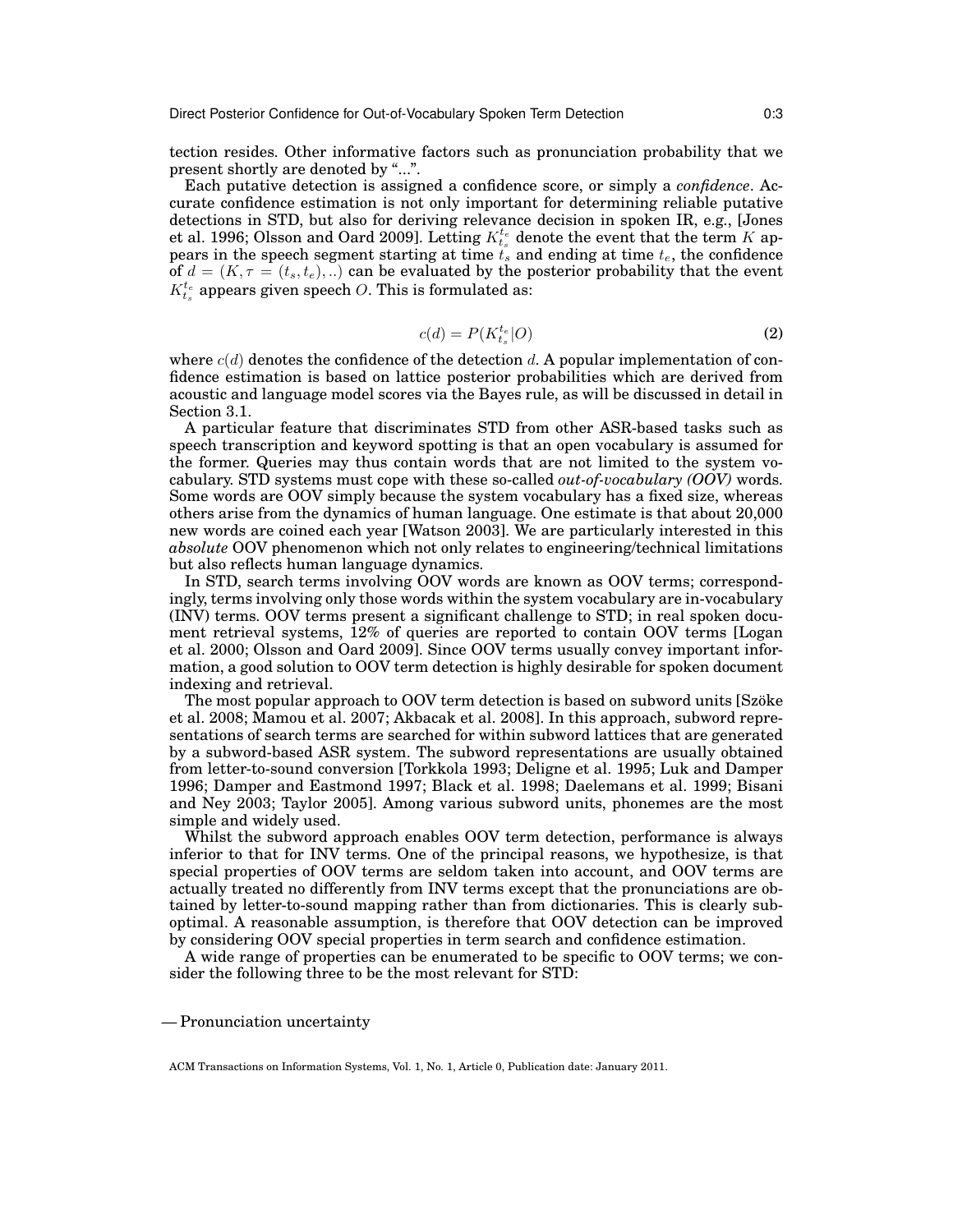Pronunciation uncertainty, although ubiquitous in human speech for any term, is more serious for OOV terms than for INV terms. Firstly, correct pronunciation of OOV terms is unknown, and thus must be predicted with some letter-to-sound approaches. Unfortunately, all the letter-to-sound approaches reported so far suffer from a high word error rate<sup>1</sup>, typically in the order of 30-40%, or a phone error rate in the order of 10% [Torkkola 1993; Deligne et al. 1995; Luk and Damper 1996; Damper and Eastmond 1997; Black et al. 1998; Daelemans et al. 1999; Bisani and Ney 2003; Taylor 2005]. The error-prone pronunciation prediction leaves the OOV detection to rely on unreliable lexical forms. Furthermore, the pronunciation of OOV terms exhibits more variation than those of INV terms. When encountered with an unfamiliar word, people tend to slow down, examine the spelling structure, guess the pronunciation, hesitate, and finally try to pronounce. This guess-and-trial process leads to more spontaneous speech phenomena and higher acoustic variation. Importantly, different people might reach different lexical forms by guessing, leading to pronunciation variation at the lexical level. The interweaving of variations at the acoustic and the lexical levels makes OOV treatment highly complicated. Readers are encouraged to refer to [Wang et al. 2010] for further discussion.

— Property diversity

Different OOV terms tend to possess different properties from various aspects, e.g., occurrence rate, phonemic structure, linguistic background, morphological form, etc. This is particularly evident for newly coined terms in the backdrop of increasing international communication and multi-cultural integration in modern society. For instance, some 'natively' created new terms follow English pronunciation/spelling rules strictly, e.g., *GOOGLE*, while some new terms borrowed from other languages do not adhere to the rules, e.g., *KUWAIT*. Also, some new terms tend to remain as jargon limited to a small community, e.g., *ANTIHISTAMINE*, while others obtain quick popularity. Even in those popular terms, some sustain usage over time e.g., *DNA*, while others disappear gradually, e.g., *SARS*. This diversity on the one hand reflects the tendency towards more complexity in human language development; on the other hand, it poses problems in designing a detection scheme widely applicable to all OOV terms in STD systems. Further discussion can be found in [Wang et al. 2011].

### — Modeling weakness

OOV terms tend to be weakly modeled by acoustic models (AMs) and language models (LMs) since they have no representation in the training data. Even with subword approaches, the triphone count for AM training and n-gram count for LM training of OOV terms tend to be less than those of INV terms, leading to weak models. We discuss the modeling weakness in more detail in the next section. The consequence of weak models is that lattices generated by the recognition system tend to miss representations (e.g., phoneme sequences) of OOV terms, and the confidence measures derived from AM and LM scores tend to be unreliable.

In previous work, we proposed a stochastic pronunciation modeling (SPM) technique to address pronunciation uncertainty [Wang et al. 2009; 2010], and a discriminative confidence normalization technique to deal with property diversity [Wang et al. 2009]. In this paper, we investigate the modeling weakness and propose a direct posterior confidence estimation to tackle this problem. Instead of being derived from acoustic and language models that are usually less representative of OOV terms, the new confidence measure derives the posterior probability of Eq. 2 'directly' from a discrimina-

<sup>&</sup>lt;sup>1</sup>In a letter-to-sound task, the word error rate is defined as the proportion of words that are correctly predicted given a test word list.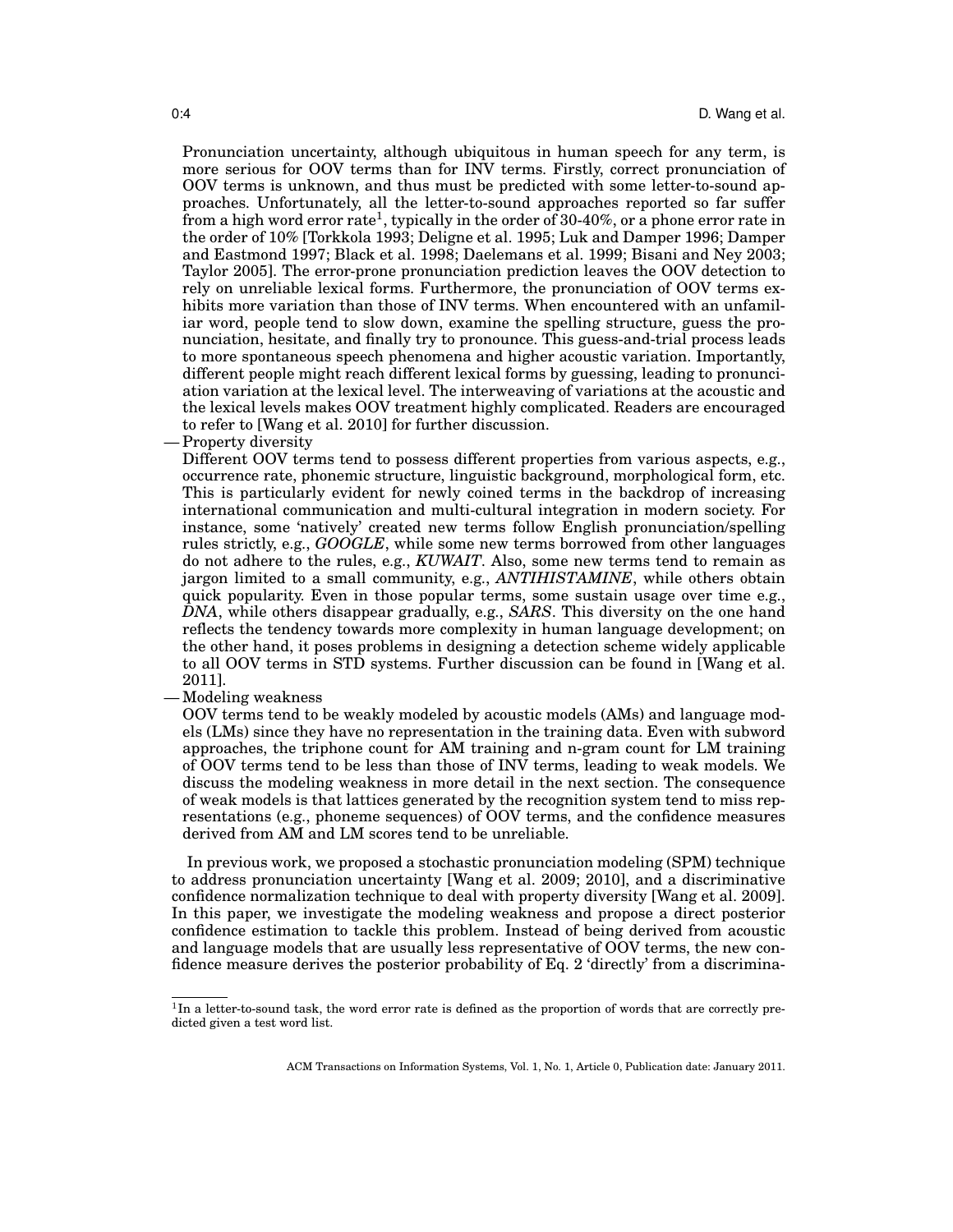tive model, e.g. a multi-layer perceptron (MLP). Derived from a wide acoustic context, the new confidence measure ameliorates the weaknesses of acoustic modeling for OOV terms. Furthermore, by localizing at the speech segments of hypothesized detections, this approach avoids long-span linguistic context which is usually problematic for OOV term detection. The direct posterior approach was first presented by the authors as an alternative confidence measure for STD in general [Wang et al. 2009]. In [Tejedor et al. 2009], the direct posterior approach is extended to combine and hybridize heterogeneous STD systems. In [Wang et al. 2010] we propose the idea of applying direct posterior confidence to improve OOV detection and present preliminary results which show that this new confidence measure does provide significant performance enhancement for OOV terms while being less helpful for INV terms. The contribution of the work presented in this paper is two-fold: on the one hand we present an extensive discussion of the modeling weakness associated with OOV terms and thoroughly analyze the ability of direct posterior confidence in addressing the problem; on the other hand, we substantially extend the experiments in [Wang et al. 2010] and provide a comprehensive study for the direct posterior technique as well as its combination with other OOV-oriented approaches such as SPM and discriminative confidence normalization.

The structure of this paper is as follows: in the next section we first review some related work, and then in Section 3 we focus on confidence estimation and present a statistical study to highlight the problem of modeling weakness with OOV terms. In Section 4, we propose the direct posterior confidence approach, including an MLPbased acoustic posterior confidence estimation and an evidence-based confidence integration. The integration of this approach with stochastic pronunciation modeling and discriminative confidence normalization is then presented in Section 5. The experimental setup and evaluation results are reported in Section 6 followed by some discussion in Section 7. Section 8 concludes this work and presents some ideas for future work.

#### **2. RELATED WORK**

The study in this paper relates to several research topics including speech recognition, spoken term detection, discriminative modeling and even language development. In this section, we review some related work and focus on OOV treatment and the measurement of phone posterior confidence where this paper makes its contribution.

### **2.1. Related work on OOV treatment**

The most popular approach to detecting OOV terms is based on subword units, particularly phones. The approach was first studied in spoken document retrieval (SDR) [Schäuble and Wechsler 1995; Witbrock and Hauptmann 1997; Wechsler et al. 1998; Ng 2000; Cardillo et al. 2002; Ma and Li 2005; Itoh et al. 2006; Ng 1998], and has been adopted by many researchers in STD, e.g., Szöke et al. [2006], Wallace et al. [2007], Parlak and Saraçlar [2008]. Various other subword units besides phones were also studied in both SDR and STD, e.g., word-fragments [Seide et al. 2004], particles [Logan et al. 2002; Logan et al. 2005], acoustic words [Ma and Li 2005], graphones [Vergyri et al. 2007; Akbacak et al. 2008], multigrams [Pinto et al. 2008; Szöke et al. 2008], syllables [Meng et al. 2007], and graphemes [Wang et al. 2008]. To take advantage of both the word and subword based approaches, combination systems have been proposed in a multitude of research, e.g., [James and Young 1994; James 1996; Jones et al. 1996; Saraclar and Sproat 2004; Szöke et al. 2006; Parlak and Saraçlar 2008; Iwata et al. 2008; Olsson and Oard 2009]. Hybrid approaches which fuse word and subword approaches at the lattice level [Yu and Seide 2004; Meng et al. 2008] or lexicon level [Yazgan and Saraclar 2004; Akbacak et al. 2008; Szoke et al. 2008] have ¨ also been proposed.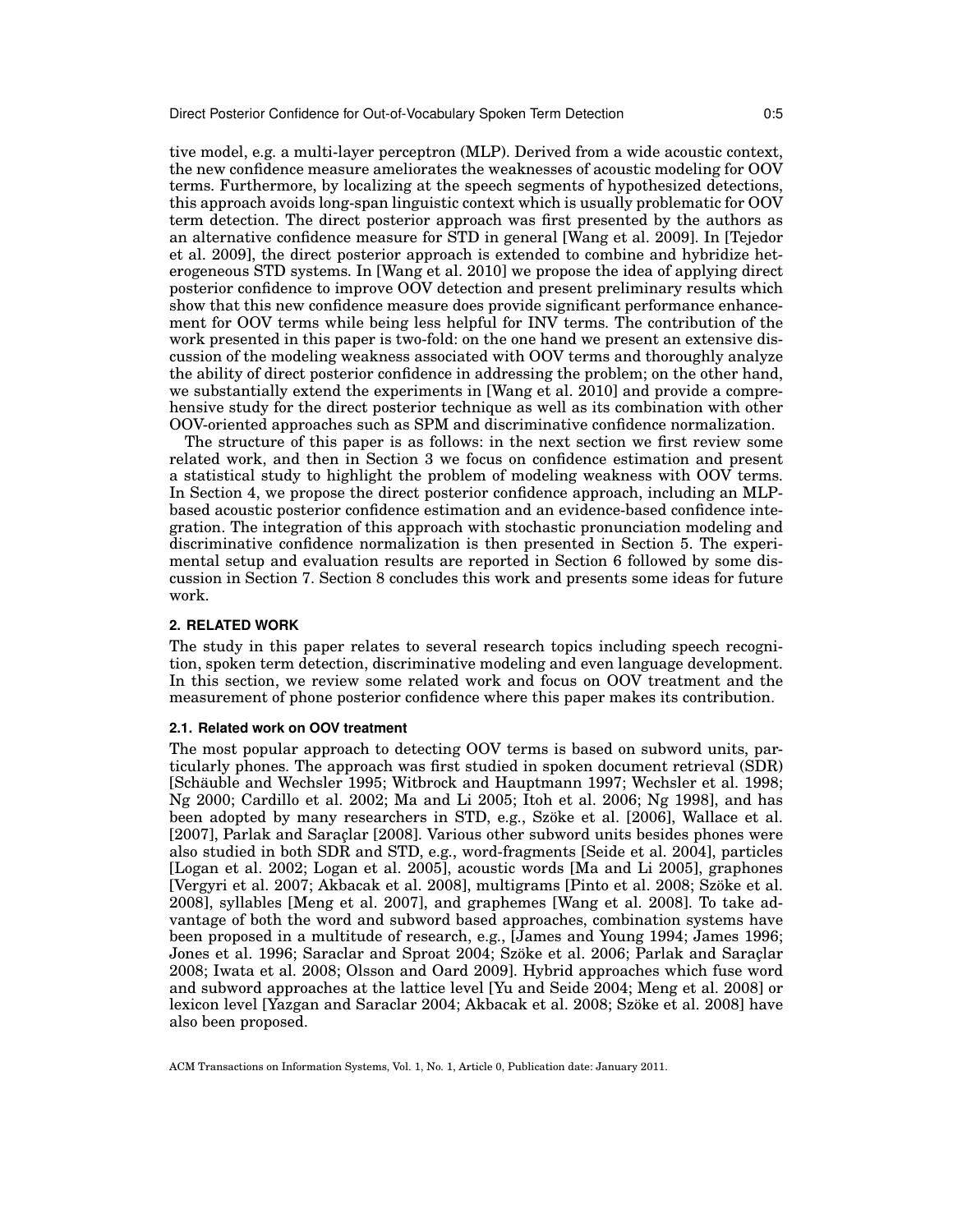Some research has been undertaken to tackle OOV pronunciation variation and uncertainty. One popular approach referred to as soft match, allows mismatch in term search subject to a mismatch penalty based on edit distance [James and Young 1994; Thambiratnam and Sridharan 2005; Itoh et al. 2006; Miller et al. 2007] or acoustic confusion [Wechsler et al. 1998; Srinivasan and Petkovic 2000; Szoke et al. 2005; Au- ¨ dhkhasi and Verma 2007; Pinto et al. 2008]. Another well known approach to deal with OOV pronunciation uncertainty is phonetic query expansion which uses n-best pronunciations for OOV term search [Chen 2003; Mamou and Ramabhadran 2008; Sproat et al. 2008; Can et al. 2009]. This is in principle, similar to SPM [Wang et al. 2009] where a joint-multigram model is applied to permit variable-sized graphemephoneme correspondence.

Finally, in order to handle property diversity among OOV terms, Miller et al. [2007] propose a term-specific threshold approach which normalizes the diversity in occurrence rate among OOV terms. This approach was adopted by many researchers including Vergyri et al. [2007; Parlak and Saraclar [2008] and was extended in our study [Wang et al. 2009; Wang et al. 2011] to normalize term-dependent properties with discriminative models.

#### **2.2. Related work on phone posterior confidence estimation**

Confidence measures based on phone posterior probabilities have been successfully applied to speech recognition. In [Zavaliagkos et al. 1994], segment phone posterior probabilities generated by various neural networks are used to score ASR hypotheses. Rivlin et al. [1996] use aggregated phone posteriors for utterance rejection, where the frame-level phone posterior probability is calculated from phone class-conditional probabilities using the Bayesian formula. Abdou and Scordilis [2004] propose a similar approach for speech transcription, in which the confidence scores of partial hypotheses in decoding are evaluated and fed back to guide further decoding. An aggregation approach was followed by Bernardis and Bourlard [1998] in the HMM/ANN hybrid framework. Instead of applying the Bayesian formulation, they calculate the framelevel phone posterior probabilities through a neural network and aggregate them to obtain word/utterance-level confidence measures. This approach was adopted by a number of researchers, e.g., Williams and Renals [1999], Silaghi and Bourlard [1999] and Ketabdar et al. [2006]. All the above work concerns speech transcription. For STD, the authors first introduced the MLP-based confidence approach in [Wang et al. 2009] and developed direct posterior-based hybridization and combination in [Tejedor et al. 2009], however the potential of this approach for OOV STD was not investigated until [Wang et al. 2010]. In this paper we extend the discussion in [Wang et al. 2010] and present further evidence to show the effectiveness of direct posterior approach in dealing with modeling weakness associated with OOV terms.

#### **3. PRELIMINARY DISCUSSION**

Before presenting the new confidence estimation approach, we give a brief review of various confidence estimation techniques, particularly focusing on the most popular lattice-based confidence estimation. The modeling weakness on OOV terms with this confidence measure is then studied, which motives the idea of the novel direct posterior confidence estimation.

## **3.1. Confidence estimation for STD**

Confidence estimation plays an important role for STD in determining the reliability of putative detections and filtering out false detections. The following review summarizes various approaches to confidence measurement. While we concentrate on STD, we also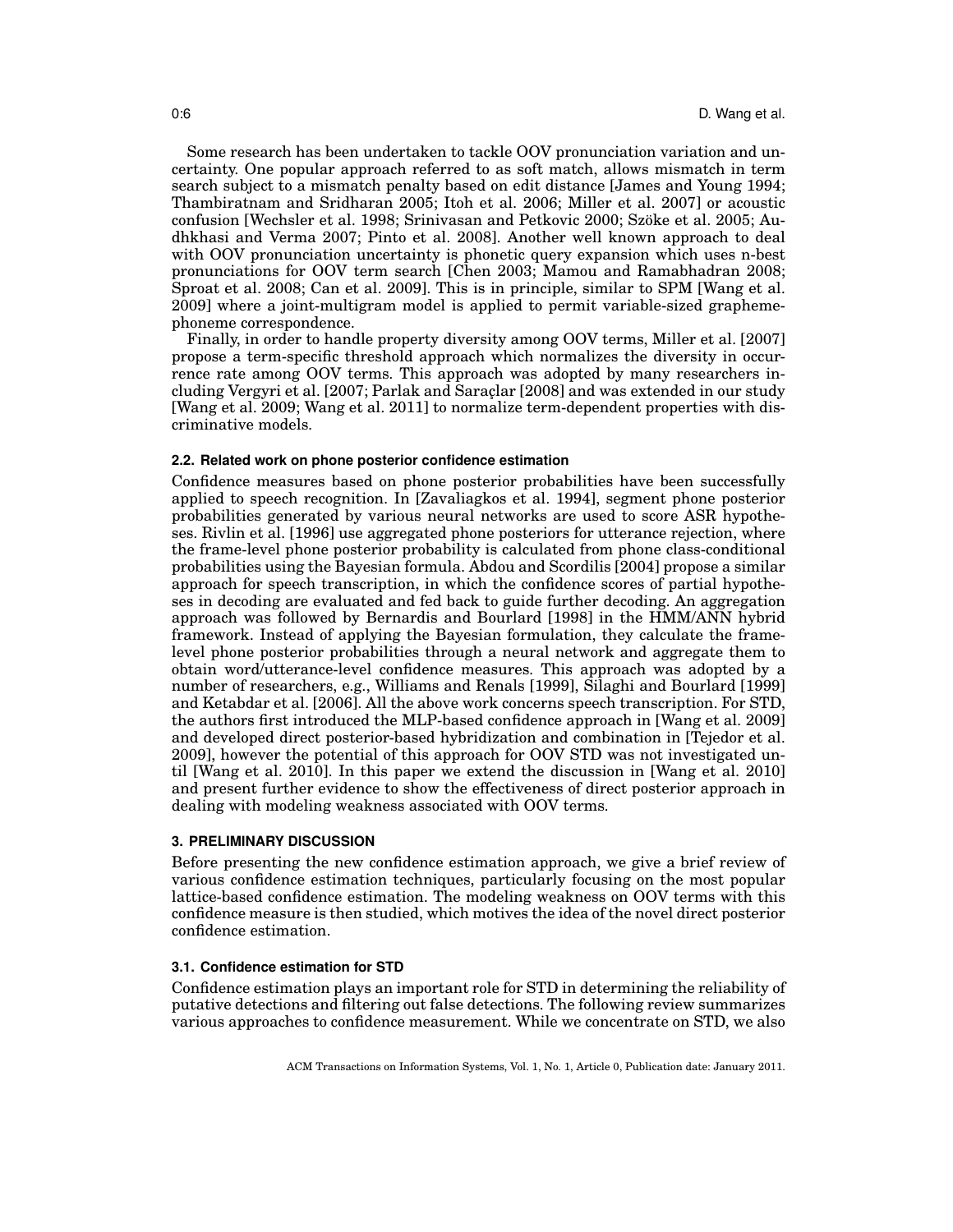look at some related work in speech transcription. Reviews on this subject can also be found in [Siu and Gish 1999; Wessel et al. 2001; Jiang 2005].

*3.1.1. Feature-based confidence.* The first approach to estimate the confidence is based on some features that are generated during recognition. For example, Rohlicek et al. [1989] proposed the use of duration-normalized acoustic likelihood, Cox and Rose [1996] studied second-phone-recognition normalized acoustic likelihood, Bergen and Ward [1997] used senone-score-normalized acoustic likelihood. Kemp and Schaaf [1997] proposed to use various statistics from lattices, such as link probability, acoustic stability and hypotheses density. Manos and Zue [1997] studied and combined 5 features in a segment-based system, such as segment phonemic match score, lexical weight, etc.

Various models have been used to integrate diverse features into confidence scores. These include decision trees, general linear models, generalized additive models and MLPs [Chase 1997; Gillick et al. 1997; Zhang and Rudnicky 2001]. All this research confirms that the features derived from decoding with suitable normalization and combination, can serve as a good measure for the confidence of a recognition hypothesis or a putative detection of a spoken term.

*3.1.2. Likelihood ratio-based confidence.* In this approach, the hit/FA decision is cast as testing the null hypothesis that 'the detected term is  $K'$  versus the alternative hypothesis that 'the detected term is not  $K'$  given the input speech. The decision is made by fixing a threshold on the likelihood ratio of the null hypothesis and the alternative hypothesis [Rahim et al. 1995; Rose et al. 1995; Kamppari and Hazen 2000]. This approach is mainly used in utterance verification [Rahim et al. 1997], in which discriminative training targeted to a minimum classification error rate [Rahim et al. 1995; 1997] or a minimum verification error rate [Sukkar et al. 1996; Sukkar and Lee 1996; Setlur et al. 1996; Sukkar 1998] is widely used.

*3.1.3. Discriminative confidence.* The third approach to confidence estimation for both speech transcription and keyword spotting/spoken term detection casts the decision making task to a binary classification problem. According to decision theory, an optimal classification strategy should be based on class posterior probabilities, which leads to a discriminative confidence measurement. The first implementation of the discriminative confidence estimation is a *two-class* approach [Young 1994], which models the class-conditional confidence distributions for correct and incorrect detections, and then derives the discriminative confidence using the Bayesian formulation. Jeanrenaud et al. [1995] and Junkawitsch et al. [1996] modeled class-conditional probability density functions and derived term-specific thresholds from them. Fetter et al. [1996] proposed a similar approach, and investigated the relationship between discriminative confidence and likelihood ratio. Note that this two-class approach builds distributions of scores for correct and incorrect recognitions/detections, and that different terms may share the same distributions; this is clearly different from the two-class modeling in the likelihood ratio-based approach where the null-alternative models are built on speech signals and different terms have distinct null-alternative pairs.

The two-class approach requires a model of class-conditional probability distributions and hence is a generative approach; instead, a discriminative approach builds a discriminative model that estimates the classification posterior probabilities directly. Mathan and Miclet [1991] utilized an MLP to generate a discriminative confidence for extraneous speech input rejection. Weintraub et al. [1997] and Vergyri et al. [2006] proposed the same MLP-based confidence to justify recognition hypotheses. Linear discriminative functions were studied by Sukkar and Wilpon [1993], Gillick et al. [1997] and Kamppari and Hazen [2000]. General linear models and generalized additive mod-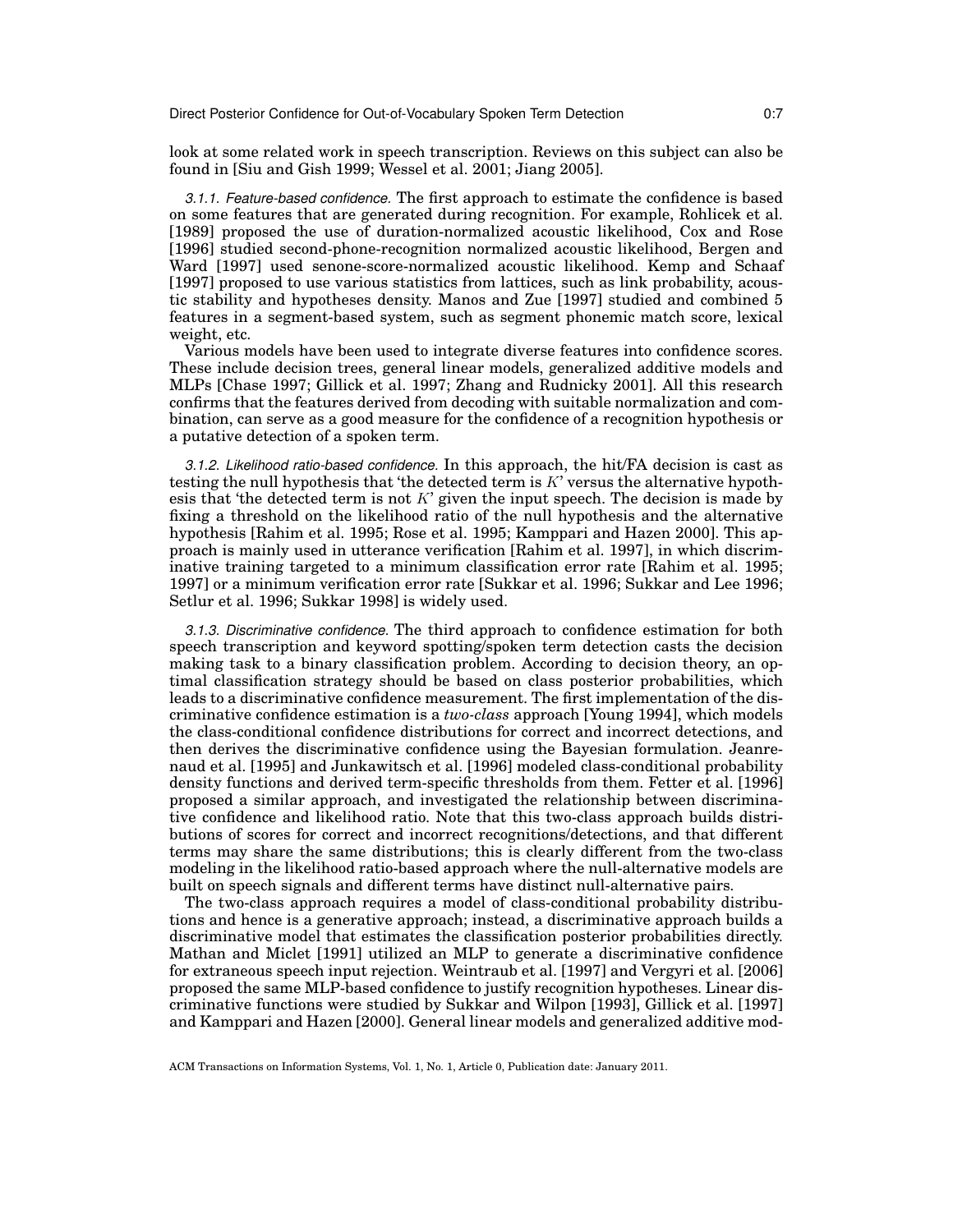els were studied by Siu et al. [1997]. Decision trees were studied by Neti et al. [1997] and Hauptmann et al. [1998], and support vector machines (SVMs) were studied by Zhang and Rudnicky [2001], Sudoh et al. [2006] and Shafran et al. [2006]. Model comparison has been investigated by a number of researchers, e.g., Chase [1997], Schaaf and Kemp [1997], Abrego [2000] and Zhang and Rudnicky [2001]. Although it is diffi- ´ cult to identify the best model, MLPs and SVMs are generally regarded as the stateof-the-art.

*3.1.4. Posterior probability-based confidence.* All the above confidence estimation approaches involve a two-step process: in the first step, some informative features are collected, and in the second step these features are combined in a certain way to give a confidence measure. The combination form in the second step is chosen arbitrarily. A more theoretically-sound approach is based on posterior probabilities. Basically, assuming that we know nothing more than the audio stream  $O$ , and are given the task to evaluate the confidence that  $K$  appears in a particular speech segment, a natural choice for the confidence measure is the posterior probability  $P(K|O)$ , which we call a-posterior probability-based confidence and has been defined in Eq. 2. According to Bayesian decision theory, a decision based on this posterior probability gives minimum risk when determining which term is contained in the speech. Therefore, the posterior probability is an ideal measure of the confidence of a detection. In practice, the Bayesian rule is usually applied to decompose the posterior probability into a product of the prior probability of the search term and the conditional probability of the speech segment given the term, so we have,

$$
c = P(K|O)
$$
  
= 
$$
\frac{p(O|K)P(K)}{p(O)}.
$$
 (3)

Note that Eq. 3 can be regarded as a normalization that amends the likelihoodbased confidence to make it comparable across utterances. Rose and Paul [1990] and James [1996] proposed the use of a background model for normalization, and Weintraub [1995] and Jeanrenaud et al. [1995] presented an n-best approach, where the acoustic scores of the hypotheses in the n-best list involving the keyword are accumulated, and then normalized by the summation of the scores of all the n-best hypotheses. Setlur et al. [1996] simplified the n-best approach into a likelihood ratio of the best and the second-best hypotheses, which is a special case of the n-best approach.

*3.1.5. Lattice-based confidence.* The n-best based confidence was extended to a latticebased confidence by [Wessel et al. 1998]. A lattice is an acyclic graph in which each node represents a recognition unit (e.g., word or phoneme) and each arc represents a transition from one unit to the next. An arc is associated with relevant information including duration, acoustic and language model scores. A lattice can be regarded as a compact representation of the original speech signal produced by pruning the hypotheses space with the speech recognizer. The *lattice-based confidence* is the posterior probability of the search term appearing in the lattice, and is implemented as the ratio of the score accumulated over all complete paths passing the arcs of the detection to the score accumulated over all complete paths in the lattice. According to Eq. 3, this can be formulated as follows:

$$
c_{lat} = \frac{\sum_{\pi_{\alpha}, \pi_{\beta}} p(O|\pi_{\alpha}, K_{t_s}^{t_e}, \pi_{\beta}) P(\pi_{\alpha}, K_{t_s}^{t_e}, \pi_{\beta})}{\sum_{\xi} p(O|\xi) P(\xi)} \tag{4}
$$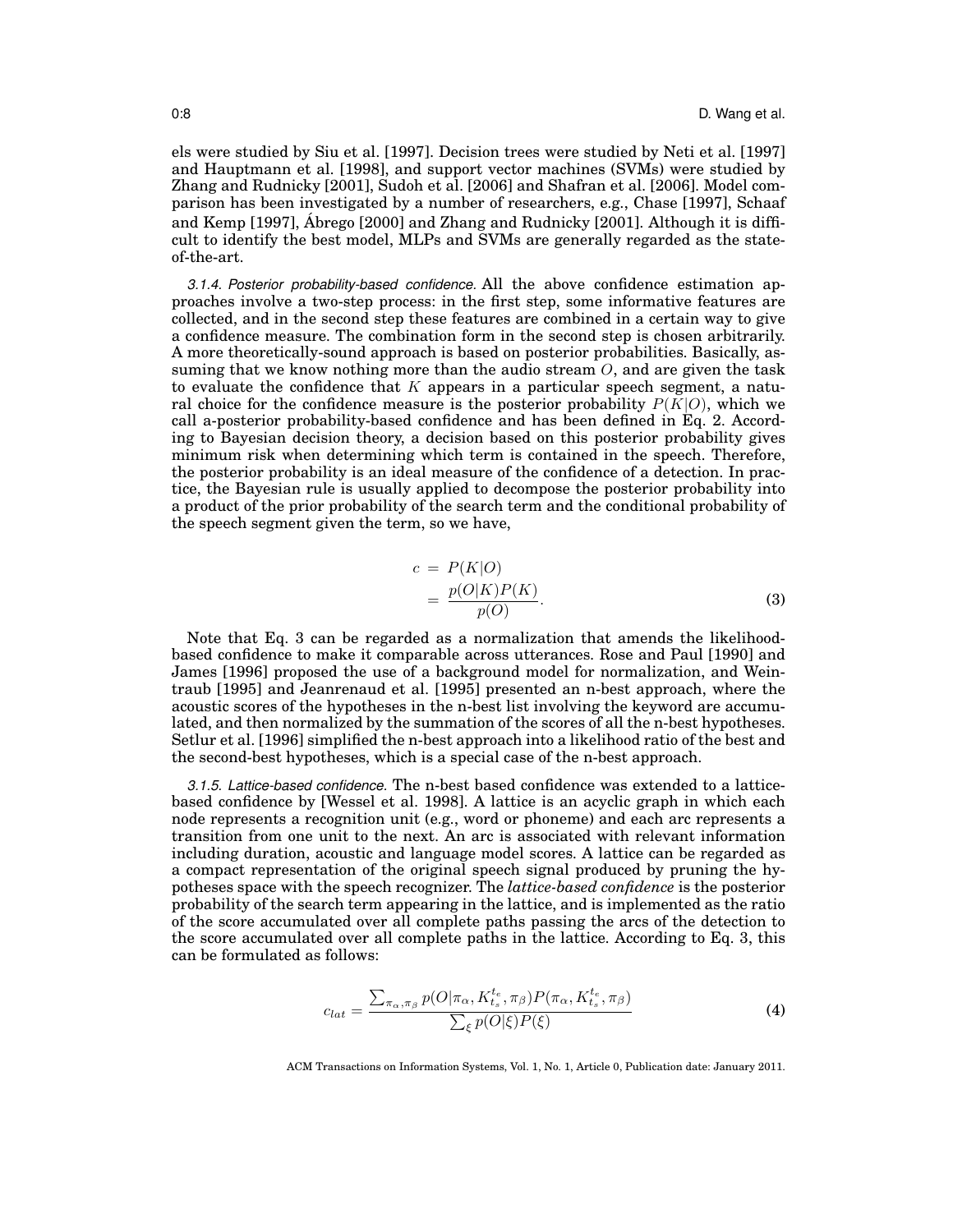where  $\pi_{\alpha}$  and  $\pi_{\beta}$  denote any path before and after K, with  $\pi_{\alpha}$  starting from the beginning of the speech and  $\pi_\beta$  finishing at the end;  $\xi$  denotes any complete path through the lattice. Note that  $p(O | \pi_\alpha, K_{t_s}^{t_e}, \pi_\beta)$  corresponds to the acoustic scores that are derived from acoustic models, and  $p(\pi_{\alpha}, K^{t_e}_{t_s}, \pi_{\beta})$  corresponds to the language model scores that are derived from language models. In real implementation, a forward-backward accumulation approach is often used to increase computational efficiency [Szöke et al. 2005]. Because of its theoretical soundness and simplicity in implementation, this lattice-based confidence has been widely used in keyword spotting and STD [Woodland 2000; Szöke et al. 2005; Akbacak et al. 2008; Miller et al. 2007; Mamou et al. 2007; Szoke et al. 2006; Vergyri et al. 2007; Meng et al. 2008]. To distinguish it from ¨ other confidence measures that we introduce shortly, the lattice-based confidence is denoted by  $c_{lat}$ .

## **3.2. Modeling weakness of OOV terms**

Although the lattice-based confidence measure performs well generally for STD, it is potentially vulnerable to OOV terms. Going back to Eq. 4, we notice that the latticebased confidence is derived from acoustic and language model scores and is thus heavily dependent on the acoustic and language models of ASR. In the state-of-the-art implementation, they are based on hidden Markov models (HMMs) and n-gram models respectively. Due to the absence of OOV terms in the training corpora, these models tend to be highly biased towards INV terms and are less representative of the OOV terms, leading to the problem of acoustic and language modeling weakness for OOV terms. This weakness on the one hand results in sub-optimal representations of OOV terms in the lattices, and on the other hand leads to unreliable confidence for OOV detections. We investigate the language model weakness and acoustic model weakness in this section.

*3.2.1. Language model weakness.* The language model weakness for OOV terms is evident. An OOV word that does not exist in the training text is definitely absent in the resulting word-based LM and is hence absent in the lattices generated by the ASR. For phone-based LMs, phone n-grams of the OOV word might exist in the training data, however, they tend to have fewer occurrences compared to the n-grams of INV words, particularly if  $n$  is large. In order to verify this conjecture, we count the occurrences of phone n-grams of INV and OOV terms in the training corpus<sup>2</sup> respectively, and compute the average number of occurrences of n-grams with various  $n$ . Fig. 2 shows the statistics. As expected, there are fewer occurrences of OOV n-grams than INV n-grams in the training data. Note that the relative difference is higher with larger n-grams, confirming that higher order LMs tend to be weaker for OOV terms.

We can also examine the capability of the resulting phone language models by testing its perplexity on the phone sequences of INV and OOV terms. Fig. 3 shows these results. Here the x-axis represents the LM order  $n$ , and the y-axis represents the average perplexity on the phone sequences of INV and OOV terms measured in log scale. It can be seen that with a lower order LM (2-gram, e.g.), the perplexities on INV terms and OOV terms are similar, indicating that the model has identical representative power for both of them; with a higher order language model, however, INV terms and OOV terms exhibit different behaviors. For INV terms, the perplexity consistently decreases with the LM order; for OOV terms, it initially decreases as well, although with a lower rate; when the n-gram order is large, the perplexity however begins to increase. This observation indicates that for INV terms, it is safe to use higher order phone language models to obtain lattices of good quality; for OOV terms, higher order

<sup>&</sup>lt;sup>2</sup>The details of the term list and the training corpus are presented in Section 6.

ACM Transactions on Information Systems, Vol. 1, No. 1, Article 0, Publication date: January 2011.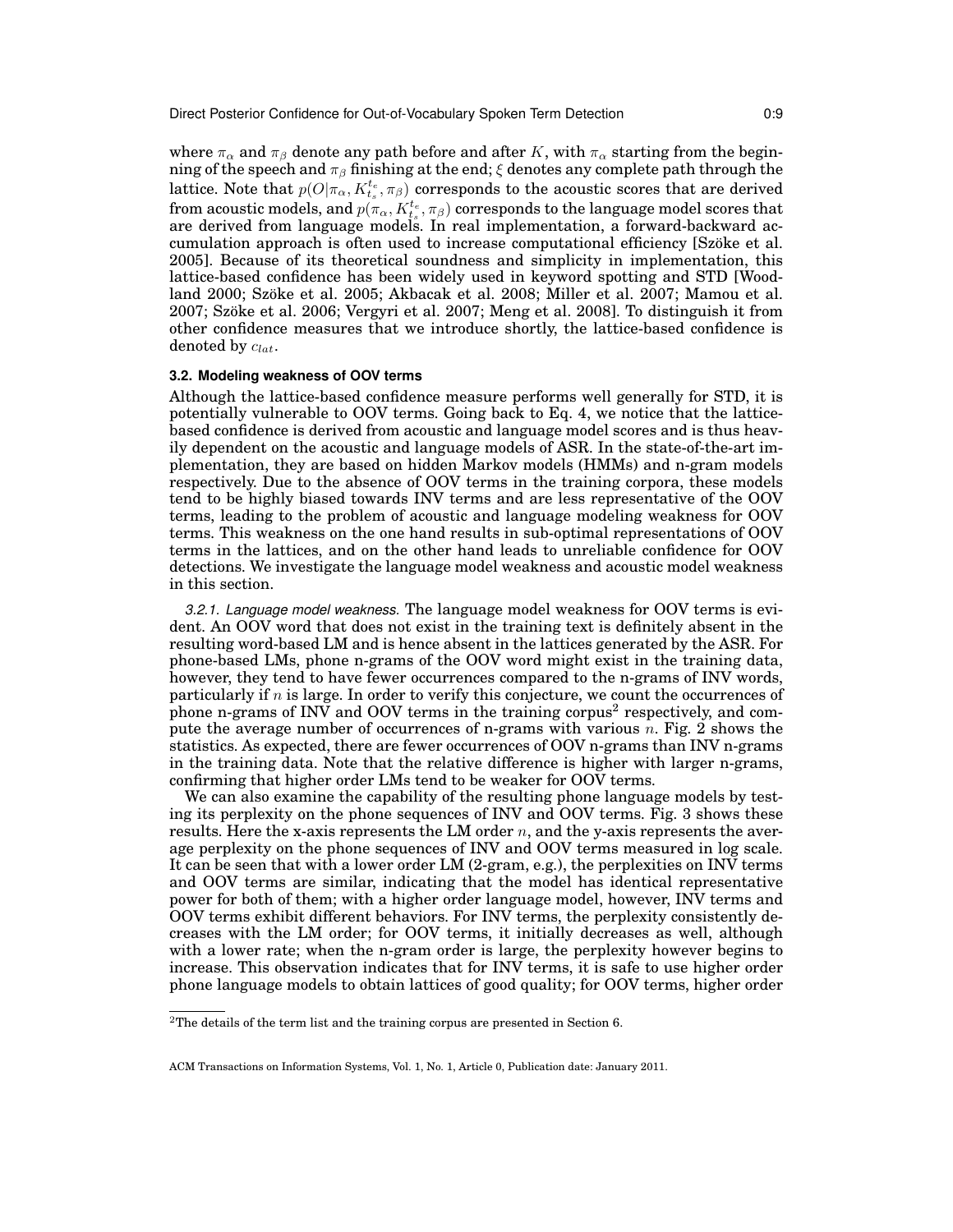

Fig. 2. The average number of training instances of phone n-grams in the training corpus for INV and OOV terms.



Fig. 3. The log perplexity of LMs of varying order on the phone sequences of INV terms and OOV terms.

language models may result in lattices of lower quality. This is somewhat surprising but still explainable, as the training instances used to generate higher order n-grams are much more representative of INV terms than OOV terms, resulting in models that are strongly biased towards INV terms. Note that the average length of English words is 7.8 (computed from the AMI RT05s dictionary that we used in this study, refer to Section 6), suggesting that an n-gram model whose order is larger than 7 is highly risky for OOV terms, while it is still healthy for INV terms.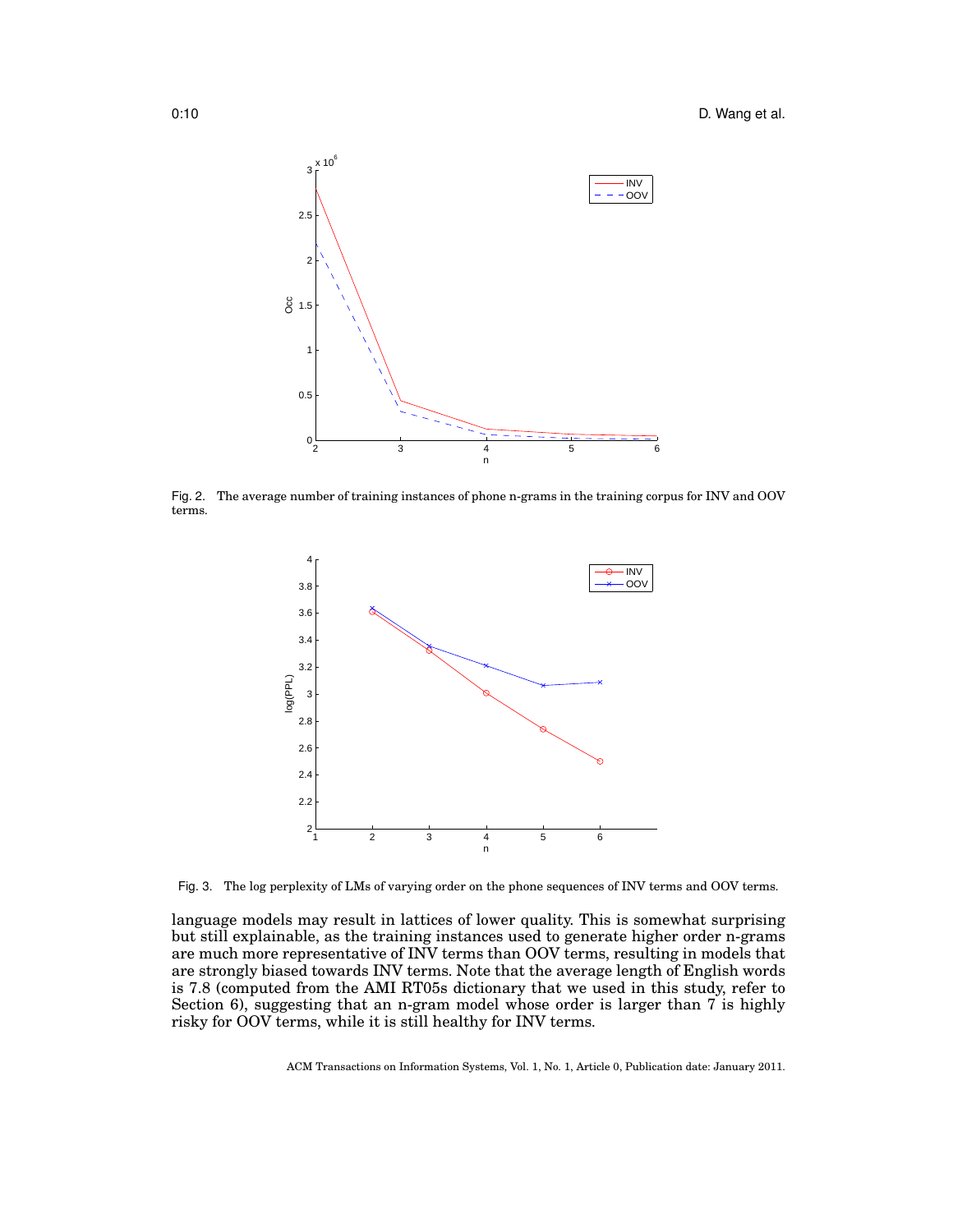

Fig. 4. The distributions of occurrences (in logarithm) of INV triphones and OOV triphones. The vertical lines represent average number of occurrences.

*3.2.2. Acoustic model weakness.* Similar to the language models, acoustic models also exhibit weakness for OOV terms as a result of fewer training instances. As our ASR component is based on triphone HMMs, we can compare the occurrences of the triphones that are required to represent INV and OOV terms in the training corpus. The statistical distribution of the occurrences of INV and OOV triphones are shown in Fig. 4, with the average number of occurrences being represented by the vertical lines. The result confirms the conjecture that fewer training instances are available for triphones of OOV terms than those of INV terms. However, it also shows that the distributions of INV terms and OOV terms are not significantly different, indicating that the weakness of acoustic models on OOV terms is not as pronounced as that of language models. This is also expected, as the OOV phenomenon relates directly to vocabularies and thus is more linguistic than acoustic in nature. From another perspective, triphones roughly correspond to 3-grams in phone language models, for which, as seen in Fig. 3, there is no substantial difference between INV and OOV terms. If quinphones that corresponds to 5-grams are used, we can expect more significant discrepancy for INV and OOV terms in acoustic modeling.

Finally, it is worth mentioning that the problem of data sparsity for OOV terms can be mitigated by various smoothing techniques, e.g., discounting and back-off in language modeling and tree-based triphone clustering in acoustic modeling; however, these techniques do not eliminate the discrepancy between INV and OOV terms.

#### **3.3. Weakness of lattice-based confidence for OOV terms**

The modeling weakness on OOV terms discussed above leads to unreliable acoustic and language model scores, and according to Eq. 4 is inevitably migrated to latticebased confidence estimation for OOV terms. Moreover, the lattice-based confidence estimation itself is not suitable for OOV terms. From Eq. 4, we see that the lattice-based confidence of a detection is computed from the acoustic and language model scores of the entire utterance. In other words, this is a *global* confidence that takes into account long-span context of the examined detection. Long-span context is usually a desirable

ACM Transactions on Information Systems, Vol. 1, No. 1, Article 0, Publication date: January 2011.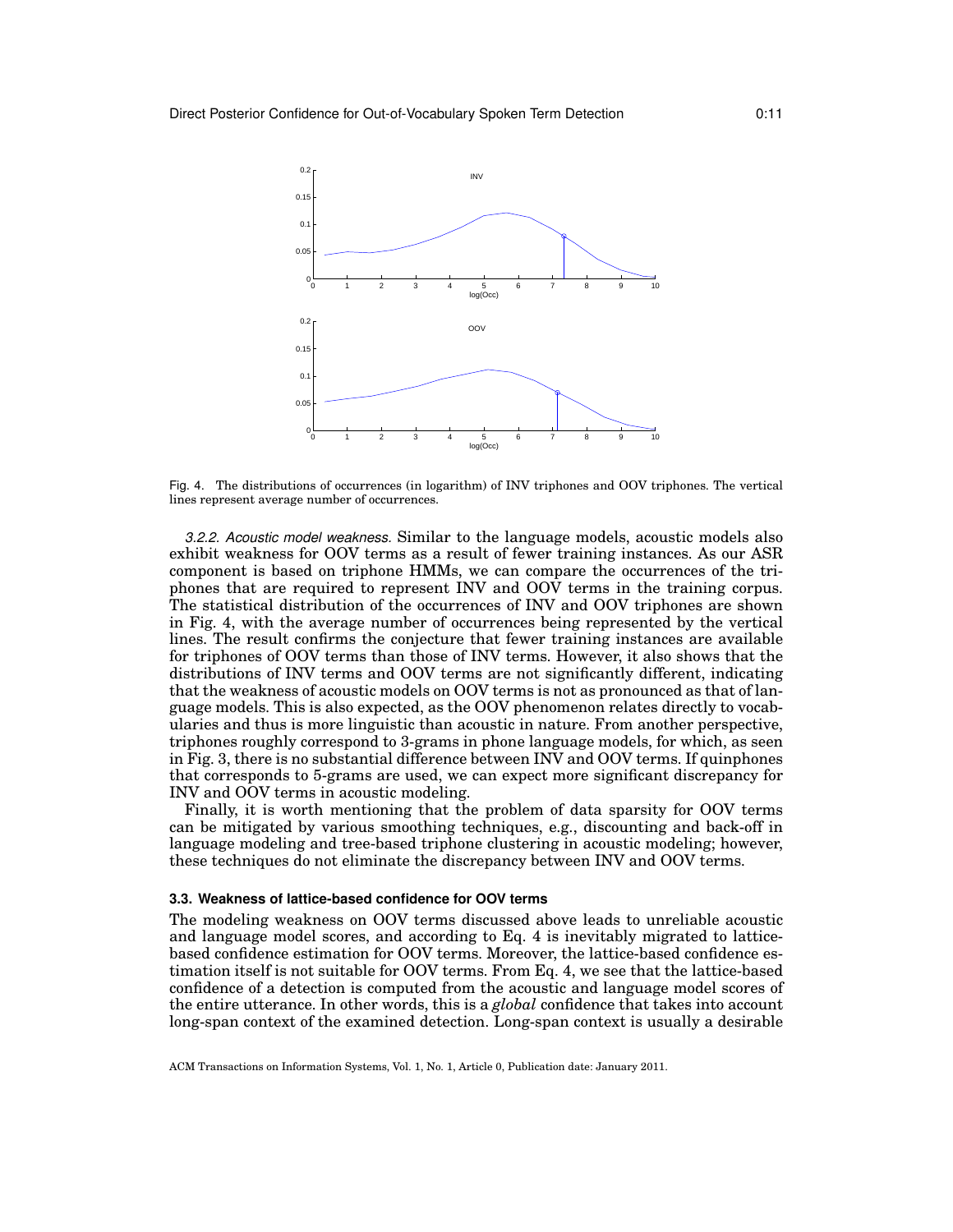character to consider as the context often conveys valuable information for ascertaining detections. For OOV terms, however, this character might cause serious problems. As we have seen when discussing language model weakness, long-span context may reduce the representative power for OOV terms; this means considering long-span context might introduce unreliable information and hurt the performance for OOV terms.

A possible way to remove the negative impact of long-span context in lattice-based confidence measurement is to diminish the contribution of LM scores in the computation. This is achieved by introducing a LM factor  $\alpha$  in the lattice-based confidence estimation, giving

$$
c_{lat} = \frac{\sum_{\pi_{\alpha},\pi_{\beta}} p(O|\pi_{\alpha},K^{t_e}_{t_s},\pi_{\beta}) P(\pi_{\alpha},K^{t_e}_{t_s},\pi_{\beta})^{\alpha}}{\sum_{\xi} p(O|\xi) P(\xi)^{\alpha}}.
$$

The tuning of the parameter  $\alpha$  can be regarded as a trade-off between information and noise introduced due to long-span context. The factor  $\alpha$  is chosen to optimize the STD performance on a development set (see Section 6).

This approach can partially mitigate the impact of unreliable long-span context, but does not change the global character of the lattice-based confidence. In fact, even when the LM scores are totally ignored (i.e.,  $\alpha = 0$ ), the lattice-based confidence estimation still relies heavily on long-span context due to the use of higher-order language models in lattice generation. Note that choosing a lower-order language model for lattice generation does not work, as INV terms which are the majority in speech require higher-order language models for recognition.

We therefore look for a new confidence estimation, which ideally possesses two properties: first, it should concentrate on speech segment of the detection and ignore the long-span context, i.e., it is a *local* confidence and focuses on the speech segment of the examined detection; second, it is derived from an mechanism different from the conventional acoustic and LM modeling, and thereby more robust for OOV terms. The direct posterior confidence that we introduce in the next section is just such a confidence measure.

#### **4. DIRECT POSTERIOR CONFIDENCE**

Although the problem of data sparsity associated with OOV terms always leads to worse performance on OOV terms than on INV terms, an appropriate choice of modeling technique based on various sharing, smoothing and localizing approaches suitable for OOV terms can improve the performance and thus lead to a more robust confidence measurement for OOV terms. In this section we propose such a new confidence estimation approach based on discriminative modeling. Different from the lattice-based confidence that derives the posterior probability  $P(K|O)$  from acoustic and language model scores using the Bayesian rule, the new approach derives posterior probabilities from some discriminative models 'directly', and thus can be called the *direct posterior confidence*. In this work we choose an MLP in implementation although any discriminative model may be used.

It is well known that a standard 3-layer MLP network with soft-max output activation can be used to estimate class posterior probabilities. MLPs have been widely used in this fashion for speech recognition. For example, they can be employed to estimate the posterior probabilities for phone classes, given the acoustic features as inputs. These phone posteriors can be used to substitute frame-wise likelihoods of the Gaussian mixture models, resulting in a HMM/ANN hybrid architecture [Morgan and Bourlard 1995]. They can also be combined with conventional acoustic features, e.g., Mel-frequency cepstral coefficients (MFCC), forming the so called 'tandem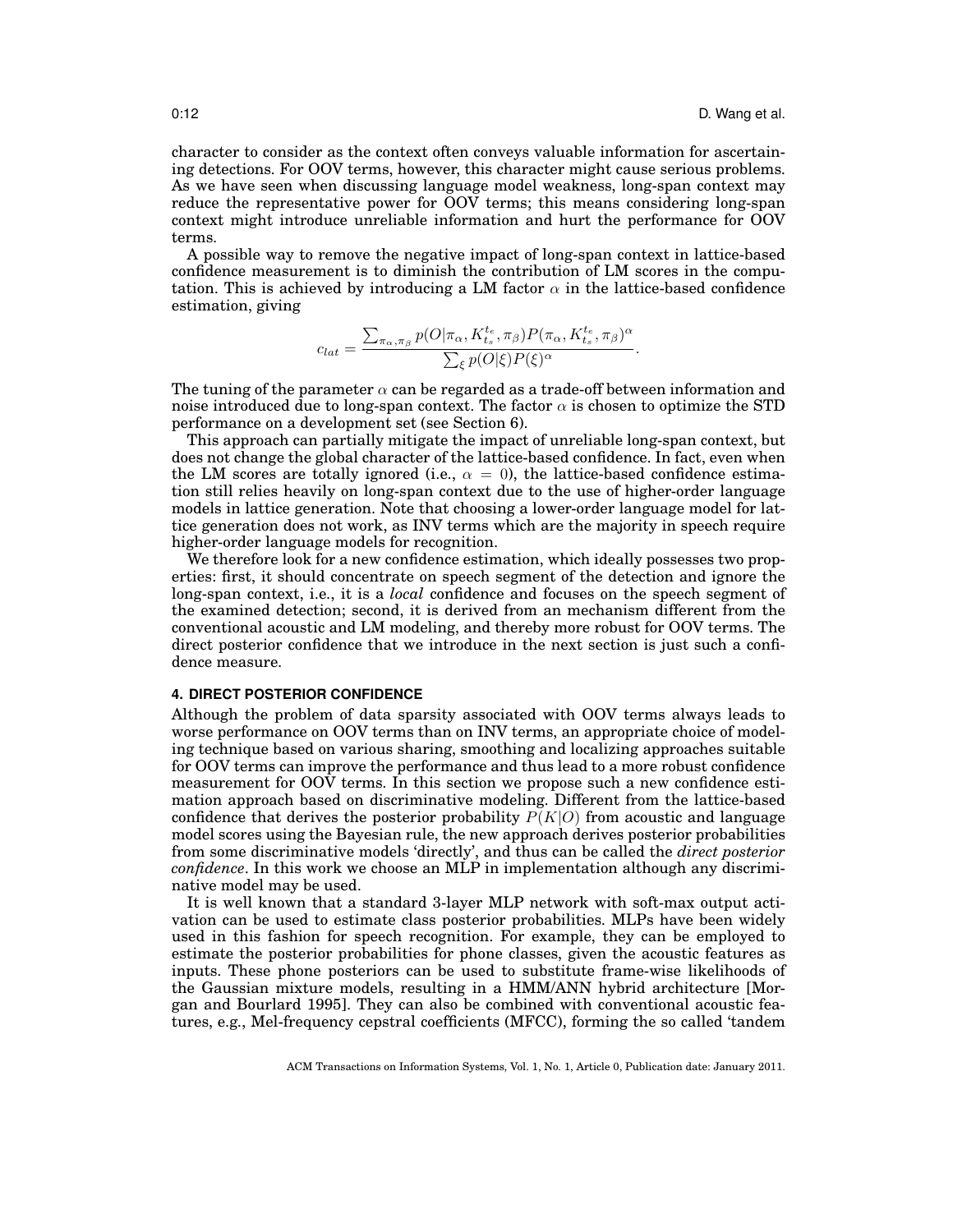

Fig. 5. The MLP structure used to generate frame-wise phone posterior probabilities.

features' that work within the standard HMM-based architecture [Hermansky et al. 2000; Frankel et al. 2008]. All these techniques exhibit considerable advantages. The proposed direct posterior approach follows a similar idea and makes use of phone posteriors to compute local and robust confidence estimates for OOV term detections.

In the rest of this section, we first present the mesh representation of MLP-based phone posteriors, and then propose how to derive acoustic posterior confidence from a mesh. A lattice-based LM posterior confidence is then presented, followed by an evidence-based confidence integration approach which is used to integrate the acoustic posterior confidence and LM posterior confidence.

#### **4.1. Phone posterior mesh**

We start with frame-wise phone posterior probability estimation. Let  $q$  denote a phone class, the posterior probability of q at time t given the speech  $O$  can be written by

$$
P(q|O,t) \approx P(q|O_{t-w:t+w})\tag{5}
$$

where  $O_{t-w:t+w}$  denotes a windowed speech segment of 2w+1 frames centered at time t. Here we assume the phone class is dependent only on a local context of the examined frame but independent of its long-span context. This phone posterior, which purely depends on a fixed number of acoustic frames, can be derived from a discriminative model. As in the tandem approach [Hermansky et al. 2000; Frankel et al. 2008], we choose an MLP as the model and a 9-frame window  $(w = 4)$  to excerpt the local context. This 9-frame configuration roughly corresponds to the length of a typical phone. Fig. 5 illustrates the MLP structure we have used, which involves one hidden layer with sigmoid activation, and soft-max applied on the output. This structure ensures that the output approximates phone posterior probabilities, and the approximation becomes sufficiently robust with adequate training data.

For each frame of the speech, a vector of posterior probabilities can be generated, with each component corresponding to a particular phone class. This forms a phone posterior mesh as illustrated in Fig. 6 where the x-axis represents time and y-axis represents the phone class, and the gray level at point  $(t,q)$  in the mesh is proportional to the phone posterior  $P(q|O, t)$  given by Eq. 5. We can see some 'phone traces' in the mesh that correspond to the true utterance and its close pronunciations.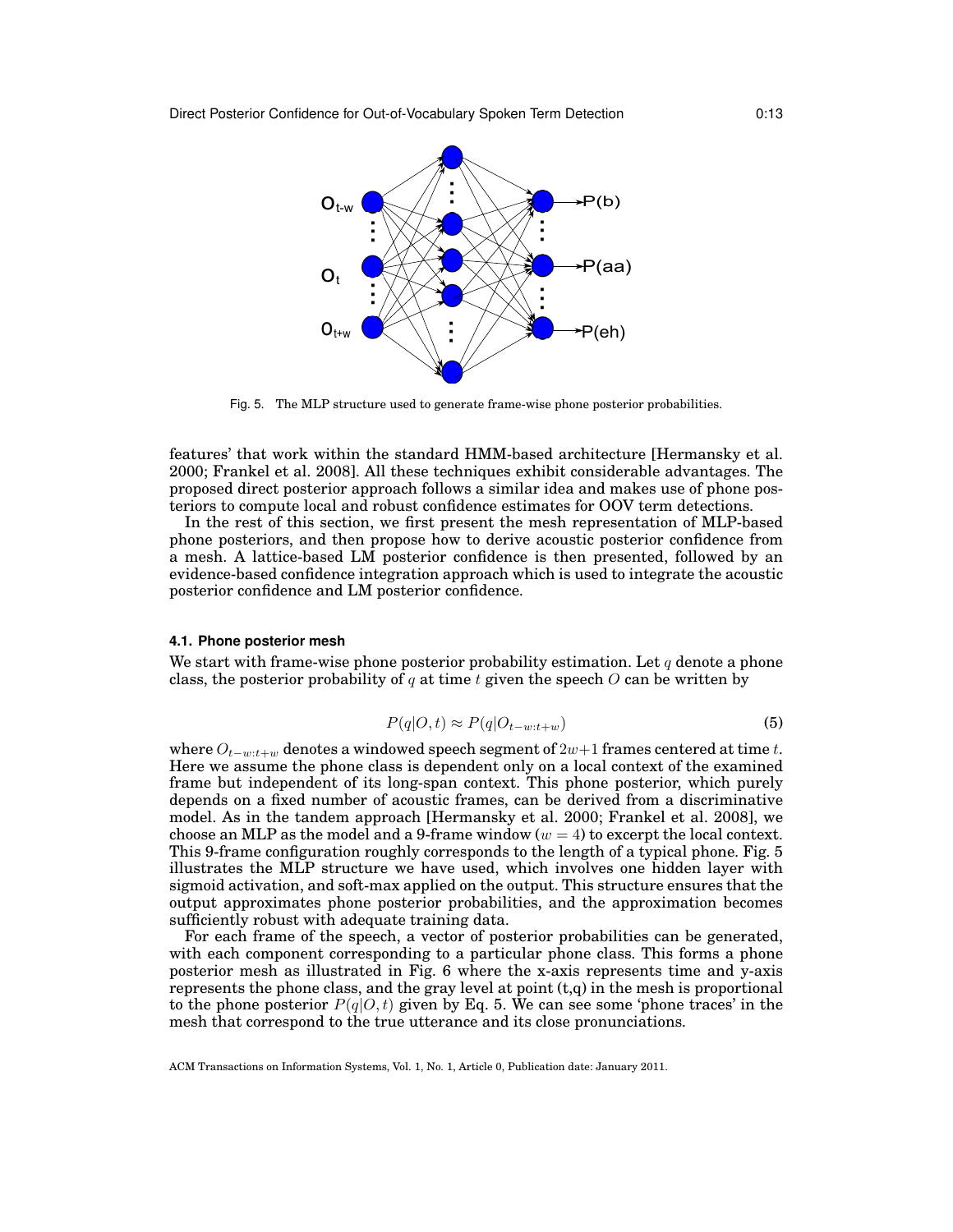

Fig. 6. The posterior mesh generated from MLP.

### **4.2. Acoustic posterior confidence**

With the phone posterior mesh, the posterior probability of a detection  $d$  can be computed simply by accumulating the phone posteriors according to its phone trace in the mesh. As an example, Fig. 6 shows how a detection of the term *pixel* is handled: from the term detector we know the phone sequence  $Q$  and its time stamp, according to which the confidence can be estimated by multiplying all the phone posteriors following the trace *p ih k s ei l* illustrated by the solid line. This can be formally written as

$$
c_{mlp}(d) = \prod_{t=t_s}^{t_e} P(Q_t | O_{t-w:t+w})
$$

where  $t_s$  and  $t_e$  are the starting and ending time of the detection d respectively, and the notation  $c_{mlp}$  is introduced to emphasize that it is derived from MLP-based phone posteriors. Note that the MLP can be substituted by any other discriminative model. In practice, confidence scores of detections of various lengths need to be normalized when compared with each other. A simple way is to average the accumulated confidence over the number of frames, i.e.,

$$
c_{mlp}(d) = \left\{ \prod_{t=t_s}^{t_e} P(Q_t | O_{t-w:t+w}) \right\}^{1/(t_e - t_s)}.
$$
 (6)

Compared to the lattice-based confidence (Eq. 4), the MLP-based confidence derives posterior probabilities from a discriminative model (MLP here) instead of generative models (HMMs and n-grams) resorting to the Bayesian rule, which results in confidence scores that are based on entirely different modeling approach and possess distinct properties.

First, MLPs take a different approach in acoustic and phone context modeling. In the lattice-based confidence, the acoustic context (dependence among speech frames) is largely ignored and the phone context is modeled by context-dependent HMMs, i.e., triphone models; In contrast, the MLP model ignores the phonetic context but models a wide range of acoustic context. In the case of OOV terms where phonetic context is less reliable, the acoustically-rich MLP models tend to result in more accurate acoustic modeling than HMMs and therefore provide more reliable confidence estimates.

Second, the MLP-based confidence is local. Although a wide range of acoustic context (9 frames here) is considered, the MLP-based posterior probability is still highly concentrated on the examined frame, leading to a confidence measure concentrated on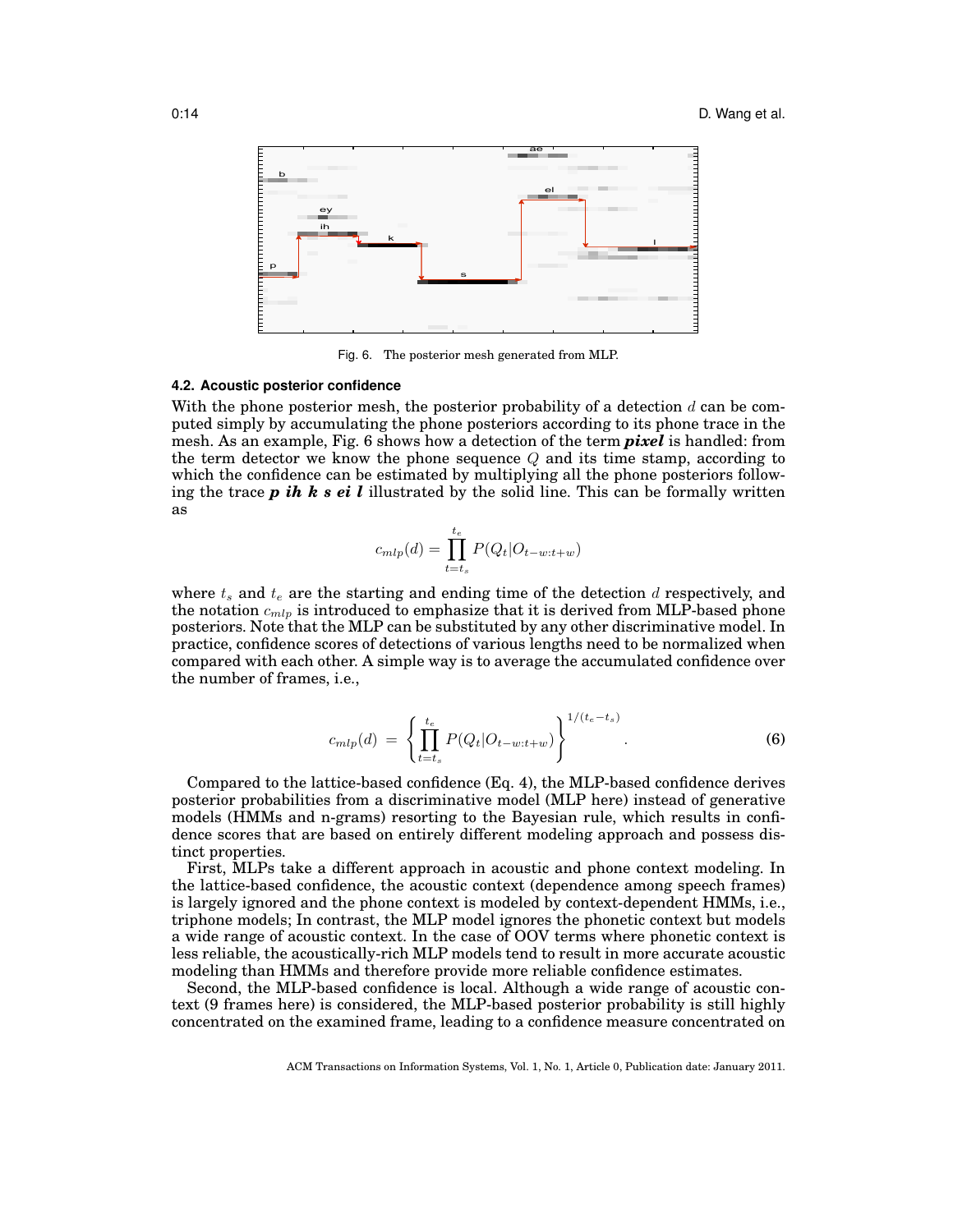the hypothesized detection. As we have discussed in Section 3.3, this local property is particularly desirable for OOV terms where a long-span context may introduce noisy and detracted information for confidence estimation.

Third, the MLP-based posterior confidence is derived purely from acoustic features at the phone level, which is different from the lattice-based confidence where language model scores participate in confidence computation. This means that the impact of LM information can be separated from confidence measurement. For this reason, the MLPbased confidence can also be called the *acoustic posterior confidence*. We shortly present a pure LM-based confidence and show how the acoustic and LM-based confidence can be combined. Even with combination, the acoustic confidence and LM confidence are still well separated as the two confidence estimates are derived from entirely different models. This acoustic-LM separation in confidence estimation is highly desirable for OOV term detection, since the LM information might be less useful or even harmful for OOV terms, as we have seen in Section 3.3.

Last but not the least, MLPs are highly compact as compared to HMMs [Bishop 2006] and the model parameters are globally shared among all phones. This leads to a particular advantage for OOV terms which suffer from limited training data.

#### **4.3. Bayesian acoustic posterior confidence**

An obvious limitation of measuring direct posterior confidence is that a phone alignment is required for the computation according to Eq. 6. With a phone-based STD system, the phone alignment can be simply obtained from the term detector; for a general term detector, however, it is in general unavailable. For example, with a word-based STD system, phone alignments cannot be obtained from word lattices. To solve this problem, we can treat the phone alignment as a hidden variable, and marginalize it out by considering all possible alignments. This leads to a Bayesian treatment to the acoustic posterior confidence, given by:

$$
c_{mlp}(d) = \left\{ \sum_{\xi} \prod_{t=t_s}^{t_e} P(Q_t^{\xi}|\xi, O_{t-w:t+w}) P(\xi|O_{t-w:t+w}) \right\}^{1/(t_e - t_s)}
$$
(7)

$$
\propto \left\{ \sum_{\xi} \prod_{t=t_s}^{t_e} P(Q_t^{\xi}|\xi, O_{t-w:t+w}) \right\}^{1/(t_e - t_s)}
$$
(8)

where  $\xi$  represents any possible phone alignment, and  $Q_t^\xi$  denotes the phone category at frame t according to phone alignment  $\xi$ . A uniform prior probability  $P(\xi|O_{t-w:t+w})$ has been assumed when deriving Eq. 8 from Eq. 7.

This Bayesian treatment enables a flexible framework where the direct posterior approach can be applied to measure detections hypothesized by any STD system without knowing its implementation. As an example, Fig. 7 shows a hybrid architecture where the term detector is based on graphemes and the confidence estimation is based on phone posteriors. The confidence estimation does not care how a detection is hypothesized; instead, it just requires the time stamps  $t_s$  and  $t_e$  of the assumed detection, and computes the acoustic confidence according to Eq. 8 with a provided phone-based dictionary. Similarly, we can also build a grapheme-based confidence estimation and hybridize it with a phone-based term detector. In general, any type of term detector (word-based/subword-based, n-best-based/lattice-based, etc.) can be hybridized with a direct posterior confidence estimation that can be based on any subword units. In addition, the direct posterior approach also provides a simple combination method where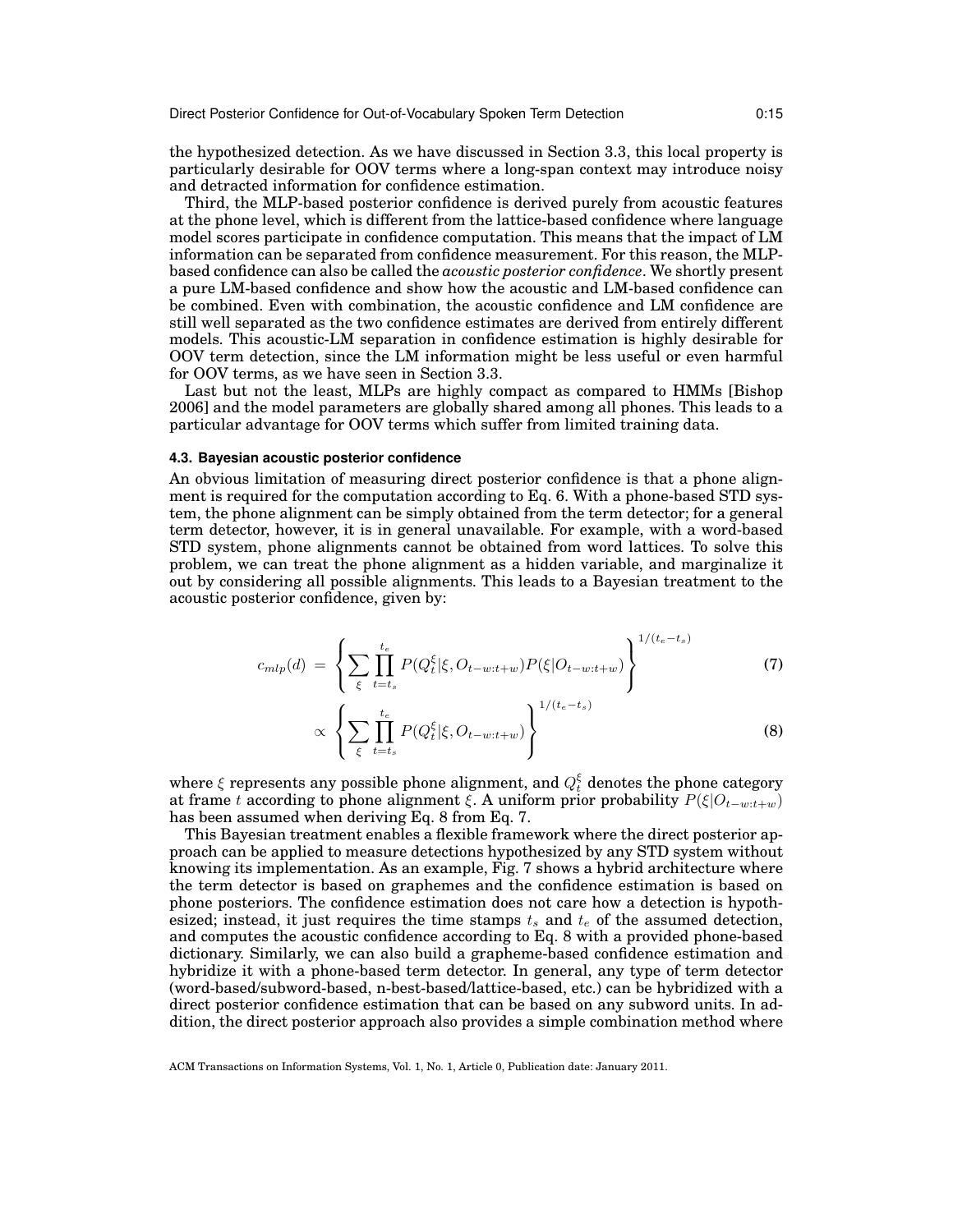

Fig. 7. A hybrid STD architecture involves a grapheme-based term detector and a phone-based confidence estimation.

detections hypothesized by individual STD systems are combined and overlapped detections are merged by accumulating their acoustic posterior confidences. For details on direct posterior-based hybridization and combination, readers are recommended to refer to [Tejedor et al. 2009].

### **4.4. LM posterior confidence**

A particular characteristic of the MLP-based direct posterior confidence estimation is that only the acoustic cues participate in confidence estimation, and the phone posteriors of any consecutive frames are conditionally independent. This leads to a local confidence measure which, as we have discussed, may effectively remove the negative impact of long-span phone context in the case of OOV term detection; however, it also means that some information from linguistic constraints is ignored. This information is potentially beneficial particularly for the INV terms.

In order to retrieve and safely use the information available in the language models, we consider the evidence that a 'linguistic lattice' provides to a putative detection. Similar to the lattice-based confidence estimation, we examine the posterior probability of the phone string of the search term given the lattice, but without considering the acoustic scores. This posterior probability represents the confidence we have for a detection when we observe the search term appearing within the phonemic context. Eq. 9 – 11 formulate this idea, where L denotes the entire phone lattice,  $K^l$  denotes the phonetic form of search term  $K$ , and  $C_{K^l}$  is the context of  $K^l.$ 

$$
c_{lm}(d) = P(K^l|L) \tag{9}
$$

$$
=\frac{P(K^l, L)}{P(L)}\tag{10}
$$

$$
=\frac{\sum_{C_{K^l}} P(K^l, C_{K^l})}{P(L)}
$$
(11)

where  $c_{lm}$  denotes the LM posterior confidence, given that  $P(K^l|L)$  concerns linguistic constraints only. Alike the lattice-based confidence, the LM posterior confidence is global.

### **4.5. Confidence integration**

The MLP-based acoustic and lattice-based LM posterior confidences relate to different aspects of a detection and can thus be combined to improve accuracy. Assuming that the acoustic-based and language-based confidences are given by two independent tests,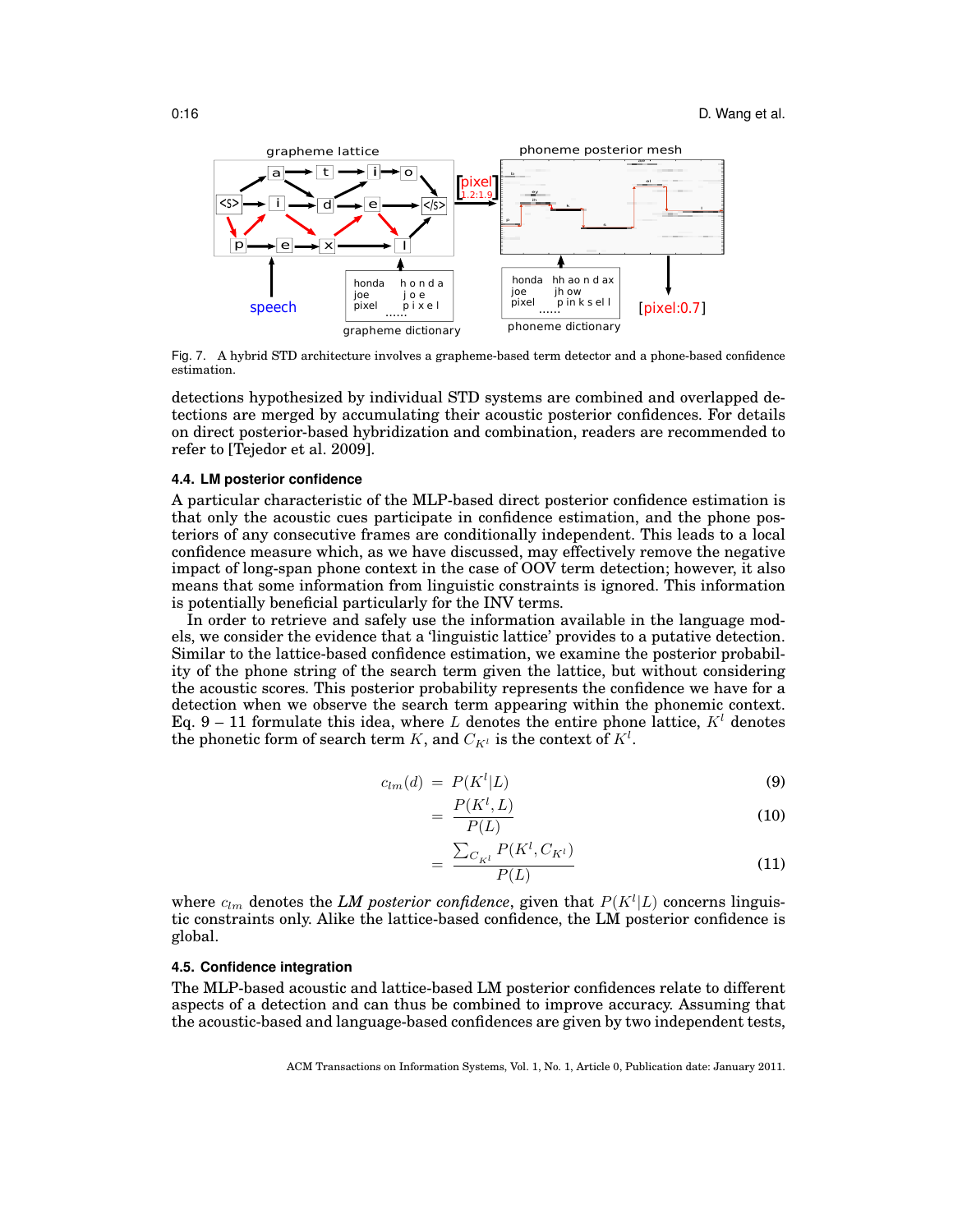and if we further assume that at least one test signifies a positive detection, then the AM and LM confidences may be combined, or fused, as follows:

$$
c_{mlp+lm} = 1 - (1 - c_{mlp})^{\alpha} (1 - c_{lm}) \tag{12}
$$

where  $\alpha$  is a scale factor, and  $c_{mlp+lm}$  is the confidence, which integrates the acoustic posterior confidence  $(c_{mlp})$  and LM posterior confidence  $(c_{lm})$ , given by Eq. 6 and Eq. 11 respectively. Note that the LM posterior confidence does not provide any more information than what the LM provides in the lattice-based confidence estimation; it is just a convenient form to fuse with the acoustic posterior confidence.

The same approach can be used to combine the acoustic posterior confidence  $(c_{mlp})$ and the lattice-based confidence  $(c_{lat})$ , given by Eq. 6 and Eq. 4 respectively. This gives rise to:

$$
c_{mlp+lat} = 1 - (1 - c_{mlp})^{\alpha} (1 - c_{lat}) \tag{13}
$$

where  $c_{mlp+lat}$  is again the combined confidence. Note that additionally combining the LM posterior does not provide any further advantage as the LM information has been utilized in the lattice-based confidence estimation.

We refer to the fusion approach in Eq. 12 and Eq. 13 as the *evidence-based integration*. Compared to other fusion approaches such as linear interpolation and confidence accumulation, a distinct property of this approach is that the resulting confidence is still normalized, i.e., the fused confidence still reflects posterior probabilities. It has been shown that this fusion approach exhibits advantage for OOV STD, given the independence assumption is satisfied [Wang et al. 2011].

### **5. INTEGRATED SOLUTION FOR OOV TERM DETECTION**

We have so far proposed the direct posterior confidence measurement to solve the problem of modeling weakness with OOV terms in STD. As we have discussed, at least two other challenges remain for OOV term detection: the high degree of pronunciation variability and the high diversity with respect to term properties. In this section we describe how the novel approaches that address these two challenges can be combined with the direct posterior confidence estimation. This leads to an integrated and comprehensive solution for OOV term detection.

### **5.1. Stochastic pronunciation modeling**

Stochastic pronunciation modeling (SPM) [Sproat et al. 2008; Wang et al. 2009] has been proposed to address the high degree of pronunciation variability which is typical with OOV terms. With this approach, the pronunciation of a search term is treated as a hidden variable, and a Bayesian treatment is applied to integrate detections based on all possible pronunciations predicted by a letter-to-sound model. Letting Q denote a pronunciation of a search term  $K$ , then a detection  $d$  of that term, based on this particular pronunciation, may be denoted by:

$$
d = (K, Q, \tau, v_a, v_l, \ldots)
$$

where all other symbols have the same meaning as in Eq. 1. We further define the probability of a pronunciation  $Q$  for the term  $K$  as a pronunciation confidence  $c_{pron}$ , i.e.,

$$
c_{pron}(d) = P(Q_d|K_d)
$$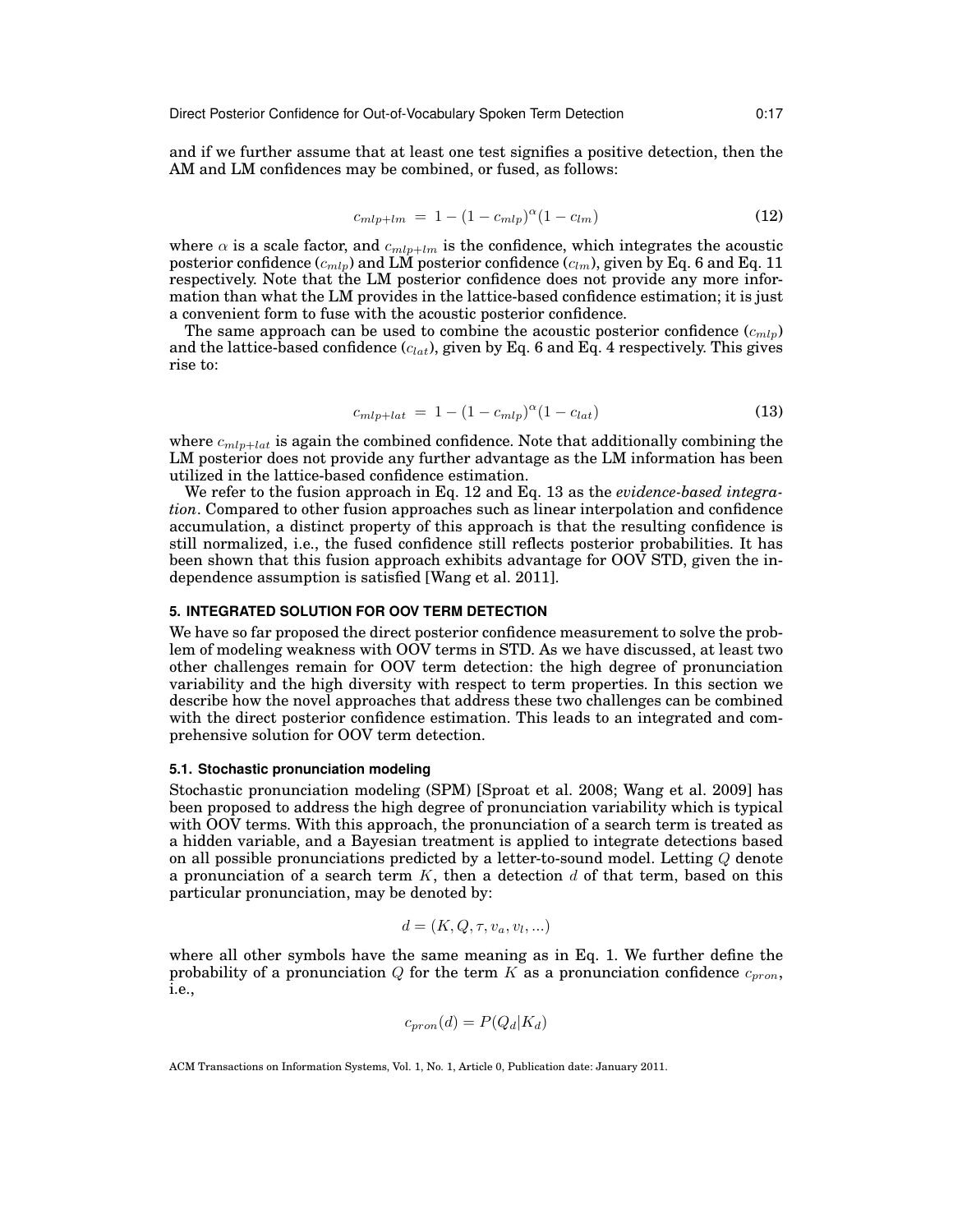where  $K_d$  is the search term and  $Q_d$  is the detected pronunciation represented by the detection  $d$ . The confidence of the detection  $d$  is then determined according to some composite function of  $c_{lat}$  and  $c_{pron}$ :

$$
c_{spm}(d) = g(c_{lat}, c_{pron})
$$

where  $g$  is any composite function and  $c_{sym}$  denotes confidence according to the SPM. In the original proposal [Wang et al. 2009], a linear composition was utilized as  $q$ .

#### **5.2. Discriminative confidence normalization**

The term-dependent confidence discrimination technique [Wang et al. 2009] copes with the high diversity of OOV terms with respect to linguistic properties. Using certain discriminative models, the discriminative normalization approach integrates various informative factors encapsulated in a detection and converts them to a hit/FA classification posterior, which is then used in decision making. The central point here is that some term-dependent properties can be taken as the model input which then contribute to the decision making. This leads to a term-dependent decision where diverse properties of OOV terms are taken into account and compensated for in confidence measurement. Formally this approach can be represented as follows:

$$
c^{disc}(d) = f(c_{lat}, R_0, R_1, \ldots)
$$

where  $f$  represents the discriminative model, which in our work is either an MLP or an SVM.  $R_0$  and  $R_1$  are two occurrence-derived informative factors introduced in [Wang et al. 2009] and defined as

$$
R_0(K) = \frac{\sum_i c_{lat}(d_i^K)}{T}
$$

and

$$
R_1(K) = \frac{\sum_i (1 - c_{lat}(d_i^K))}{T}
$$

where  $T$  is the length of the audio stream, and  $d_i^K$  denotes the i-th detection of term K. Note that  $R_0$  and  $R_1$  are term-dependent and reflect effective hits and effective FAs respectively.

The discriminative confidence normalization is an extension of the term-specific threshold (TST) technique [Miller et al. 2007] which constructs term-dependent decision making by considering term occurrences in evaluation data, and is actually a linear normalization. The advantage of the discriminative normalization rests in the fact that any term-dependent factor can be integrated in the nonlinear mapping represented by the discriminative model, and furthermore it prevents the failure of TST in the case of biased raw confidences.

### **5.3. Integrated solution**

The three techniques we have proposed so far: the direct posterior confidence, as reported here, the stochastic pronunciation modeling and the discriminative normalization as originally reported in [Wang et al. 2009] and [Wang et al. 2009] respectively, tackle the OOV challenge from different perspectives and address different peculiar properties of OOV terms. Additional gains in performance might thus be expected by combining these techniques into an integrated solution. The overall system is illustrated in Fig. 8 and can be formulated as follows:

$$
c^{disc}(d) = f(c_{lat}, c_{pron}, c_{mlp}, R_0, R_1, \ldots).
$$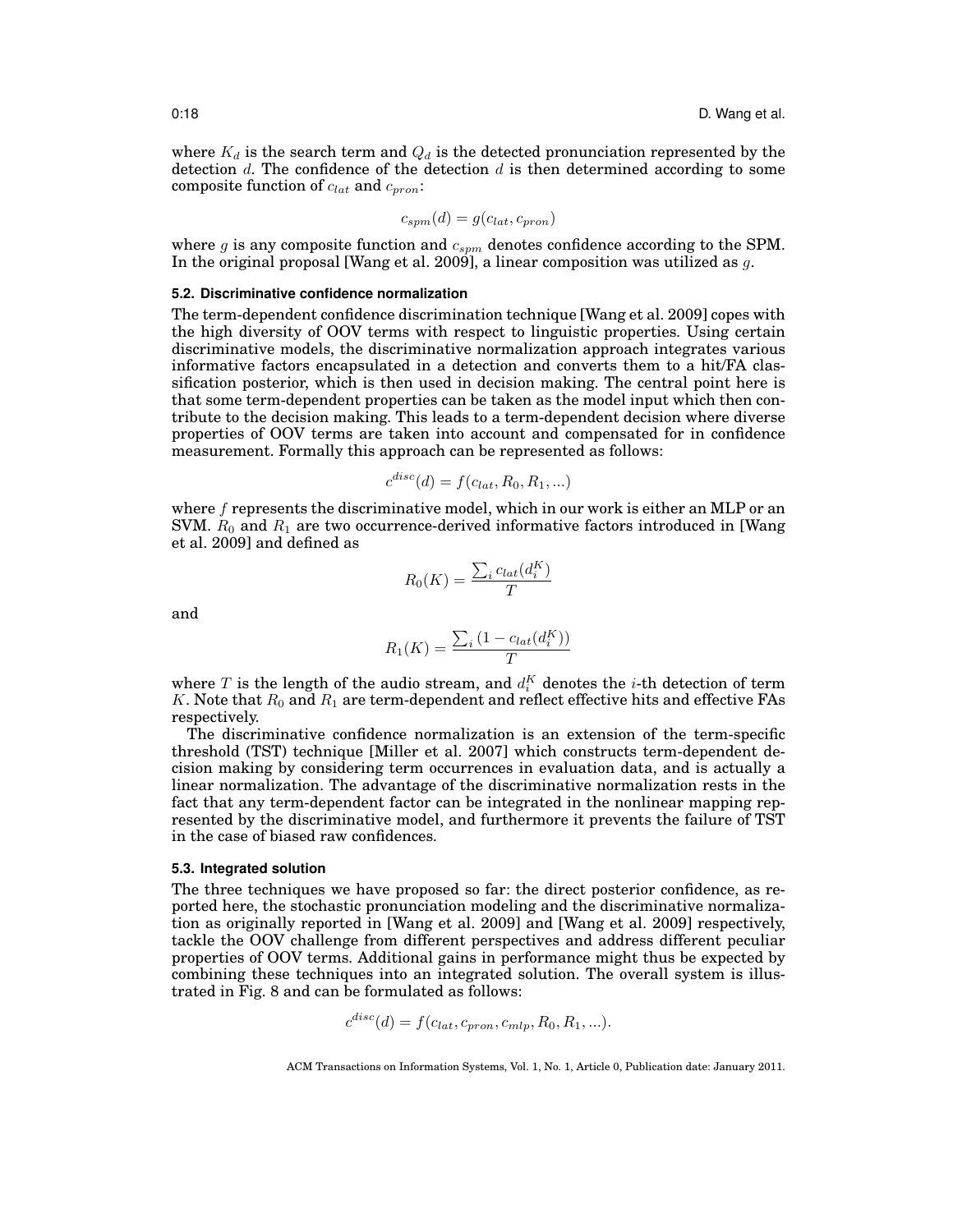

Fig. 8. An illustration of OOV term detection with SPM, discriminative normalization and direct posterior confidence estimation.

Here, according to the SPM, all possible pronunciations are considered in the lattice search, and then each resulting putative detection is assigned a pronunciation confidence  $c_{pron}$  given by the letter-to-sound model, a lattice-based detection confidence  $c_{lat}$ given by the lattice search, and a direct posterior confidence  $c_{mlp}$  given by the MLPbased acoustic posterior prediction. These three confidence estimates, in addition to the term-dependent factors  $R_0$  and  $R_1$  are then fed into the discriminative confidence estimation function  $f$ . The resulting discriminative confidence is utilized to make the final hit/FA decision.

#### **6. EVALUATION**

#### **6.1. Experimental settings**

Our experiments are conducted on English meeting speech recorded from individual headset microphones. Meeting speech is highly spontaneous and presents a substantial challenge to ASR; moreover, speech corpus from meetings tend to involve rich occurrences of OOV terms and thus meet our research objective.

As mentioned before, our research interest focuses on absolute OOV, i.e., genuinely novel terms which are absent not only in the vocabulary but also in the training corpora for AMs and LMs. To create a list of such terms, we compare the AMI dictionary (recently created, in active use and so assumed to represent current usage) and the COMLEX Syntax dictionary v3.1 (published by LDC in 1996 and therefore historical from an STD perspective) and select 412 terms from the AMI dictionary that do not occur in the COMLEX dictionary. These terms to some extent represent the lexical development of English in one decade and thus can be treated as *real* OOV terms. These real OOV terms, however, have only 1143 occurrences in the evaluation data, which is insufficient for a reliable study. In order to overcome this problem, we further add another 70 *artificial* OOV terms to increase the number of OOV occurrences. These artificial terms are all name entities such as person and city names and display more occurrences than most of the real OOV terms. Combing the real and artificial OOV terms results in 482 search terms having a total of 2736 occurrences in the evaluation data. These terms are removed from the system dictionary; furthermore, all utterances and sentences that contain these terms are deleted from the speech and text training corpora. This ensures that they are entirely unseen during system training and parameter tuning and hence comply to the research goal. Besides the OOV terms, 256 INV terms which are mostly person and city names are chosen for the comparative study.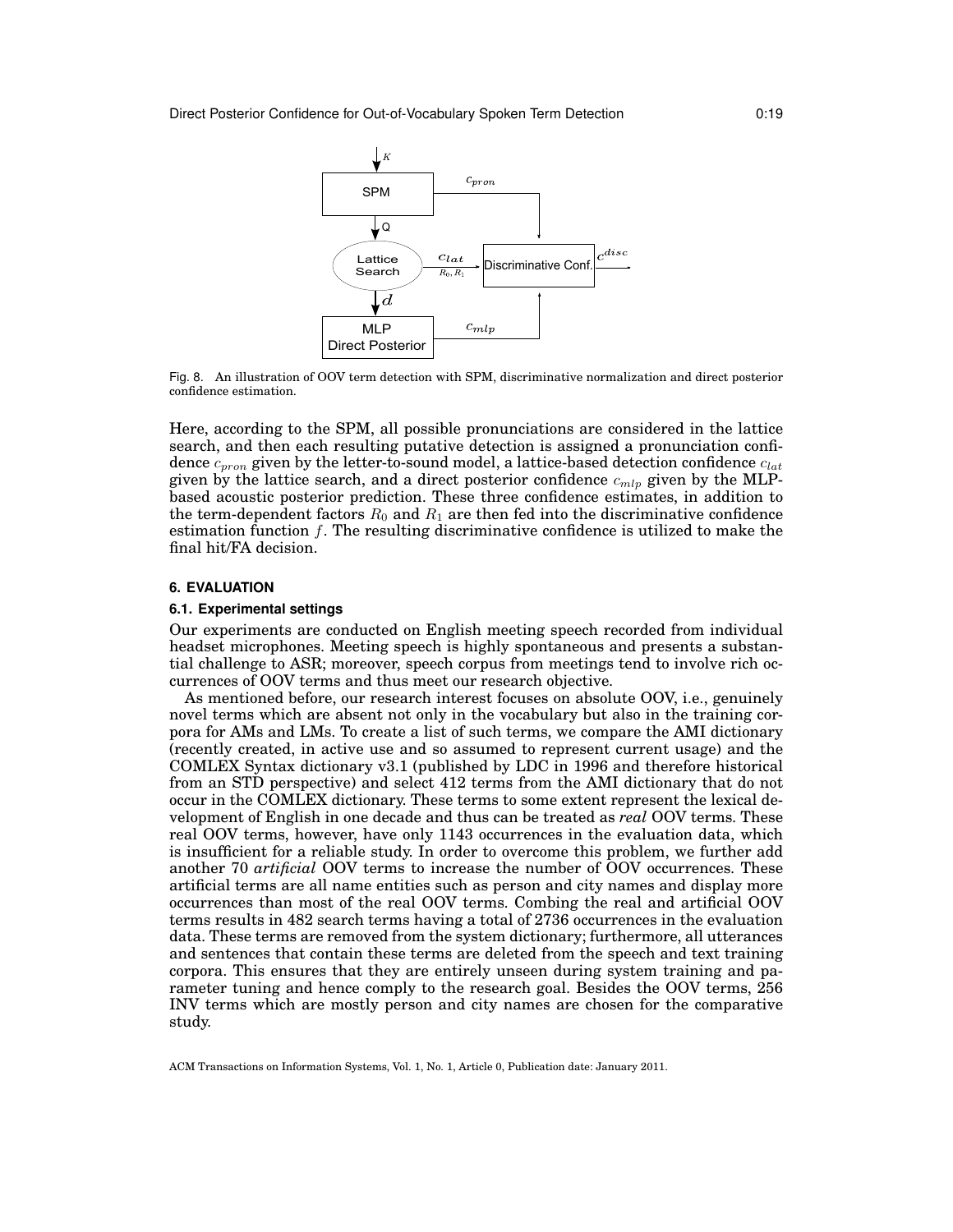The acoustic models and language models are trained on the same corpora used for model training in the  $AMI<sup>3</sup>$  RT05s ASR system [Hain et al. 2006]. After the OOV purge, about 80.2 hours of speech was left for AM training and 521M words of text for language model training. The RT04s development dataset is used for development work. Evaluation corpus comprises the RT04s and RT05s evaluation datasets in addition to a meeting corpus recorded at the University of Edinburgh in 2009 through the AMIDA project. This amounts to 11 hours of speech data for evaluation. For more details of the speech and text corpora, readers are invited to read [Wang 2009].

The acoustic models are 3-state triphone HMMs employing conventional 39 dimensional MFCC features, with cepstral mean and variance normalization (CMN + CVN) applied. The language models are back-off n-gram models with Kneser-Ney discounts and interpolation [Kneser and Ney 1995]. The HTK from Cambridge<sup>4</sup> is used to train the acoustic models and for carrying out decoding; the SRI LM toolkit<sup>5</sup> is used to train n-gram models. Pronunciations of OOV terms are predicted using a letter-to-sound approach based on a joint-multigram model [Deligne et al. 1995; Wang et al. 2009].

Term detection is conducted using the *Lattice2Multigram* tool [Szöke et al. 2005; Szöke et al. 2008] provided by the Speech Processing Group at the Brno University of Technology, with necessary extensions to handle confidence normalization and acoustic posterior estimation. The detection procedure starts with the conversion of search terms into searchable forms which are word and phone sequences for word and phone systems respectively. These forms are organized into a dictionary tree in which any path from the root to a leaf represents a searchable form of the term associated with the leaf. Finally, the occurrences of enquiry terms can be searched for in the lattices, by matching the search forms in the dictionary tree to the partial paths in the lattices. A recursive approach was adopted to conduct this path matching: for each node in the lattice, all the partial paths starting from that node are examined in a depth-first order and only those paths matching a partial path in the dictionary tree are retained and extended. If a leaf node of the dictionary tree is reached, the terms associated with that leaf are detected.

All results reported in this section are those obtained on the evaluation set in terms of average term-weighted value (ATWV) defined by NIST [NIST 2006]. This metric integrates the missing and false alarm probabilities of each term into a single value and then averages over all terms. It is formulated as follows:

$$
ATWV = \frac{1}{|\Delta|} \sum_{K \in \Delta} 1 - (P_{miss} + \beta P_{FA})
$$
\n(14)

where  $\Delta$  denotes the set of search terms and  $|\Delta|$  is the number of terms in this set.  $P_{miss}$  and  $P_{FA}$  are miss probability and false alarm probability respectively and are formally defined as follows:

$$
P_{miss} = 1 - \frac{N_{hit}^K}{N_{true}^K}
$$
 
$$
P_{FA} = \frac{N_{FA}^K}{T - N_{true}^K}
$$

<sup>3</sup>http://www.amiproject.org

<sup>4</sup>http://htk.eng.cam.ac.uk/

<sup>5</sup>http://www-speech.sri.com/projects/srilm/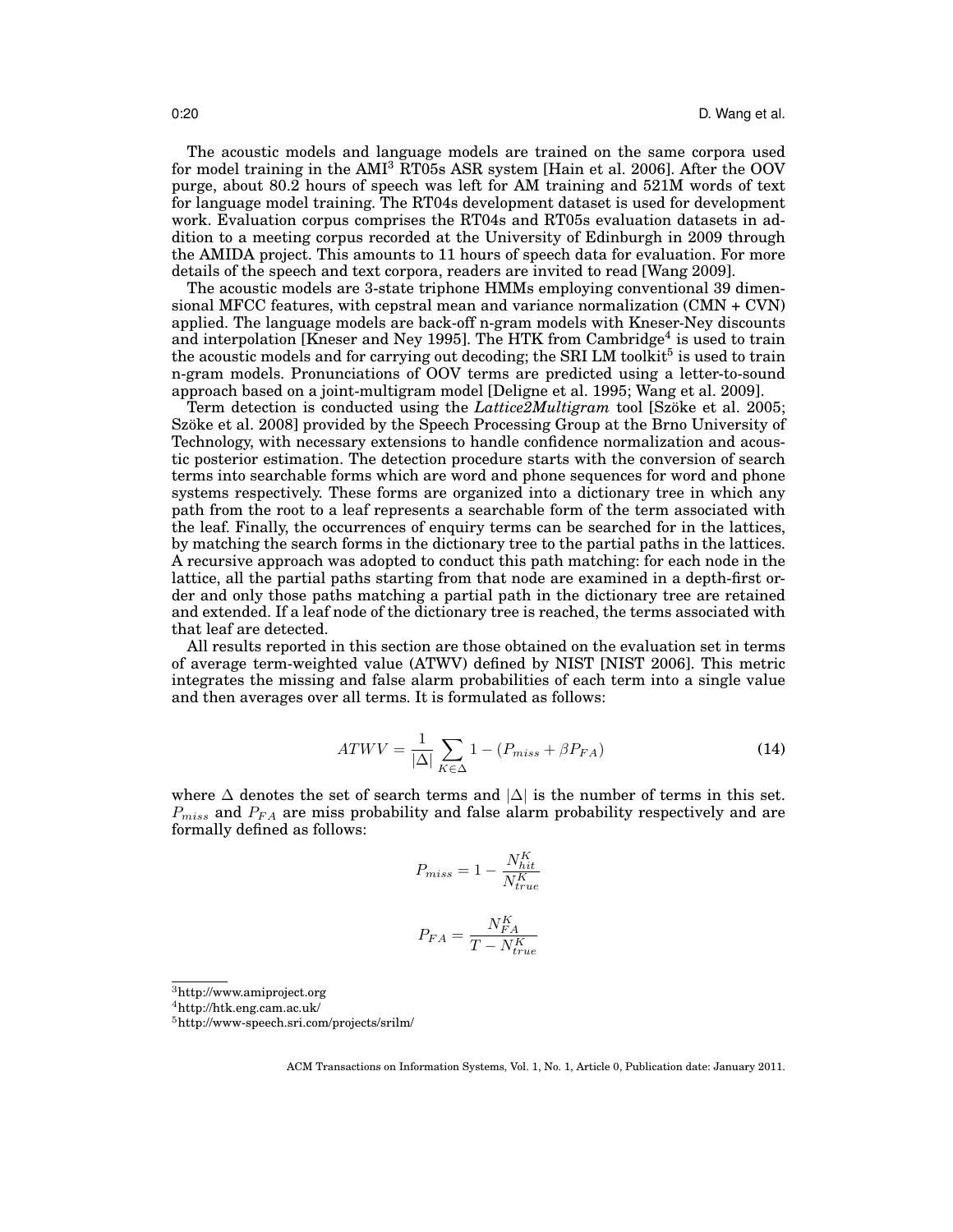|        | ASR    |                |                 | STD (ATWV) |        |
|--------|--------|----------------|-----------------|------------|--------|
| System | LM     | <b>WER/PER</b> | Lattice density | INV        | oov    |
| word   | 3-gram | 39.50%         | 622             | 0.5678     |        |
| phone  | 6-gram | 40.49%         | 805             | 0.4743     | 0.2761 |

Table I. Baseline Systems

where  $N_{hit}^K$  and  $N_{FA}^K$  represent the number of hits and false alarms of term K respectively, and  $N^K_{true}$  is the number of actual occurrences of  $K$  in the audio.  $T$  denotes the audio length in seconds.  $\beta = 999.9$  in (14) is a weight factor to balance the contribution of miss and FA probabilities in the metric. Note that the miss probability is directly related to recall in IR. An obvious property of ATWV is that the metric is term-weighted, which means an STD system cannot obtain good performance by just focusing on frequent terms; instead it has to perform well on all search terms.

In addition to ATWV, NIST proposed the use of detection error trade-off (DET) curves to evaluate system behavior at different hit/FA ratios. Each point in the DET curve represents the recall that the system can achieve with a particular FA probability. The curve is obtained by varying the confidence threshold used for making decisions, and the ATWV result is evaluated at a particular point on the curve. Compared to ATWV which is a point evaluation, DET curves present a global picture of system behavior and thus provide a more systematic understanding. Both ATWV and DET curves are reported in the following experiments.

### **6.2. Baseline systems**

We build two baseline systems, one based on words and the other based on phones. For the word-based system, a 3-gram word language model is used for speech transcription, and for the phone-based system, a 6-gram phone language model is used.<sup>6</sup> For both systems, the term-specific threshold (TST) approach has been applied to conduct confidence normalization. Table I summarizes the characteristics and performance of these two systems, where ASR is evaluated in terms of word error rate (WER) for the word-based system and phone error rate (PER) for the phone-based system, and STD is evaluated in terms of ATWV. The lattice density is computed as the average number of nodes per second, as per the definition in the SRILM toolkit.

We first observe that the word-based system outperforms the phone-based counterpart on INV terms. This is expected as the word-based system uses lexical information which is unavailable for phone-based systems. For OOV terms, the word-based system does not work as no OOV terms appear in the word lattices. The phone-based system can detect part of occurrences of OOV terms, however the performance is significantly deteriorated compared with that on INV terms. With the baseline systems ready, we develop and examine the novel techniques presented in this paper.

#### **6.3. Direct posterior confidence**

Applying the direct posterior confidence, the ATWV results are presented in Table II and Table III for the word-based and phone-based systems respectively, where the notation for confidence measures follow the definitions in Section 4. We observe that the acoustic posterior confidence performs worse than the lattice-based confidence for INV terms with the word-based system; when integrated with the LM posterior confidence, however, a significant improvement is obtained ( $p < 10^{-5}$  with a t-test). This is consistent with the results on INV terms obtained with the phone-based system, where

 $6$ We examined various orders of language models, and found that a 6-gram model provides the best ASR performance on the development set. This higher-order language model provides better performance on both INV and OOV STD than other lower order language models.

ACM Transactions on Information Systems, Vol. 1, No. 1, Article 0, Publication date: January 2011.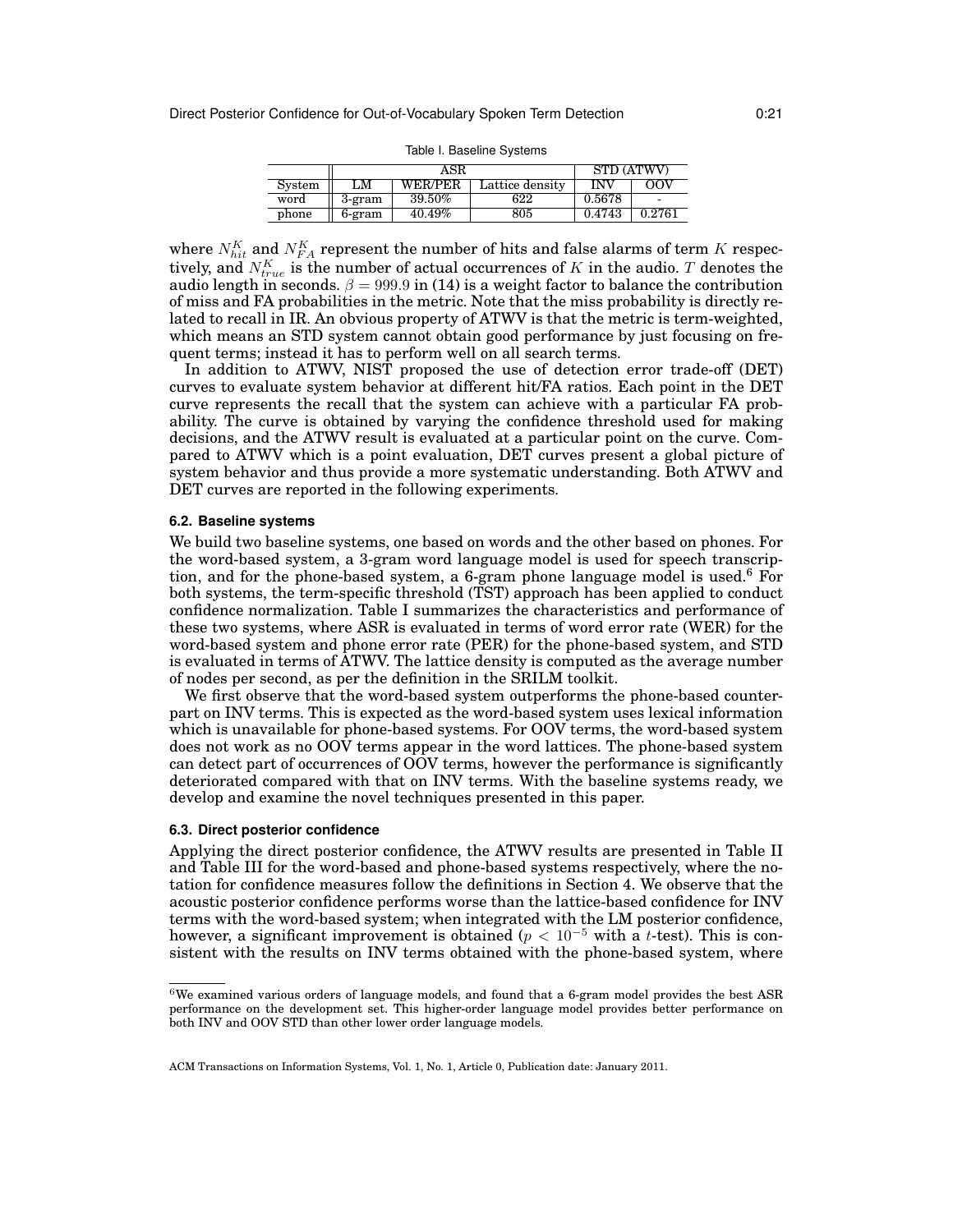|               | <b>ATWV</b> |     |  |
|---------------|-------------|-----|--|
| Confidence    | <b>INV</b>  | OOV |  |
| $C_{l}$       | 0.5678      |     |  |
| $c_{mlp}$     | 0.5605      |     |  |
| $c_{mlp+lm}$  | 0.5894      |     |  |
| $c_{mlp+lat}$ | 0.6134      |     |  |

Table II. Direct Posterior Confidence for Word System

Table III. Direct Posterior Confidence for Phone System

|               | <b>ATWV</b> |        |  |
|---------------|-------------|--------|--|
| Confidence    | <b>INV</b>  | 00V    |  |
| $c_{lat}$     | 0.4743      | 0.2761 |  |
| $c_{mlp}$     | 0.4902      | 0.2971 |  |
| $c_{mlp+lm}$  | 0.4963      | 0.2941 |  |
| $c_{mlp+lat}$ | 0.5344      | 0.2973 |  |

some performance gains are obtained with the acoustic posterior confidence over the lattice-based confidence, however the improvement is not significant ( $p \approx 0.2$ ); when integrated with the LM posterior confidence, the improvement becomes statistically significant ( $p < 10^{-5}$ ). For OOV terms, the behavior is totally different: the acoustic posterior confidence provides significant performance improvement over the latticebased confidence ( $p < 0.01$ ), whereas the LM posterior probability does not provide any additional contribution – in fact it deteriorates the performance. This suggests that the LM constraint is informative for INV terms but useless and even harmful for OOV terms. This is consistent with our conjecture that the context information which is captured in context-dependent models in acoustic modeling and n-gram models in language modeling, is not suited to OOV detection; OOV terms are detected more reliably with local confidence with less context interference as observed with the acoustic posterior confidence measure. Finally, combining the acoustic posterior confidence with the lattice-based confidence leads to consistent improvement for both the INV terms and the OOV terms with both the systems, indicating some complementarity between these two approaches which are based on different modeling approaches.

The DET curves, shown in Fig. 9 and Fig. 10, illustrate the differences in detection performance with varying threshold for INV and OOV terms respectively. In each figure, the x-axis represents FA probability and the y-axis represents miss probability. The closer the DET curve is to the origin, the better is the system performance.

We first observe that the INV curves extend to a much lower miss probability (lower right side of the DET plot) than the OOV curves, indicating that much higher precision is obtained on INV terms than on OOV terms. Secondly, we see that the INV curves are almost linear while the OOV curves are concave. This means that for OOV terms, it is rather difficult to get a high recall by just allowing more false alarms, suggesting that the inaccurate speech transcription imposes a strict limitation on the performance of OOV STD.

Concentrating on the DET curves for INV terms (Fig. 9), we see that the acoustic posterior confidence does not give better performance than lattice-based confidence, either with or without the LM posterior confidence. This shows that the lattice-based confidence is good enough for INV term detection and that the new confidence measure does not give much benefit. For OOV terms (Fig. 10), however, we find that the acoustic posterior confidence performs substantially better than the lattice-based confidence, particularly in the region of low false alarms. When integrated with the LM posterior confidence, further gains are obtained, particularly in the low FA area. This is somewhat inconsistent with the ATWV results in Table III, where the LM posterior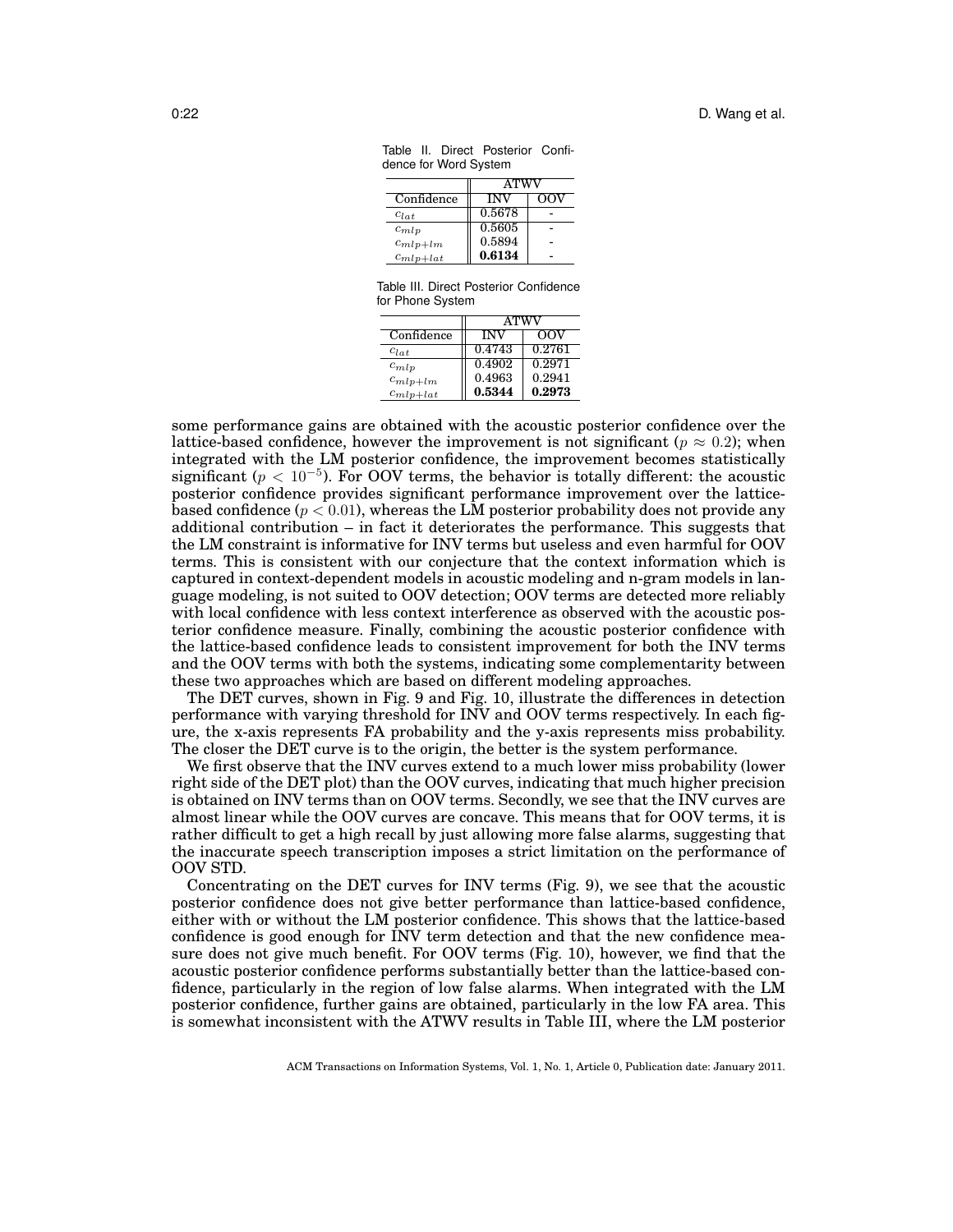

Fig. 9. DET curves on INV terms using various confidence measures.



Fig. 10. DET curves on OOV terms using various confidence measures.

confidence contributes very little. This might be due to the fact that the FA suppression is predominantly important in this operating region, so that the linguistic constraint, although noisy, is still beneficial. Nevertheless, the conclusions drawn from the DET curves and the ATWV results are largely consistent: the direct posterior confidence is much more effective than the lattice-based confidence for OOV term detection, and the combination of the two confidences further improves the performance.

## **6.4. Stochastic pronunciation modeling**

As stochastic pronunciation modeling (SPM) applies only to OOV terms, it does not affect the word-based system. Therefore we just present the results on OOV terms with the phone-based system. The experiments are conducted in the same way as in the baseline except that the 1-best pronunciation model is replaced by SPM. The results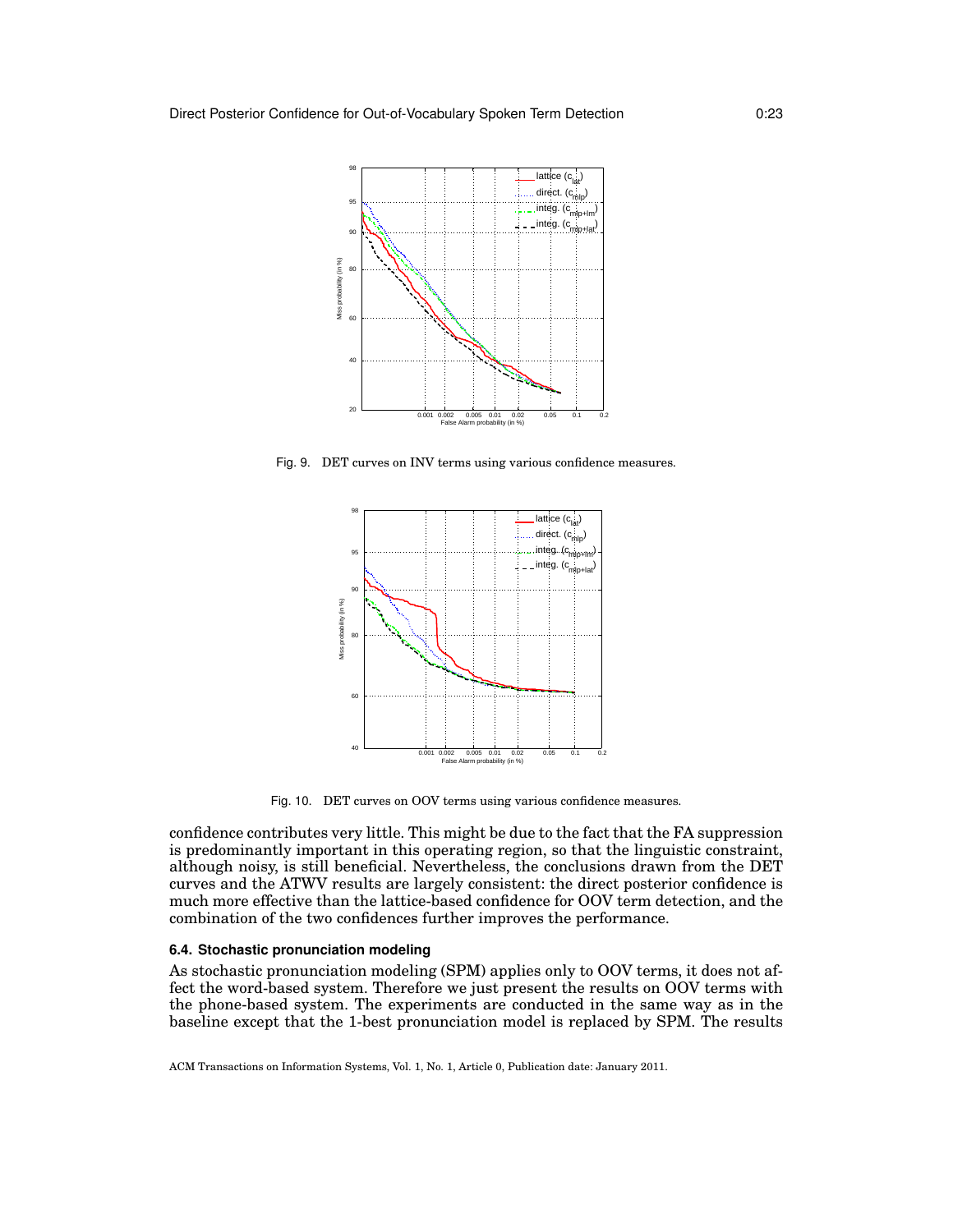|                            | ATWV       |        |
|----------------------------|------------|--------|
| <b>Pronunciation Model</b> | <b>INV</b> | OOV    |
| 1-best(baseline)           | 0.4743     | 0.2761 |
| SРM                        |            | 0.3153 |

Table IV. SPM Results

are shown in Table IV, where the first column represents pronunciation modeling approaches that are used: the 1-best system simply takes the best pronunciation, while the SPM-based system considers multiple pronunciations that are generated by a joint multigram model. It can be seen from the results that a substantial performance improvement is achieved with SPM. A pair-wise  $t$ -test shows that the improvement is statistically significant ( $p < 0.01$ ).

#### **6.5. Discriminative confidence normalization**

We now investigate the contribution of different confidence normalization approaches. The experiments are conducted under the same conditions as in the baseline system except that term-specific threshold (TST) is substituted by discriminative confidence normalization. We examine two discriminative models, an MLP and an SVM. The models are trained as follows. First, STD is carried out on the development set. The resulting detections are accordingly labeled as hits and false alarms and are then employed to train the MLP and the SVM. A 3-layer MLP, whose structure comprises an input layer, a hidden layer with a sigmoid activation and an output layer with a soft-max activation, is trained using the standard error back-propagation algorithm [Bishop 1995]. The number of hidden units, which is chosen to minimize the number of classification errors on the development set by cross-validation, is 30 in our experiments. The SVM is trained with the LIBSVM toolkit [Chang and Lin 2001] with a radial basis kernel function. The parameters, including the error penalty  $C$  for classification and the radius scale  $\gamma$  for the kernel, are again optimized by cross-validation, giving  $C = 32$ and  $\gamma = 0.5$  in our experiments.

Tables V and VI present the results with various confidence normalization techniques, for the word-based and phone-based systems respectively. Compared with TST that is used by the baseline systems, discriminative normalization provides consistent and substantial performance improvements for both the word-based and phonebased systems. Particularly, with the term-dependent quantities  $R_0$  and  $R_1$  involved (see Section 5.2), additional performance gains are obtained. The  $t$ -tests show that for INV terms, the improvements are significant ( $p < 0.01$ ) with both word-based and phone-based systems. For OOV terms, discriminative normalization with lattice-based confidence as the only input provides marginally significant improvement over TST ( $p \approx 0.05$ ); with  $R_0$  and  $R_1$  involved, this improvement becomes significant ( $p < 0.01$ ). This conclusion holds no matter which discriminative model is applied, although the SVM exhibits a small advantage with the word-based system while the MLP shows marginal superiority with the phone-based system.

|                                 |                     |        | <b>ATWV</b> |  |
|---------------------------------|---------------------|--------|-------------|--|
| <b>Confidence Normalization</b> | Informative factor  | INV    |             |  |
| TST(baseline)                   | $c_{lat}$           | 0.5678 |             |  |
| MLP                             | $c_{lat}$           | 0.6111 |             |  |
| MLP                             | $c_{lat}, R_0, R_1$ | 0.6269 |             |  |
| <b>SVM</b>                      | $c_{lat}$           | 0.6314 |             |  |
| <b>SVM</b>                      | $c_{lat}, R_0, R_1$ | 0.6366 |             |  |

Table V. Confidence Normalization: Word System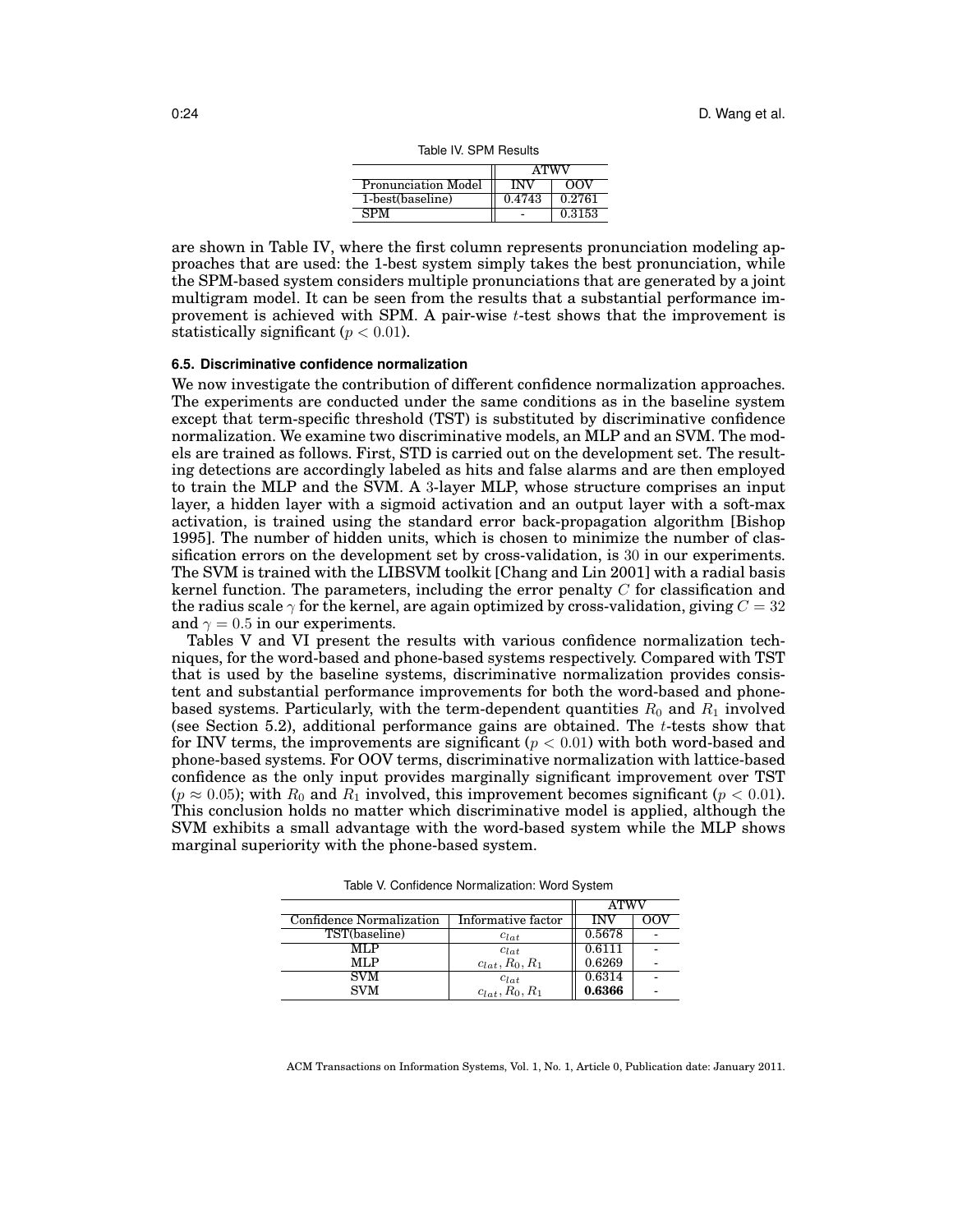|                          |                     | ATWV   |        |
|--------------------------|---------------------|--------|--------|
| Confidence Normalization | Informative factor  | INV    | OOV    |
| TST(baseline)            | $c_{lat}$           | 0.4743 | 0.2761 |
| MLP                      | $c_{lat}$           | 0.5453 | 0.2927 |
| MLP                      | $c_{lat}, R_0, R_1$ | 0.5460 | 0.2931 |
| SVM                      | $c_{lat}$           | 0.5432 | 0.2894 |
| <b>SVM</b>               | $c_{lat}, R_0, R_1$ | 0.5421 | 0.2921 |

Table VI. Confidence Normalization: Phone System

Table VII. Direct Posterior with Discriminative Normalization: Word System

|                          |                              | <b>ATWV</b> |  |
|--------------------------|------------------------------|-------------|--|
| Confidence Normalization | Informative factor           | INV         |  |
| TST                      | $c_{lat}$                    | 0.5678      |  |
| TST                      | $c_{mlp+lat}$                | 0.6134      |  |
| MLP                      | $c_{lat}, R_0, R_1$          | 0.6269      |  |
| MLP                      | $c_{mlp}, c_{lat}, R_0, R_1$ | 0.6224      |  |
| <b>SVM</b>               | $c_{lat}, R_0, R_1$          | 0.6366      |  |
| <b>SVM</b>               | $c_{mlp}, c_{lat}, R_0, R_1$ | 0.6161      |  |

Table VIII. Direct Posterior with Discriminative Normalization: Phone System

|                          |                              | <b>ATWV</b> |        |
|--------------------------|------------------------------|-------------|--------|
| Confidence Normalization | Informative factor           | <b>INV</b>  | OOV    |
| TST                      | $c_{lat}$                    | 0.4743      | 0.2761 |
| TST                      | $c_{mlp+lat}$                | 0.5344      | 0.2973 |
| <b>MLP</b>               | $c_{lat}, R_0, R_1$          | 0.5460      | 0.2931 |
| MLP                      | $c_{mlp}, c_{lat}, R_0, R_1$ | 0.5391      | 0.3007 |
| SVM                      | $c_{lat}, R_0, R_1$          | 0.5421      | 0.2921 |
| SVM                      | $c_{mlp}, c_{lat}, R_0, R_1$ | 0.5309      | 0.3034 |

## **6.6. Direct posterior confidence with discriminative normalization**

The direct posterior confidence estimation can be combined with discriminative confidence normalization by extending the input of the discriminative models with acoustic posterior confidence. Table VII and Table VIII present the results of the word-based and phone-based systems respectively. We see that with discriminative confidence normalization applied, involving the acoustic posterior confidence does not provide any benefit for INV terms, with either the word-based or the phone-based system. For OOV terms, however, considerable performance improvement is obtained with the phonebased system. This again supports our conjecture that the direct posterior confidence estimation which aims to ameliorate model weakness along with the lattice-based confidence, is more effective for OOV terms than for INV terms.

### **6.7. Direct posterior confidence with SPM**

Direct posterior confidence estimation can be also integrated with stochastic pronunciation modeling by replacing the lattice-based confidence with the acoustic posterior confidence. The results in such a setting are shown in Table IX. Note that SPM applies to OOV terms only and so just valid for the phone-based system. It can be seen that both SPM and direct posterior confidence estimation improve system performance significantly, and their combination provides additional gains.

## **6.8. Integrated solution for OOV term detection**

Finally we combine the direct posterior confidence measurement, the SPM and the discriminative normalization as an integrated solution. Note that this approach applies to OOV terms and the phoneme-based system only. The ATWV results are shown in Table X. It can be seen that all the three techniques contribute to the OOV term detec-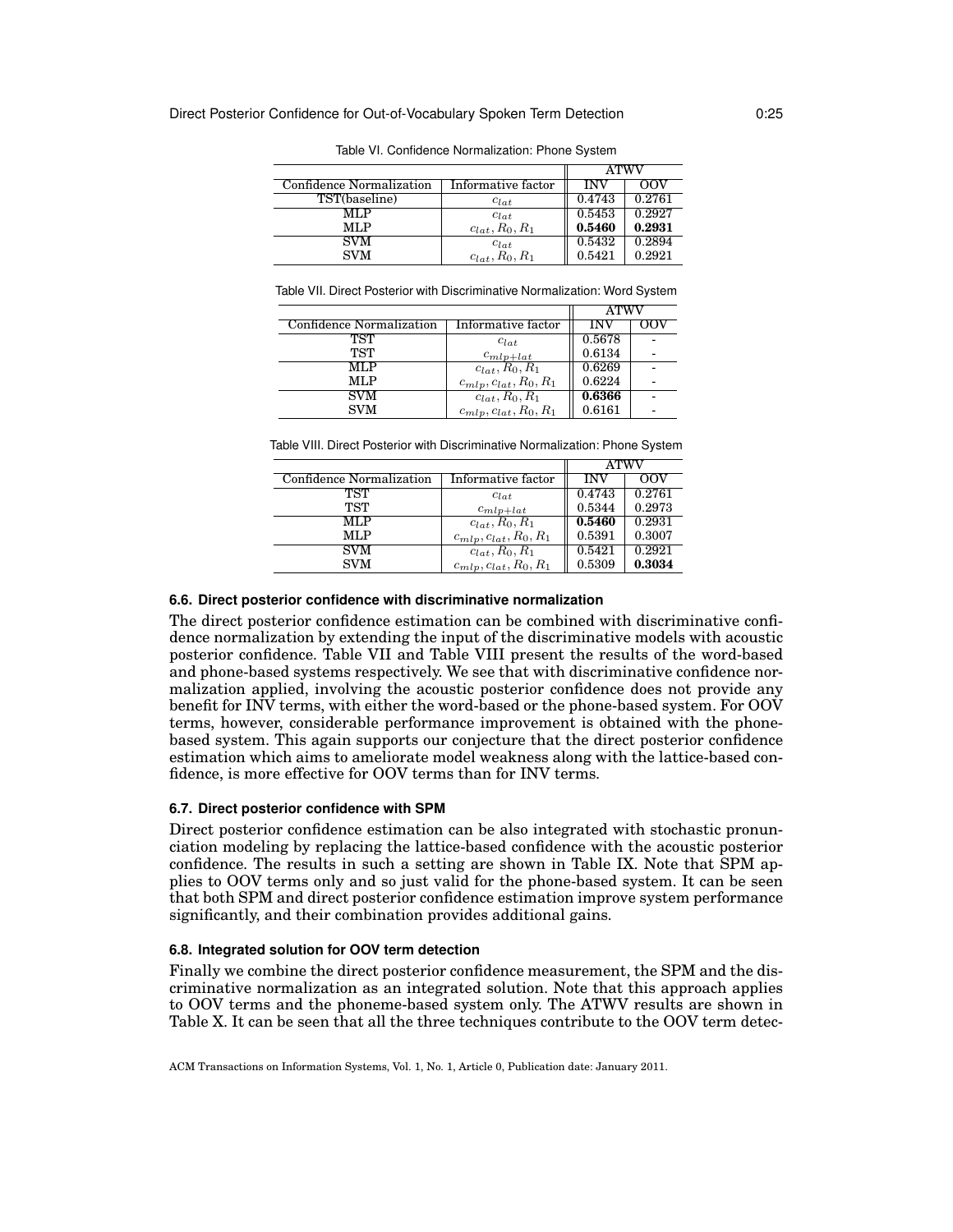| Table IX. Direct posterior with SPM: Phone System |            |             |  |  |
|---------------------------------------------------|------------|-------------|--|--|
| Pronunciation Model                               | Confidence | <b>ATWV</b> |  |  |
| 1-best                                            | $c_{lat}$  | 0.2761      |  |  |
| 1-best                                            | $c_{mlp}$  | 0.2971      |  |  |
| <b>SPM</b>                                        | $c_{lat}$  | 0.3153      |  |  |
| <b>SPM</b>                                        | $c_{mlp}$  | 0.3288      |  |  |

| <u>. abio 70. ografod Obiation ibi OO F Tornio Dotoblion</u> |                          |             |            |  |  |
|--------------------------------------------------------------|--------------------------|-------------|------------|--|--|
|                                                              |                          | <b>ATWV</b> |            |  |  |
| Confidence Normalization                                     | Informative factor       | $1$ -best   | <b>SPM</b> |  |  |
| TST                                                          | $c_l$ at                 | 0.2761      | 0.3153     |  |  |
| TST                                                          | $c_mlp$                  | 0.2971      | 0.3288     |  |  |
| MLP                                                          | $clat, R0, R1$           | 0.2931      | 0.3046     |  |  |
| <b>MLP</b>                                                   | $c_mlp, c_lat, R_0, R_1$ | 0.3007      | 0.3423     |  |  |
| <b>SVM</b>                                                   | $clat, R0, R1$           | 0.2921      | 0.3235     |  |  |
| <b>SVM</b>                                                   | $c_mlp, c_lat, R_0, R_1$ | 0.3034      | 0.3318     |  |  |

Table X. Integrated Solution for OOV Terms Detection



Fig. 11. DET curves for STD systems on OOV terms with the integrated solution.

tion, and their combination (with the MLP-based discriminative normalization) gives the best performance.

DET curves for the integrated system are shown in Fig. 11 where 'disc. norm.' denotes discriminative confidence normalization and 'direct. post.' denotes posterior confidence estimation. For simplicity, only the MLP-based discriminative normalization is shown. They show that the stochastic pronunciation modeling provides the greatest contribution to performance improvement: the DET curve not only falls in the region of lower FA, but also extends to the region of lower miss probability. This means that SPM not only improves detection accuracy, but also improves system recall by considering pronunciation variations. Discriminative normalization does not give much improvement, however it provides a way to integrate various informative factors including the direct posterior confidence. The integration of the three techniques results in the best performance across most of the operating region, but gives relatively poor performance than the SPM-only approach when the FA rate is low. A possible reason is that the MLP model is trained with limited OOV instances, which may lead to unreliable estimation in the region of high precision.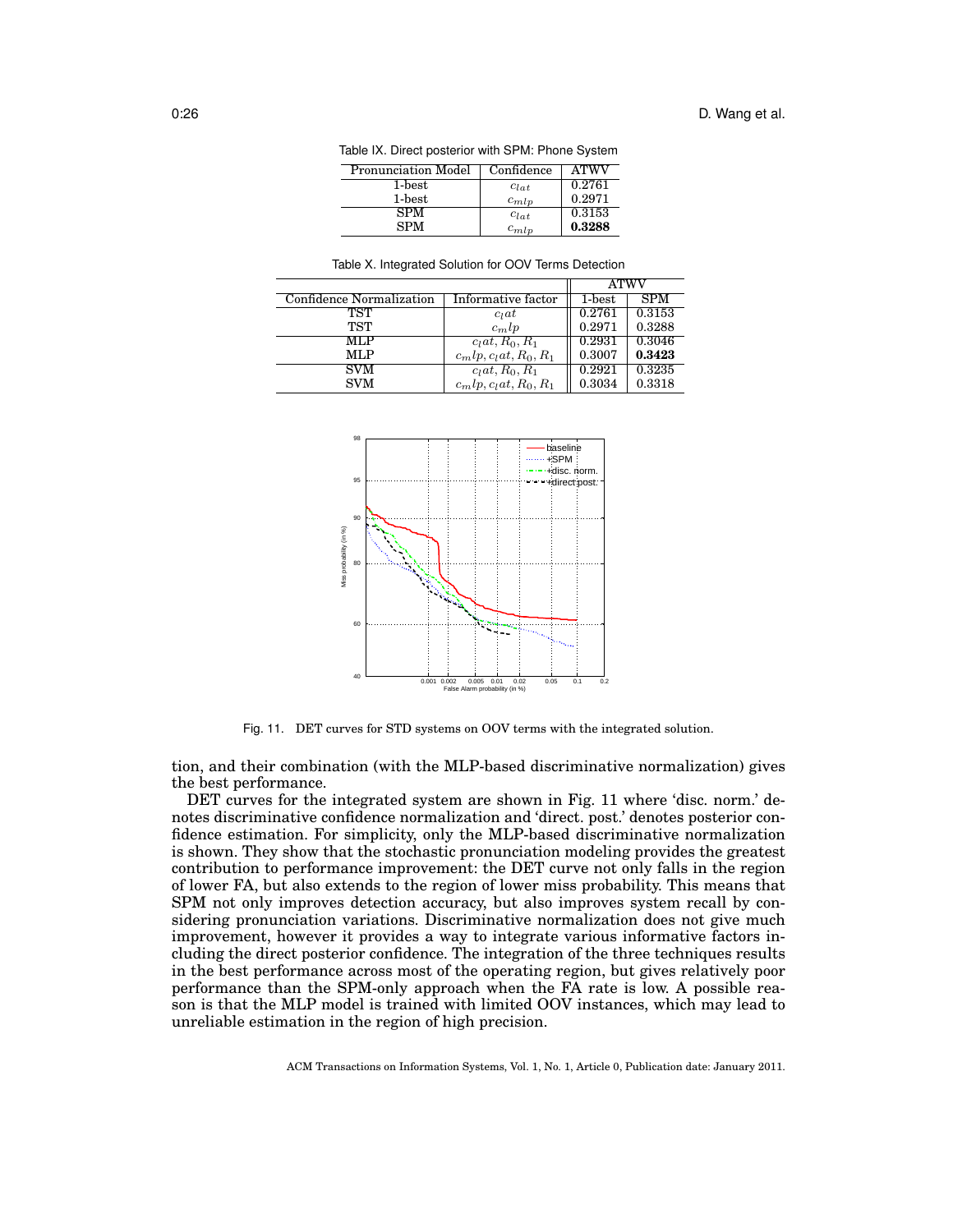#### **6.9. System combination**

In real applications, the primary goal is to obtain the best performance by assembling all available techniques. It is well known that word-based systems outperform phonebased systems when detecting INV terms, while phone-based systems perform better at detecting the OOV terms. Therefore, a commonly used approach to boost STD performance in entirety is to combine these two types of systems. Various combination approaches have been studied, e.g., [James 1996; Jones et al. 1996; Yu and Seide 2004; Szöke et al. 2006; Meng et al. 2008; Akbacak et al. 2008; Olsson and Oard 2009]. In this work we consider a simple linear combination, where the phone-based system is responsible for detecting OOV terms only, and the word-based system works on INV terms.

Given the performance of an STD system on INV and OOV terms, the overall performance of this system is calculated as (15), where  $ATWV_{inv}$  and  $ATWV_{ov}$  denote the performance on INV and OOV terms respectively, and  $\kappa$  is the OOV rate.

$$
ATWV_{overall} = (1 - \kappa) \times ATWV_{inv} + \kappa \times ATWV_{oov}
$$
\n
$$
\tag{15}
$$

Fig. 12 shows the overall performance of the best word and phone systems in our study, as well as their combination. It shows that when the OOV rate exceeds 18%, the phone-based system outperforms the word-based system; however the combined system always outperforms any individual system.

Note that the above analysis gives only an approximate idea about the potential of the combination approach. In real applications, recognition accuracy and STD performance on INV terms might be highly affected by neighboring OOV terms [Woodland et al. 2000]. In this case the word-based system is not necessarily the best for INV term search and hence linear combination might not necessarily obtain the expected performance. This is particularly important for spoken document retrieval where a query could be as complex as involving multiple INV and OOV terms. More comprehensive combination/hybridization approaches might be helpful, and this is an on-going research topic.



Fig. 12. The overall STD performance of the best word-based and phone-based systems and their combination, with the OOV rate varying from 0.0 to 1.0.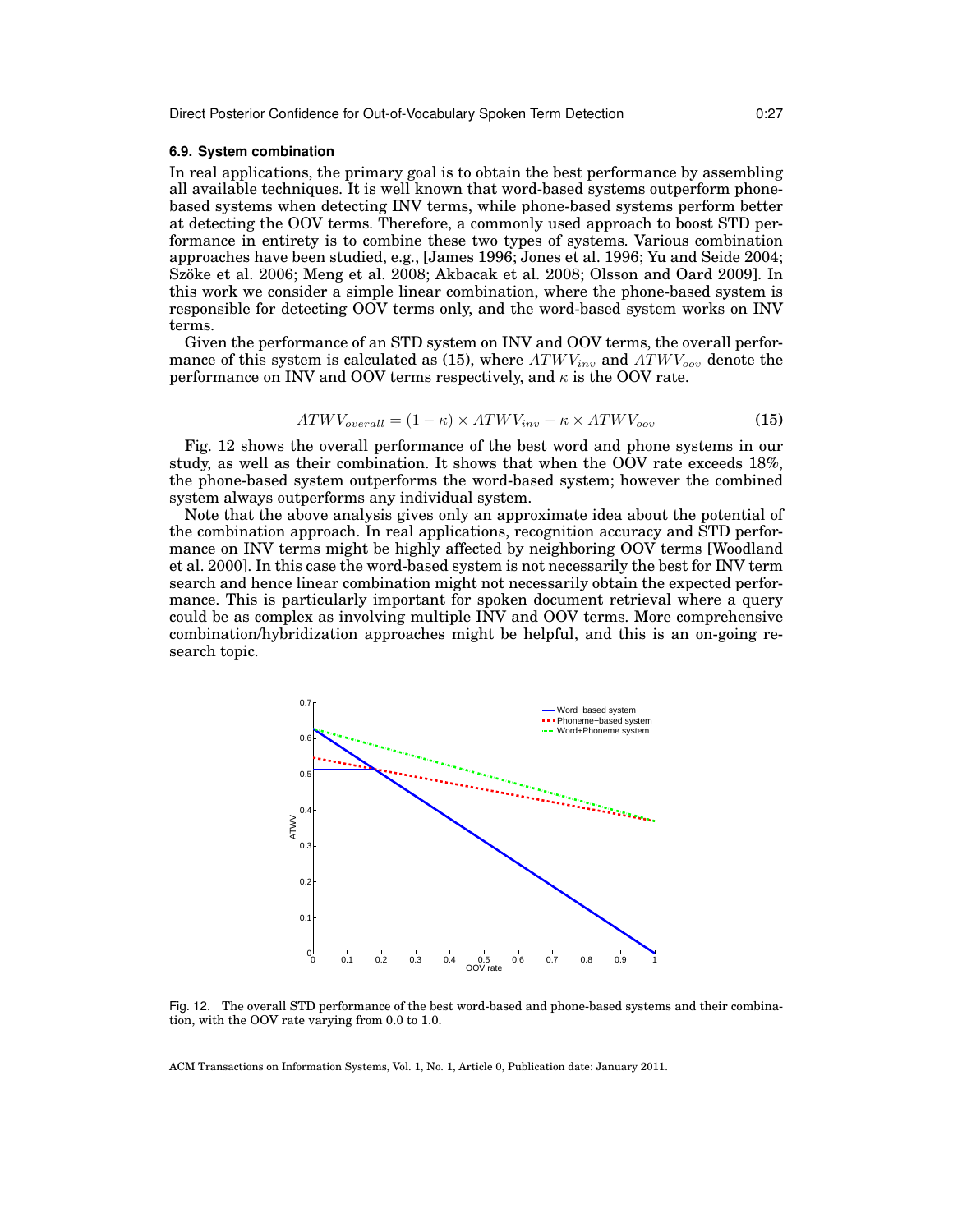#### **7. DISCUSSION**

In this section we compare the proposed direct posterior confidence with two relevant techniques, i.e., discriminative training and confusion networks. These techniques function in a way that is similar to that of the direct posterior confidence to some extent, but are in fact fundamentally different. We argue that the direct posterior approach is more effective for OOV term detection.

First, discriminative model training, e.g., training oriented to minimum mutual information (MMI) [Bahl et al. 1986] or minimum phone errors (MPE) [Povey and Woodland 2002] has been recognized as a standard approach to improve discriminative power of acoustic models in speech recognition. One may argue that the advantage provided by the direct posterior confidence can be assimilated by discriminative training, since a major advantage of the direct posterior approach is that the confidence is derived from discriminative models and thus more discriminative over phone classes. This argument, however, misrepresents the true reasons as to why the direct posterior approach is suited for OOV STD. Certainly the direct posterior confidence is discriminative, but being discriminative on its own is not an advantage over the lattice-based confidence, since the latter is discriminative as well and it works fairly well on INV terms. The main advantage of the direct posterior approach, instead, lies in the fact that rich acoustic context is considered and the problematic long-span linguistic context is avoided. The lattice-based confidence, in contrast, considers limited acoustic context (due to the HMM-based acoustic modeling) and is vulnerable to problematic linguistic context (due to its global property), and is thus less effective for OOV term detection. This weakness associated with the lattice-based confidence can not be addressed by discriminative training although it does help generate lattices of higher quality in general. We therefore argue that the direct posterior approach is more suited for OOV STD than discriminative training, and its contribution can not be assimilated by the latter. In our experiments, the MPE-based training slightly improves ASR performance, however no significant difference is observed for STD performance. This seems consistent with the argument in [Abberley et al. 1998] that for STD, a better detection approach is often more efficient than improving ASR.

Another argument relates to confusion networks (CN) [Mangu et al. 2000]. Within a confusion network, a lattice structure is rearranged to a "sausage" structure by clustering phone arcs with similar time stamps, and the phone posterior of each arc is locally derived from the acoustic and LM scores of all the arcs in its cluster. The confusion network has been used as an alternate representation of lattices for smaller indexes in STD, e.g., [Turunen and Kurimo 2007; Mamou et al. 2007; Parlak and Saraçlar 2008; Can et al. 2009; Natori et al. 2010], and may provide performance similar to that of lattices [Parlak and Saraçlar 2008]. We also recognize that by arc grouping, CN-based confidence may avoid the negative impact of long-span context and may thus be more suited for OOV terms. However, the phone posteriors on the arcs of confusion networks are still derived from the HMM-based acoustic scores, and the disadvantage of weak acoustic context accompanying HMMs still remains. Another disadvantage of confusion networks arises from their approximation to the original lattices, which may in practice reduce performance [Can et al. 2009]. Nevertheless, substituting lattices with confusion networks does simplify the term search and reduces the indexing time.

## **8. CONCLUSIONS**

This paper proposes the use of direct posterior confidence estimates that are derived from an MLP-based phone classifier to tackle the modeling weakness in OOV term detection. Compared to the conventional lattice-based confidence estimation, the new confidence approach considers rich acoustic context but still concentrates on the hy-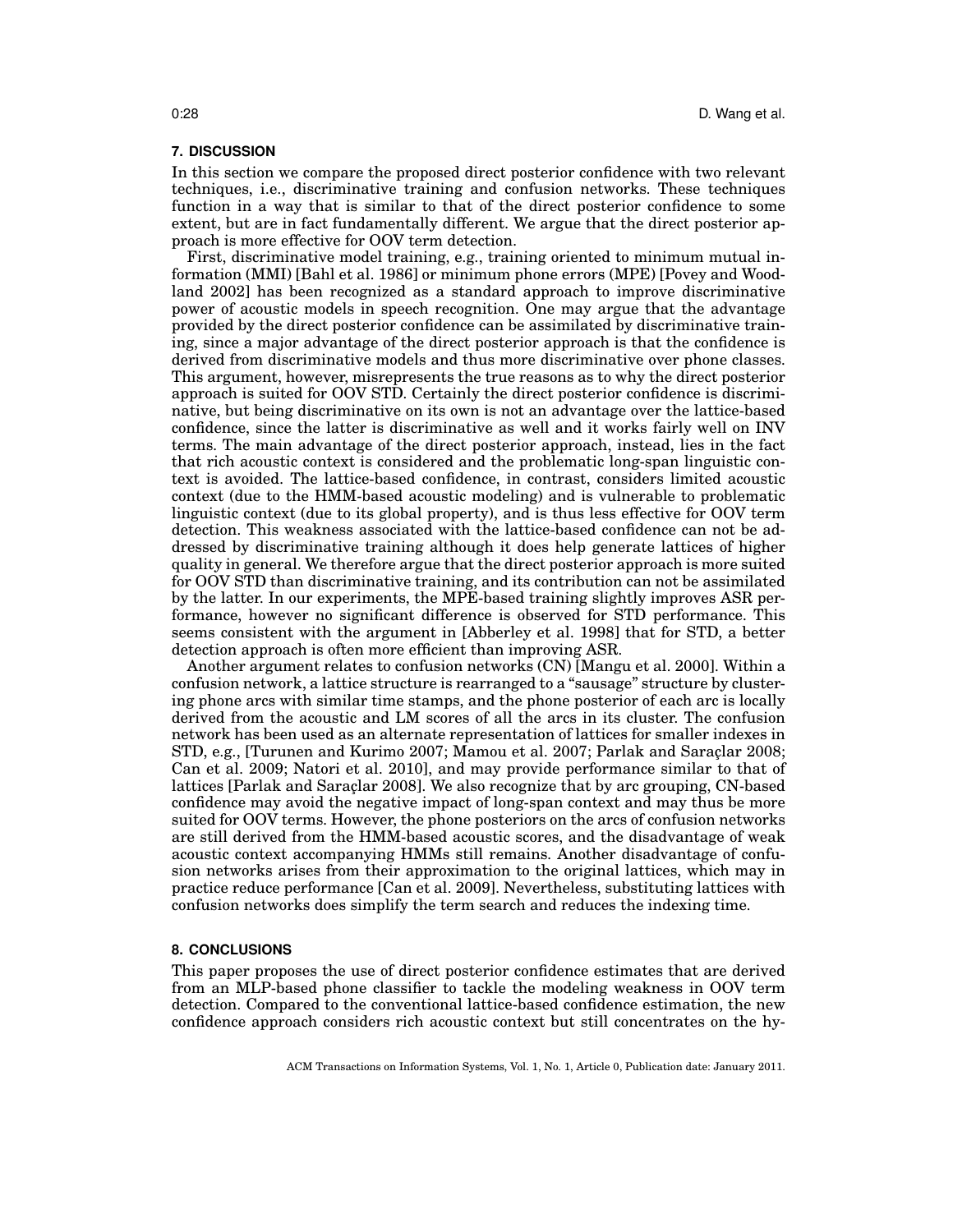pothesized detections. It is therefore better suited to the detection of OOV terms which are usually inadequately represented by acoustic and language models and for which long-span context tends to be problematic. Our experiments, which were conducted on meeting speech which is highly spontaneous and conversational, demonstrate that the direct posterior confidence is more beneficial for OOV terms than for INV terms, and is complementary to the lattice-based confidence. Moreover, results improve significantly when the new confidence measure is integrated with stochastic pronunciation modeling and confidence discrimination, confirming the effectiveness of the integrated solution for OOV term detection. Future work involves investigating other discriminative models such as evolutionary approaches, and exploring confidence enhancement with posterior meshes based on various subword units, as well as more suitable integration approaches.

#### **REFERENCES**

- ABBERLEY, D., RENALS, S., COOK, G., AND ROBINSON, T. 1998. Retrieval of broadcast news documents with the THISL system. In *Proc. ICASSP'98*. Seattle, Washington, USA, 3781–3784.
- ABDOU, S. AND SCORDILIS, M. S. 2004. Beam search pruning in speech recognition using a posterior probability-based confidence measure. *Speech Communication 42,* 3-4, 409–428.
- A´ BREGO, G. A. H. 2000. Confidence measures for speech recognition and utterance verification. Ph.D. thesis, University Politècnica de Catalunya.
- AKBACAK, M., VERGYRI, D., AND STOLCKE, A. 2008. Open-vocabulary spoken term detection using graphone-based hybrid recognition systems. In *Proc. ICASSP'08*. Las Vegas, Nevada, USA, 5240–5243.
- AUDHKHASI, K. AND VERMA, A. 2007. Keyword search using modified minimum edit distance measure. In *Proc. ICASSP'07*. Vol. 4. Honolulu, Hawaii, USA, 929–932.
- BAHL, L., BROWN, P., DE SOUZA, P., AND MERCER, R. 1986. Maximum mutual information estimation of hidden Markov model parameters for speech recognition. In *Proc. ICASSP'86*.
- BERGEN, Z. AND WARD, W. 1997. A senone based confidence measure for speech recognition. In *Proc. Eurospeech 97*. Rhodes, Greece, 819–822.
- BERNARDIS, G. AND BOURLARD, H. 1998. Improving posterior based confidence measures in hybrid HMM/ANN speech recognition systems. In *Proc. ICSLP'98*. Sydney, Australia, 775–778.
- BISANI, M. AND NEY, H. 2003. Multigram-based grapheme-to-phoneme conversion for LVCSR. In *Proc. Eurospeech'03*. Geneva, Switzerland, 933–936.
- BISHOP, C. M. 1995. *Neural Networks for Pattern Recognition*. Oxford University Press.
- BISHOP, C. M. 2006. *Pattern Recognition and Machine Learning*. Springer, New York, 225–226.
- BLACK, A. W., LENZO, K., AND PAGEL, V. 1998. Issues in building general letter to sound rules. In *Proc. 3rd ESCA Workshop on Speech Synthesis*. Jenolan Caves, Australia, 77–80.
- CAN, D., COOPER, E., SETHY, A., WHITE, C., RAMABHADRAN, B., AND SARACLAR, M. 2009. Effect of pronunciations on OOV queries in spoken term detection. In *Proc. ICASSP'09*. Taipei, Taiwan, 3957– 3960.
- CARDILLO, P. S., CLEMENTS, M., AND MILLER, M. S. 2002. Phonetic searching vs. LVCSR: How to find what you really want in audio archives. *International Journal of Speech Technology 5,* 1, 9–22.
- CHAN, C. AND LEE, L. 2010. Unsupervised spoken-term detection with spoken queries using segment-based dynamic time warping. In *Proc. Interspeech'10*.
- CHANG, C.-C. AND LIN, C.-J. 2001. *LIBSVM: A library for support vector machines*.
- CHASE, L. 1997. Word and acoustic confidence annotation for large vocabulary speech recognition. In *Proc. Eurospeech'97*. Rhodes, Greece, 815–818.
- CHEN, S. F. 2003. Conditional and joint models for grapheme-to-phoneme conversion. In *Proc. Eurospeech'03*. Geneva, Switzerland, 2033–2036.
- COX, S. AND ROSE, R. 1996. Confidence measures for the SWITCHBOARD database. In *Proc. ICASSP'96*. Vol. 1. Atlanta, Georgia, USA, 511–514.
- DAELEMANS, W., VAN DEN BOSCH, A., AND ZAVREL, J. 1999. Forgetting exceptions is harmful in language learning. *Machine Learning 34,* 1-3, 11–41.
- DAMPER, R. AND EASTMOND, J. 1997. Pronunciation by analogy: Impact of implementational choices on performance. *Language and Speech 40,* 1, 1–23.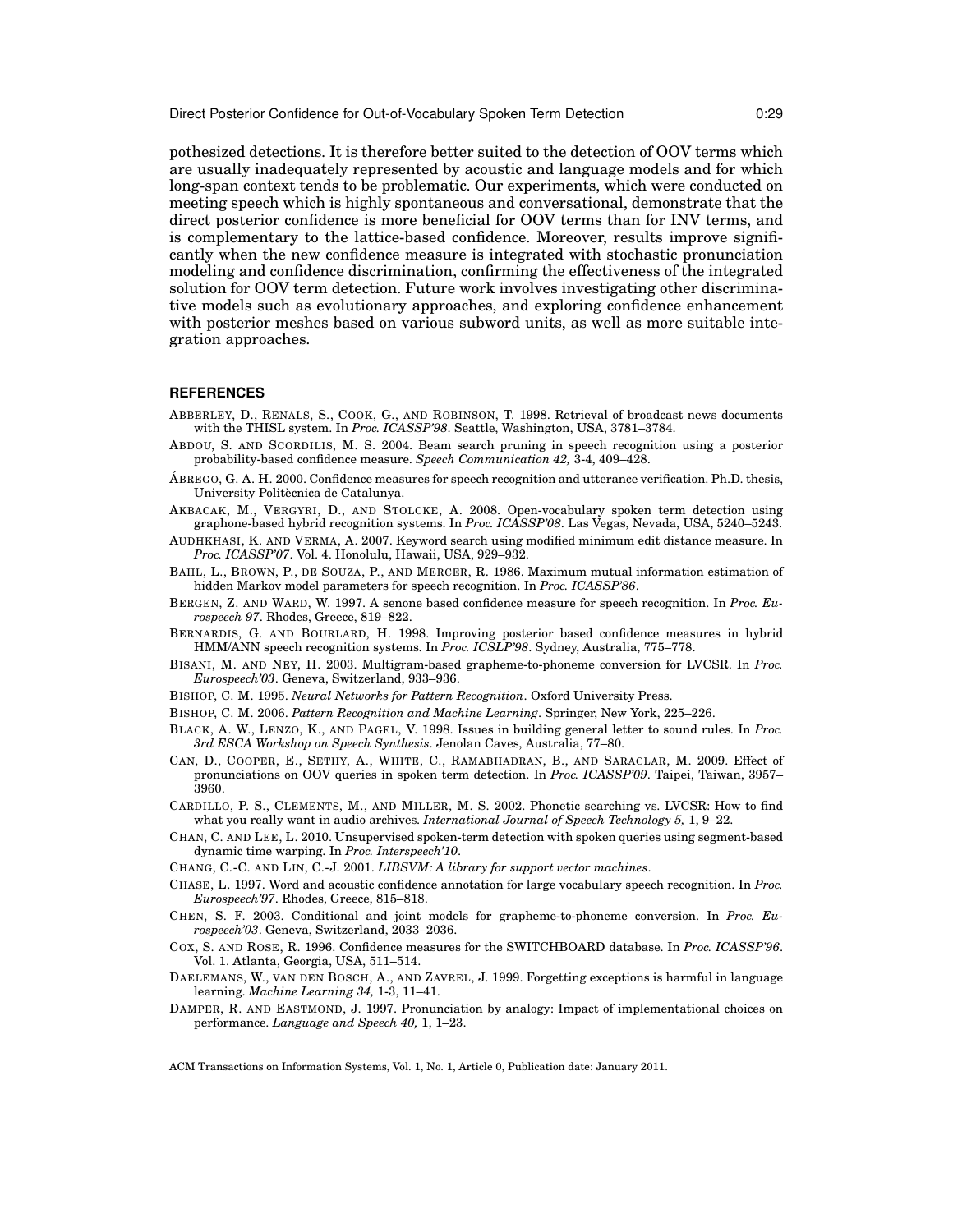- DELIGNE, S., YVON, F., AND BIMBOT, F. 1995. Variable-length sequence matching for phonetic transcription using joint multigrams. In *Proc. Eurospeech'95*. Madrid, Spain, 2243–2246.
- FETTER, P., DANDURAND, F., AND REGEL-BRIETZMANN, P. 1996. Word graph rescoring using confidence measures. In *Proc. ICSLP'96*. Philadelphia, USA, 10–13.
- FRANKEL, J., WANG, D., AND KING, S. 2008. Growing bottleneck features for tandem asr. In *Proc. Interspeech'08*. 1549.
- GILLICK, L., ITO, Y., AND YOUNG, J. 1997. A probabilistic approach to confidence estimation and evaluation. In *Proc. ICASSP'97*. Munich, Bavaria, Germany, 879–882.
- HAIN, T., BURGET, L., DINES, J., GARAU, G., KARAFIAT, M., LINCOLN, M., VEPA, J., AND WAN, V. 2006. The AMI meeting transcription system: Progress and performance. In *Machine Learning for Multimodal Interaction*. Vol. 4299/2006. Springer Berlin/Heidelberg, 419–431.
- HAUPTMANN, A. G., JONES, R. E., SEYMORE, K., SLATTERY, S. T., WITBROCK, M. J., AND SIEGLER, M. A. 1998. Experiments in information retrieval from spoken documents. In *Proc. DARPA Workshop on Broadcast News Transcription and Understanding*. Lansdowne VA, 175–181.
- HERMANSKY, H., ELLIS, D. P., AND SHARMA, S. 2000. Tandem connectionist feature extraction for conventional HMM systems. In *Proc. ICASSP'00*. Istanbul, Turkey, 1635–1638.
- ITOH, Y., OTAKE, T., IWATA, K., KOJIMA, K., ISHIGAME, M., TANAKA, K., AND WOOK LEE, S. 2006. Twostage vocabulary-free spoken document retrieval-subword identification and re-recognition of the identified sections. In *Proc. ICSLP'06*. Pittsburgh, USA, 1161–1164.
- IWATA, K., SHINODA, K., AND FURUI, S. 2008. Robust spoken term detection using combination of phonebased and word-based recognition. In *Proc. Interspeech'08*. Brisbane, Australia, 2195–2198.
- JAMES, D. A. 1996. A system for unrestricted topic retrieval from radio news broadcasts. In *Proc. ICASSP'96*. Vol. 1. Atlanta, Georgia, USA, 279–282.
- JAMES, D. A. AND YOUNG, S. J. 1994. A fast lattice-based approach to vocabulary independent wordspotting. In *Proc. ICASSP'94*. Yokohama, Japan, 377–380.
- JANSEN, A., CHURCH, K., AND HERMANSKY, H. 2010. Towards spoken term discovery at scale with zero resources. In *Proc. Interspeech'10*.
- JEANRENAUD, P., SIU, M., AND GISH, H. 1995. Large vocabulary word scoring as a basis for transcription generation. In *Proc. Eurospeech'95*. Madrid, Spain, 2149–2152.
- JIANG, H. 2005. Confidence measures for speech recognition: A survey. *Speech Communication 45,* 4, 455– 470.
- JONES, G. J. F., FOOTE, J. T., JONES, K. S., AND YOUNG, S. J. 1996. Robust talker-independent audio document retrieval. In *Proc. ICASSP'96*. Atlanta, Georgia, USA, 311–314.
- JONES, G. J. F., FOOTE, J. T., SPÄRCK JONES, K., AND YOUNG, S. J. 1996. Retrieving spoken documents by combining multiple index sources. In *Proc. ACM SIGIR'96*. Zurich Switzerland, 30–38.
- JUNKAWITSCH, J., NEUBAUER, L., HÖGE, H., AND RUSKE, G. 1996. A new keyword spotting algorithm with pre-calculated optimal thresholds. In *Proc. ICSLP'06*. Pittsburgh, USA, 2067–2070.
- KAMPPARI, S. O. AND HAZEN, T. J. 2000. Word and phone level acoustic confidence scoring. In *Proc. ICASSP'00*. Vol. 3. Istanbul, Turkey, 1799–1802.
- KANEKO, T. AND AKIBA, T. 2010. Metric subspace indexing for fast spoken term detection. In *Proc. Interspeech'10*.
- KEMP, T. AND SCHAAF, T. 1997. Estimating confidence using word lattices. In *Proc. Eurospeech'97*. Rhodes, Greece, 827–830.
- KETABDAR, H., VEPA, J., BENGIO, S., AND BOURLARD, H. 2006. Posterior based keyword spotting with a priori thresholds. In *Proc. ICSLP'06*. Pittsburgh, USA, 1642–1645.
- KNESER, R. AND NEY, H. 1995. improved backing-off for m-gram language modeling. In *Proc. ICASSP'95*. 181–184.
- LEE, H. AND LEE, L. 2010. Integrating recognition and retrieval with user feedback: A new framework for spoken term detection. In *Proc. ICASSP'10*.
- LOGAN, B., MORENO, P., AND DESHMUK, O. 2002. Word and sub-word indexing approaches for reducing the effects of OOV queries on spoken audio. In *Proc. HLT'02*. San Francisco, 31–35.
- LOGAN, B., MORENO, P., THONG, J.-M. V., AND WHITTAKER, E. 2000. An experimental study of an audio indexing system for the web. In *Proc. ICSLP'00*. Vol. 2. Beijing, China, 676–679.
- LOGAN, B., THONG, J.-M. V., AND MORENO, P. J. 2005. Approaches to reduce the effects of OOV queries on indexed spoken audio. *IEEE Transaction on Multimedia 7,* 5, 899–906.
- LUK, R. AND DAMPER, R. 1996. Stochastic phonographic transduction for English. *Computer Speech and Language 10*, 133–153.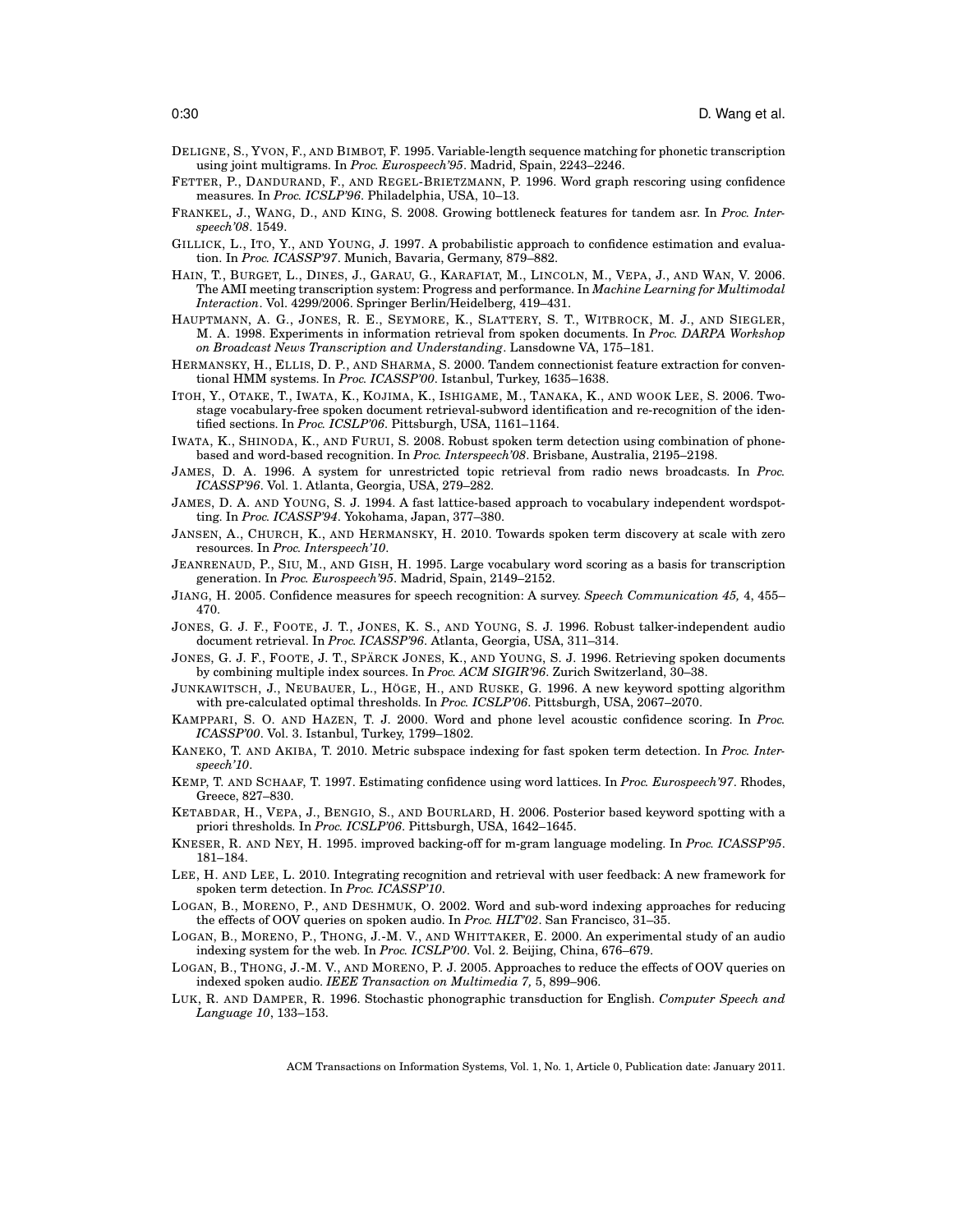- MA, B. AND LI, H. 2005. A phonotactic-semantic paradigm for automatic spoken document classification. In *Proc. 28th international ACM SIGIR conference on Research and development in information retrieval*. Salvador, Brazil, 369–376.
- MAMOU, J. AND RAMABHADRAN, B. 2008. Phonetic query expansion for spoken document retrieval. In *Proc. Interspeech'08*. Brisbane, Australia, 2106–2109.
- MAMOU, J., RAMABHADRAN, B., AND SIOHAN, O. 2007. Vocabulary independent spoken term detection. In *Proc. ACM-SIGIR'07*. Amsterdam, The Netherlands, 615–622.
- MANGU, L., BRILL, E., AND STOLCKE, A. 2000. Finding consensus in speech recognition: word error minimization and other applications of confusion networks. *Computer Speech and Language 14,* 4, 373–400.
- MANOS, A. AND ZUE, V. 1997. A segment-based wordspotter using phonetic filler models. In *Proc. ICASSP'97*. Vol. 2. Munich, Bavaria, Germany, 899–902.
- MATHAN, L. AND MICLET, L. 1991. Rejection of extraneous input in speech recognition applications using multi-layer perceptrons and the trace of HMMs. In *Proc. ICASSP'91*. Vol. 1. Toronto, Ont., Canada, 93–96.
- MENG, S., YU, P., LIU, J., , AND SEIDE, F. 2008. Fusing multiple systems into a compact lattice index for Chinese spoken term detection. In *Proc. ICASSP'08*. Las Vegas, Nevada, USA, 4345–4348.
- MENG, S., YU, P., SEIDE, F., AND LIU, J. 2007. A study of lattice-based spoken term detection for Chinese spontaneous speech. In *Proc. ASRU'07*. Kyoto, Japan, 635–640.
- MENG, S., ZHANG, W., AND LIU, J. 2010. Combining Chinese spoken term detection systems via sideinformation conditioned linear logistic regression. In *Proc. Interspeech'10*.
- MILLER, D. R. H., KLEBER, M., KAO, C., KIMBALL, O., COLTHURST, T., LOWE, S. A., SCHWARTZ, R. M., AND GISH, H. 2007. Rapid and accurate spoken term detection. In *Proc. Interspeech'07*. Antwerp, Belgium, 314–317.
- MORGAN, N. AND BOURLARD, H. 1995. Continuous speech recognition. *IEEE Signal Processing Magazine 12,* 3, 24–42.
- MOTLICEK, P., VALENTE, F., AND GARNER, P. 2010. English spoken term detection in multilingual recordings. In *Proc. Interspeech'10*.
- NATORI, S., NISHIZAKI, H., AND SEKIGUCHI, Y. 2010. Japanese spoken term detection using syllable transition network derived from multiple speech recognizers' outputs. In *Proc. Interspeech 2010*. Japan.
- NETI, C. V., ROUKOS, S., AND EIDE, E. 1997. Word-based confidence measures as a guide for stack search in speech recognition. In *Proc. ICASSP'97*. Munich, Bavaria, Germany, 883–886.
- NG, K. 1998. Towards robust methods for spoken document retrieval. In *Proc. ICSLP'98*. Sydney, Australia, 939–942.
- NG, K. 2000. Subword-based approaches for spoken document retrieval. Ph.D. thesis, MIT.
- NIST. 2006. *The spoken term detection (STD) 2006 evaluation plan* 10 Ed. National Institute of Standards and Technology (NIST), Gaithersburg, MD, USA.
- OLSSON, J. S. AND OARD, D. W. 2009. Combining LVCSR and vocabulary-independent ranked utterance retrieval for robust speech search. In *SIGIR*. 91–98.
- PARADA, C., SETHY, A., DREDZE, M., AND JELINEK, F. 2010. A spoken term detection framework for recovering out-of-vocabulary words using the web. In *Proc. Interspeech'10*.
- PARLAK, S. AND SARAÇLAR, M. 2008. Spoken term detection for Turkish broadcast news. In *Proc. ICASSP'08*. Las Vegas, Nevada, USA, 5244–5247.
- PINTO, J., SZÖKE, I., PRASANNA, S., AND HEŘMANSKÝ, H. 2008. Fast approximate spoken term detection from sequence of phonemes. In *Proc. The 31st Annual International ACM SIGIR Conference*. Association for Computing Machinery, Singapore, 28–33.
- POVEY, D. AND WOODLAND, P. 2002. Minimum phone error and i-smoothing for improved discriminative training. In *Proc. ICASSP'02*. Vol. 1. Orlando, FL, USA, 105–108.
- RAHIM, M. G., LEE, C.-H., AND JUANG, B.-H. 1995. Robust utterance verification for connected digits recognition. In *Proc. ICASSP'95*. Vol. 1. Detroit, Michigan, USA, 285–288.
- RAHIM, M. G., LEE, C.-H., AND JUANG, B.-H. 1997. Discriminative utterance verification for connected digits recognition. *IEEE Transactions on Speech and Audio Processing 5,* 3, 266–277.
- RIVLIN, Z., COHEN, M., ABRASH, V., AND CHUNG, T. 1996. A phone-dependent confidence measure for utterance rejection. In *Proc. ICASSP'96*. Vol. 1. Atlanta, Georgia, USA, 515–517.
- ROHLICEK, J. R., RUSSELL, W., ROUKOS, S., AND GISH, H. 1989. Continuous hidden Markov modeling for speaker-independent word spotting. In *Proc. ICASSP'89*. Glasgow, UK, 627–630.
- ROSE, R. C., JUANG, B.-H., AND LEE, C.-H. 1995. A training procedure for verifying string hypotheses in continuous speech recognition. In *Proc. ICASSP'95*. Detroit, Michigan, USA, 281–284.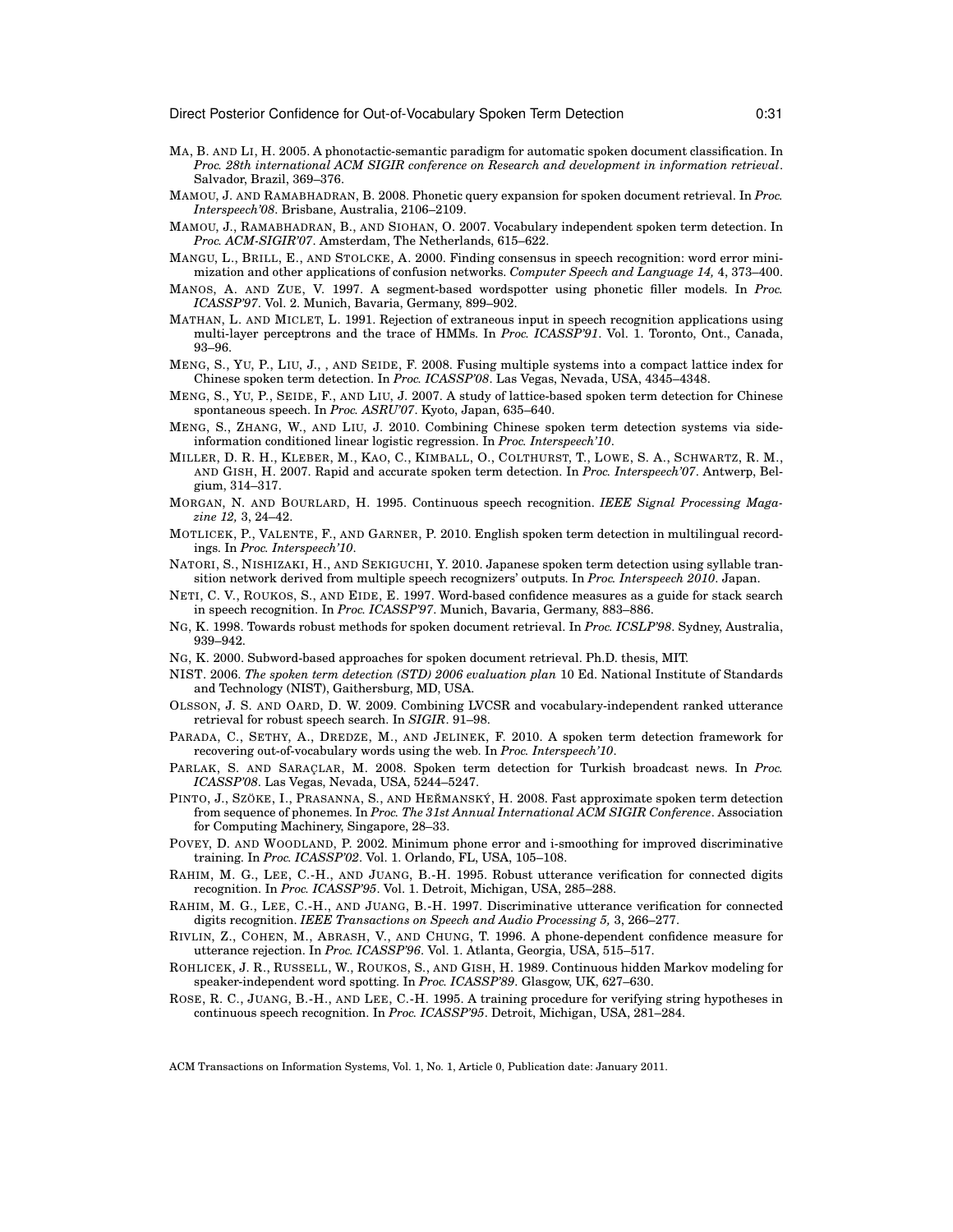- ROSE, R. C. AND PAUL, D. B. 1990. A hidden Markov model based keyword recognition system. In *Proc. ICASSP'90*. Albuquerque, NM, USA, 129–132.
- SARACLAR, M. AND SPROAT, R. 2004. Lattice-based search for spoken utterance retrieval. In *Proc. HLT-NAACL 2004*. Boston, USA, 129–136.
- SCHAAF, T. AND KEMP, T. 1997. Confidence measures for spontaneous speech recognition. In *Proc. ICASSP'97*. Munich, Bavaria, Germany, 875–878.
- SCHÄUBLE, P. AND WECHSLER, M. 1995. First experiences with a system for content based retrieval of information from speech recordings. In *Proc. Workshop on Intelligent Multimedia Information Retrieval (IJCAI'95)*. Montreal, Quebec, Canada, 59–69.
- SCHNEIDER, D., MERTENS, T., LARSON, M., AND KOHLER, J. 2010. Contextual verification for open vocabulary spoken term detection. In *Proc. Interspeech'10*.
- SEIDE, F., YU, P., MA, C., , AND CHANG, E. 2004. Vocabulary-independent search in spontaneous speech. In *Proc. ICASSP'04*. Vol. 1. Montreal, Quebec, Canada, 253–256.
- SETLUR, A. R., SUKKAR, R. A., AND JACOB, J. 1996. Correcting recognition errors via discriminative utterance verification. In *Proc.ICSLP'96*. Philadelphia, USA, 602–605.
- SHAFRAN, Z., ROARK, B., AND FISHER, S. 2006. OGI spoken term detection system. In *Proc. NIST spoken term detection workshop (STD 2006)*. Gaithersburg, Maryland, USA.
- SILAGHI, M.-C. AND BOURLARD, H. 1999. Iterative posterior-based keyword spotting without filler models. In *Proc. ASRU'99*. Keystone, Colorado.
- SIU, M. AND GISH, H. 1999. Evaluation of word confidence for speech recognition systems. *Computer Speech and Language 13,* 4, 299–319.
- SIU, M., GISH, H., AND RICHARDSON, F. 1997. Improved estimation, evaluation and applications of confidence measures for speech recognition. In *Proc. Eurospeech'97*. Rhodes, Greece, 831–834.
- SPROAT, R., BAKER, J., JANSCHE, M., RAMABHADRAN, B., RILEY, M., SARACLAR, M., SETHY, A., WOLFE, P., KHUDANPUR, S., GHOSHAL, A., HOLLINGSHEAD, K., WHITE, C., QIAN, T., COOPER, E., AND ULIN-SKI, M. 2008. Multilingual spoken term detection: Finding and testing new pronunciations. Tech. rep., JHU.
- SRINIVASAN, S. AND PETKOVIC, D. 2000. Phonetic confusion matrix based spoken document retrieval. In *Proc. The 23rd annual international ACM SIGIR conference on Research and development in information retrieval (SIGIR'00)*. New York, NY, USA, 81–87.
- SUDOH, K., TSUKADA, H., AND ISOZAKI, H. 2006. Discriminative named entity recognition of speech data using speech recognition confidence. In *Proc. ICSLP'06*. Pittsburgh, USA, 1153–1156.
- SUKKAR, R. A. 1998. Subword-based minimum verification error (SB-MVE) training for task independent utterance verification. In *Proc. ICASSP'98*. Seattle, Washington, USA, 229–232.
- SUKKAR, R. A. AND LEE, C.-H. 1996. Vocabulary independent discriminative utterance verification for nonkeyword rejection in subword based speech recognition. *IEEE Transactions on Speech and Audio Processing 4,* 6, 420–429.
- SUKKAR, R. A., SETLUR, A. R., RAHIM, M. G., AND LEE, C.-H. 1996. Utterance verification of keyword strings using word-based minimum verification error (WB-MVE) training. In *Proc. ICASSP'96*. Atlanta, Georgia, USA, 518–521.
- SUKKAR, R. A. AND WILPON, J. G. 1993. A two pass classifier for utterance rejection in keyword spotting. In *Proc. ICASSP'93*. Vol. 2. Minneapolis, MN, USA, 451–454.
- SZÖKE, I., BURGET, L., ČERNOCKÝ, J., AND FAPŠO, M. 2008. Sub-word modeling of out of vocabulary words in spoken term detection. In *Proc. IEEE Workshop on Spoken Language Technology (SLT'08)*. Goa, India, 273–276.
- SZÖKE, I., FAPSO, M., BURGET, L., AND ČERNOCKÝ, J. 2008. Hybrid word-subword decoding for spoken term detection. In *Proc. Speech search workshop at SIGIR (SSCS'08)*. Association for Computing Machinery, Singapore.
- SZÖKE, I., FAPŠO, M., KARAFIÁT, M., BURGET, L., GRÉZL, F., SCHWARZ, P., GLEMBEK, O., MATĚJKA, P., KONTÁR, S., AND ČERNOCKÝ, J. 2006. BUT system for NIST STD 2006 - English. In *Proc. NIST Spoken Term Detection Evaluation workshop (STD'06)*. National Institute of Standards and Technology, Gaithersburg, Maryland, USA.
- SZÖKE, I., FAPŠO, M., KARAFIÁT, M., BURGET, L., GRÉZL, F., SCHWARZ, P., GLEMBEK, O., MATĚJKA, P., KOPECKÝ, J., AND ČERNOCKÝ, J. 2008. Spoken term detection system based on combination of LVCSR and phonetic search. In *Machine Learning for Multimodal Interaction*. Lecture Notes in Computer Science Series, vol. 4892/2008. Springer Berlin / Heidelberg, 237–247.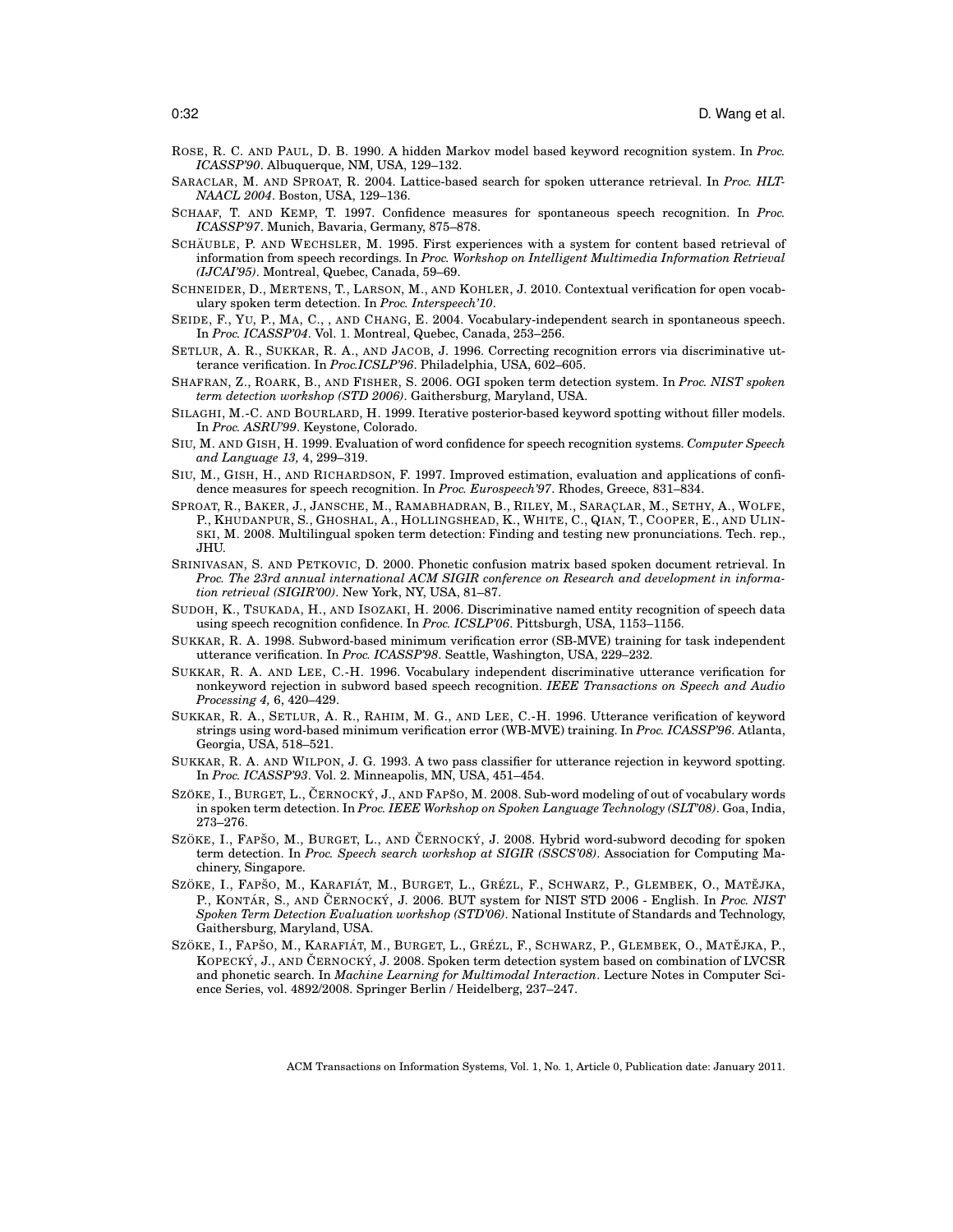- SZÖKE, I., SCHWARZ, P., MATĚJKA, P., BURGET, L., KARAFIÁT, M., FAPŠO, M., AND ČERNOCKÝ, J. 2005. Comparison of keyword spotting approaches for informal continuous speech. In *Proc. Interspeech'05*. Lisbon, Portugal, 633–636.
- TAYLOR, P. 2005. Hidden Markov models for grapheme to phoneme conversion. In *Proc. Interspeech'05*. Lisbon, Portugal, 1973–1976.
- TEJEDOR, J., SZOKE, I., AND FAPSO, M. 2010. Novel methods for query selection and query combination in query-by-example spoken term detection. In *Proc. SSCS'10*.
- TEJEDOR, J., WANG, D., KING, S., FRANKEL, J., AND COLÁS, J. 2009. Term-dependent confidence for outof-vocabulary term detection. In *Proc. Interspeech'09*. Brighton, UK, 2131–2134.
- THAMBIRATNAM, K. AND SRIDHARAN, S. 2005. Dynamic match phone-lattice searches for very fast and accurate unrestricted vocabulary keyword spotting. In *Proc. ICASSP'05*. Vol. 1. Philadelphia, Pennsylvania, USA, 465–468.
- TORKKOLA, K. 1993. An efficient way to learn English grapheme-to-phoneme rules automatically. In *Proc. ICASSP'93*. Minneapolis, MN, USA, 199–202.
- TURUNEN, V. T. AND KURIMO, M. 2007. Indexing confusion networks for morph-based spoken document retrieval. In *Proc. SIGIR'07*. 631–638.
- VERGYRI, D., SHAFRAN, I., STOLCKE, A., GADDE, R. R., AKBACAK, M., ROARK, B., AND WANG, W. 2007. The SRI/OGI 2006 spoken term detection system. In *Proc. Interspeech'07*. Antwerp, Belgium, 2393– 2396.
- VERGYRI, D., STOLCKE, A., GADDE, R. R., AND WANG, W. 2006. The SRI 2006 spoken term detection system. In *Proc. NIST spoken term detection workshop (STD 2006)*. Gaithersburg, Maryland, USA.
- WALLACE, R., VOGT, R., BAKER, B., AND SRIDHARAN, S. 2010. Optimising figure of merit for phonetic spoken term detection. In *Proc. ICASSP'10*.
- WALLACE, R., VOGT, R., AND SRIDHARAN, S. 2007. A phonetic search approach to the 2006 NIST spoken term detection evaluation. In *Proc. Interspeech'07*. Antwerp, Belgium, 2385–2388.
- WANG, D. 2009. Out-of-vocabulary spoken term detection. Ph.D. thesis, The Center for Speech Technology Research, Edinburgh University.
- WANG, D., EVANS, N., KING, S., AND TRONCY, R. 2011. Handling overlaps in spoken term detection. In *Proc. ICASSP'11*. Prague, Czech.
- WANG, D., FRANKEL, J., TEJEDOR, J., AND KING, S. 2008. A comparison of phone and grapheme-based spoken term detection. In *Proc. ICASSP'08*. 4969–4972.
- WANG, D., KING, S., EVANS, N., FRANKEL, J., AND TRONCY, R. 2010. Direct posterior confidence for outof-vocabulary spoken term detection. In *Proc. ACM SSCS'10*. Italy.
- WANG, D., KING, S., AND FRANKEL, J. 2009. Stochastic pronunciation modelling for spoken term detection. In *Proc. Interspeech'09*. Brighton, UK, 2135–2138.
- WANG, D., KING, S., AND FRANKEL, J. 2010. Stochastic pronunciation modeling for out-of-vocabulary spoken term detection. *IEEE Trans. on Audio, Speech, and Language Processing*.
- WANG, D., KING, S., FRANKEL, J., AND BELL, P. 2009. Term-dependent confidence for out-of-vocabulary term detection. In *Proc. Interspeech'09*. Brighton, UK, 2139–2142.
- WANG, D., TEJEDOR, J., FRANKEL, J., AND KING, S. 2009. Posterior-based confidence measures for spoken term detection. In *Proc. ICASSP'09*. Taiwan, 4889–4892.
- WANG, D., TEJEDOR, J., KING, S., AND FRANKEL, J. 2011. *Term-dependent Confidence Normalisation for Out-of-Vocabulary Spoken Term Detection*. EURECOM. submitted to Journal of Computer Science and Technology.
- WATSON, D. 2003. *Death Sentence, The Decay of Public Language*. Knopf, Sydney.
- WECHSLER, M., MUNTEANU, E., AND SCHÄUBLE, P. 1998. New techniques for open-vocabulary spoken document retrieval. In *Proc. ACM SIGIR 1998*. Melbourne, Australia, 20–27.
- WEINTRAUB, M. 1995. LVCSR log-likelihood ratio scoring for keyword spotting. In *Proc. ICASSP'95*. Vol. 1. Detroit, Michigan, USA, 297–300.
- WEINTRAUB, M., BEAUFAYS, F., RIVLIN, Z., KONIG, Y., AND STOLCKE, A. 1997. Neural-network based measures of confidence for word recognition. In *Proc. ICASSP'97*. Munich, Bavaria, Germany, 887–890.
- WESSEL, F., MACHEREY, K., AND SCHLÜTER, R. 1998. Using word probabilities as confidence measures. In *Proc. ICASSP'98*. Vol. 1. Seattle, Washington, USA, 225–228.
- WESSEL, F., SCHLTER, R., MACHEREY, K., AND NEY, H. 2001. Confidence measures for large vocabulary continuous speech recognition. *IEEE Transactions on Speech and Audio Processing 9,* 3, 288–298.
- WILLIAMS, G. AND RENALS, S. 1999. Confidence measures from local posterior probability estimates. *Computer Speech and Language 13,* 4, 395–411.